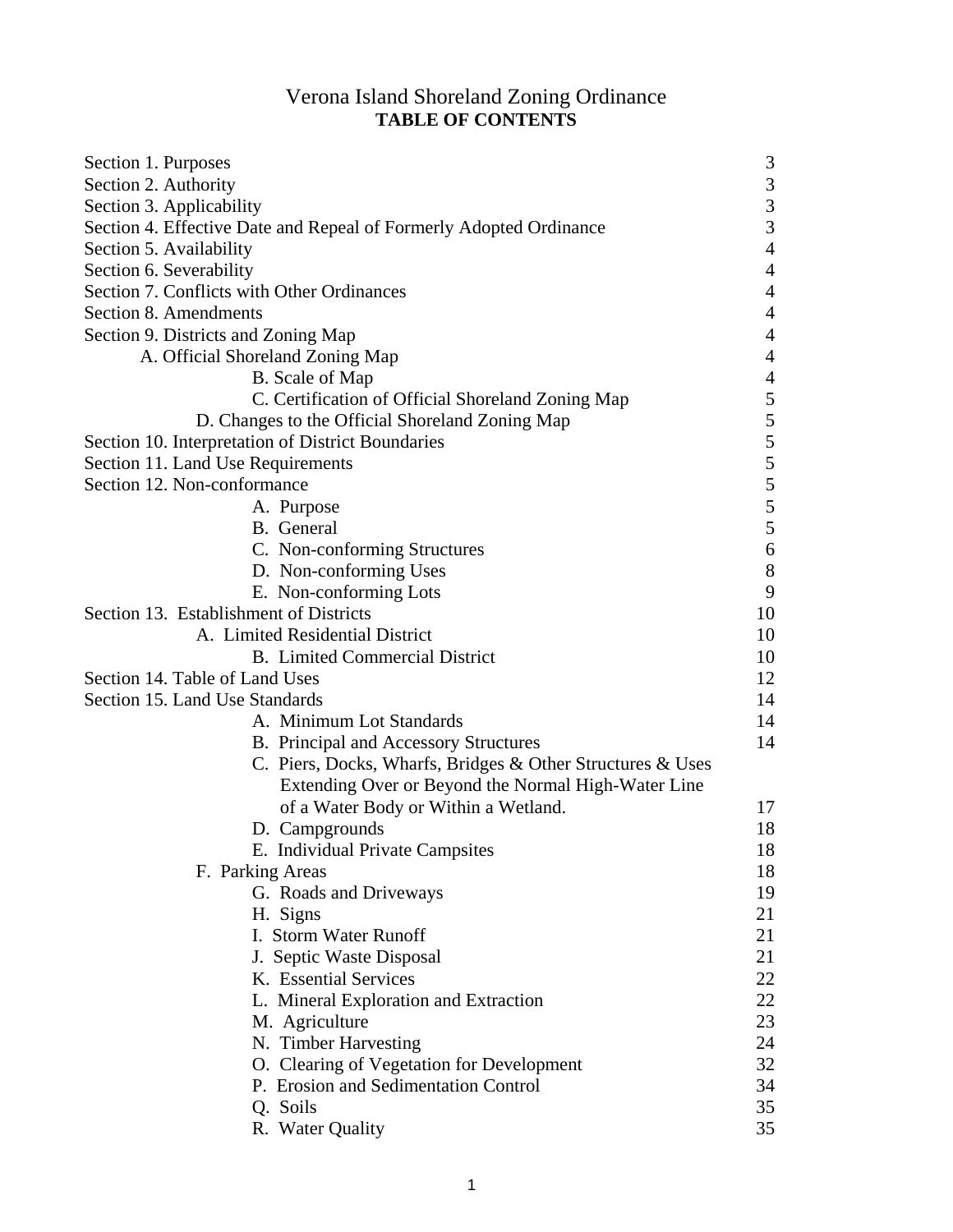| S. Archaeological Sites                   | 35 |
|-------------------------------------------|----|
| Section 16. Administration                | 36 |
| A. Administering Bodies and Agents        | 36 |
| <b>B.</b> Permits Required                | 36 |
| C. Permit Application                     | 36 |
| D. Procedure for Administering Permits    | 37 |
| E. Expiration of Permit                   | 38 |
| F. Installation of Public Utility Service | 38 |
| G. Appeals                                | 38 |
| H. Enforcement                            | 42 |
| Section 17. Definitions                   | 43 |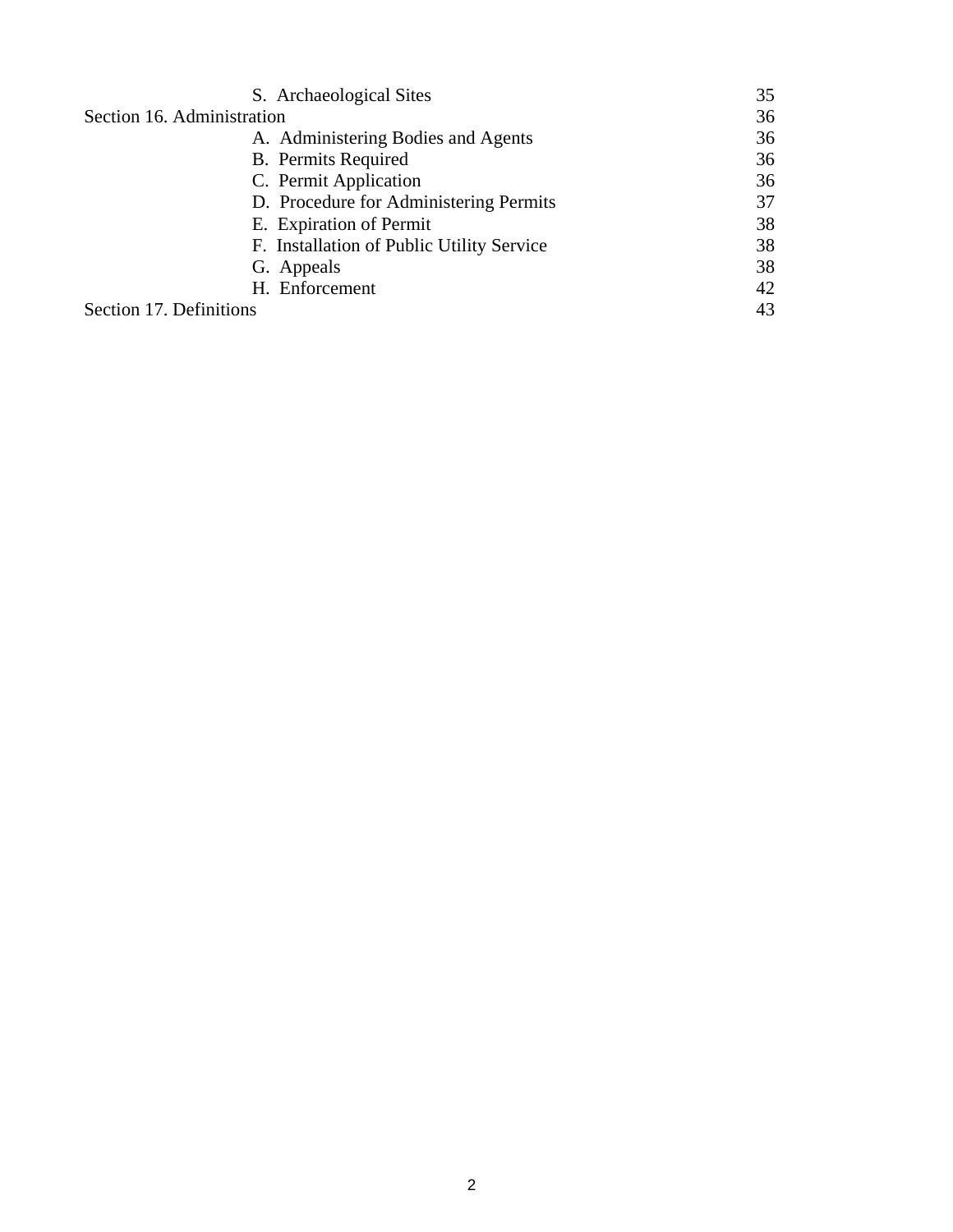# **Shoreland Zoning Ordinance for the Municipality of**

# **Verona Island, Maine**

# **Section 1. Purposes**

The purposes of this Ordinance are to further the maintenance of safe and healthful conditions; to prevent and control water pollution; to protect fish spawning grounds, aquatic life, bird and other wildlife habitat; to protect buildings and lands from flooding and accelerated erosion; to protect archaeological and historic resources; to protect commercial fishing and maritime industries; to protect freshwater and coastal wetlands; to control building sites, placement of structures and land uses; to conserve shore cover, and visual as well as actual points of access to inland and coastal waters; to conserve natural beauty and open space; and to anticipate and respond to the impacts of development in shoreland areas.

# **Section 2. Authority**

This Ordinance has been prepared in accordance with the provisions of Title 38 sections 435-449 of the Maine Revised Statutes Annotated (M.R.S.A.).

# **Section 3. Applicability**

This Ordinance applies to all land areas within 250 feet, horizontal distance, of the

- normal high-water line of any river,
- upland edge of a coastal wetland, including all areas affected by tidal action, or
- upland edge of a freshwater wetland.

and all land areas within 75 feet, horizontal distance, of the normal high-water line of a stream.

This Ordinance also applies to any structure built on, over or abutting a dock, wharf or pier, or other structure extending below the normal high-water line of a water body or within a wetland.

# **Section 4. Effective Date of Ordinance and Ordinance Amendment**

4. A. This Ordinance, which was adopted by the municipal legislative body on \_\_\_\_\_\_\_\_\_\_\_\_\_\_\_\_\_\_\_\_\_\_\_\_\_\_\_, shall not be effective unless approved by the Commissioner of the Department of Environmental Protection. A certified copy of the Ordinance, or Ordinance Amendment attested and signed by the Municipal Clerk, shall be forwarded to the Commissioner of the Department of Environmental Protection for approval. If the Commissioner fails to act on this Ordinance, or Ordinance Amendment within forty-five (45) days of his/her receipt of the Ordinance or Ordinance Amendment, it shall be deemed approved.

Any application for a permit submitted to the municipality within the forty-five (45) day period shall be governed by the terms of this Ordinance or Ordinance Amendment if the Ordinance or Ordinance Amendment is approved by the Commissioner.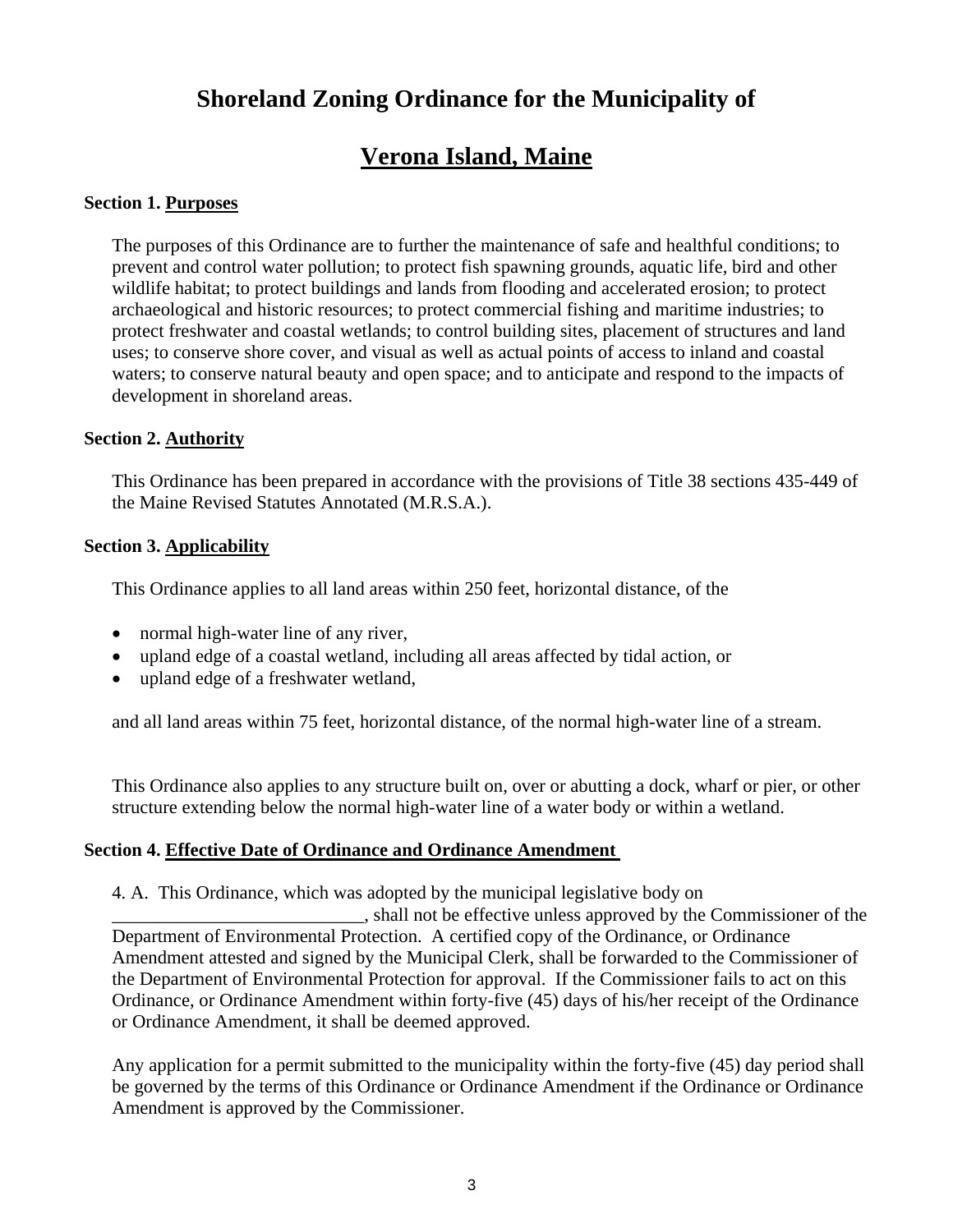4**.**B**. Sections 15(N) and 15(N-1).** Section 15(N) is repealed on the statutory date established under 38 M.R.S.A. section 438-A(5), at which time Section 15(N-1) shall become effective. Until such time as Section 15(N) is repealed, Section 15(N-1) is not in effect.

# **Section 5. Availability**

A certified copy of this Ordinance shall be filed with the Municipal Clerk and shall be accessible to any member of the public. Copies shall be made available to the public at reasonable cost at the expense of the person making the request. Notice of availability of this Ordinance shall be posted.

# **Section 6. Severability**

Should any section or provision of this Ordinance be declared by the courts to be invalid, such decision shall not invalidate any other section or provision of the Ordinance.

# **Section 7. Conflicts with Other Ordinances**

Whenever a provision of this Ordinance conflicts with or is inconsistent with another provision of this Ordinance or of any other ordinance administered by the municipality, regulation or statute, the more restrictive provision shall control.

# **Section 8. Amendments**

This Ordinance may be amended by majority vote of the legislative body. Copies of amendments, attested and signed by the Municipal Clerk, shall be submitted to the Department of Environmental Protection following adoption by the municipal legislative body and shall not be effective unless approved by the Commissioner. If the Department of Environmental Protection fails to act on any amendment within forty-five (45) days of his/her receipt of the amendment, the amendment is automatically approved. Any application for a permit submitted to the municipality within the forty-five (45) day period shall be governed by the terms of the amendment, if such amendment is approved by the Commissioner.

# **Section 9. Districts and Zoning Map**

A. Official Shoreland Zoning Map

The areas to which this Ordinance is applicable are hereby divided into the following districts as shown on the Official Shoreland Zoning Map which is made a part of this Ordinance:

- 1. Limited Residential
- 2. Limited Commercial
- 3. Resource Protection

# B. Scale of Map

The Official Shoreland Zoning Map shall be drawn at a scale of 1 inch = 500 feet. District boundaries shall be clearly delineated and a legend indicating the symbols for each district shall be placed on the map.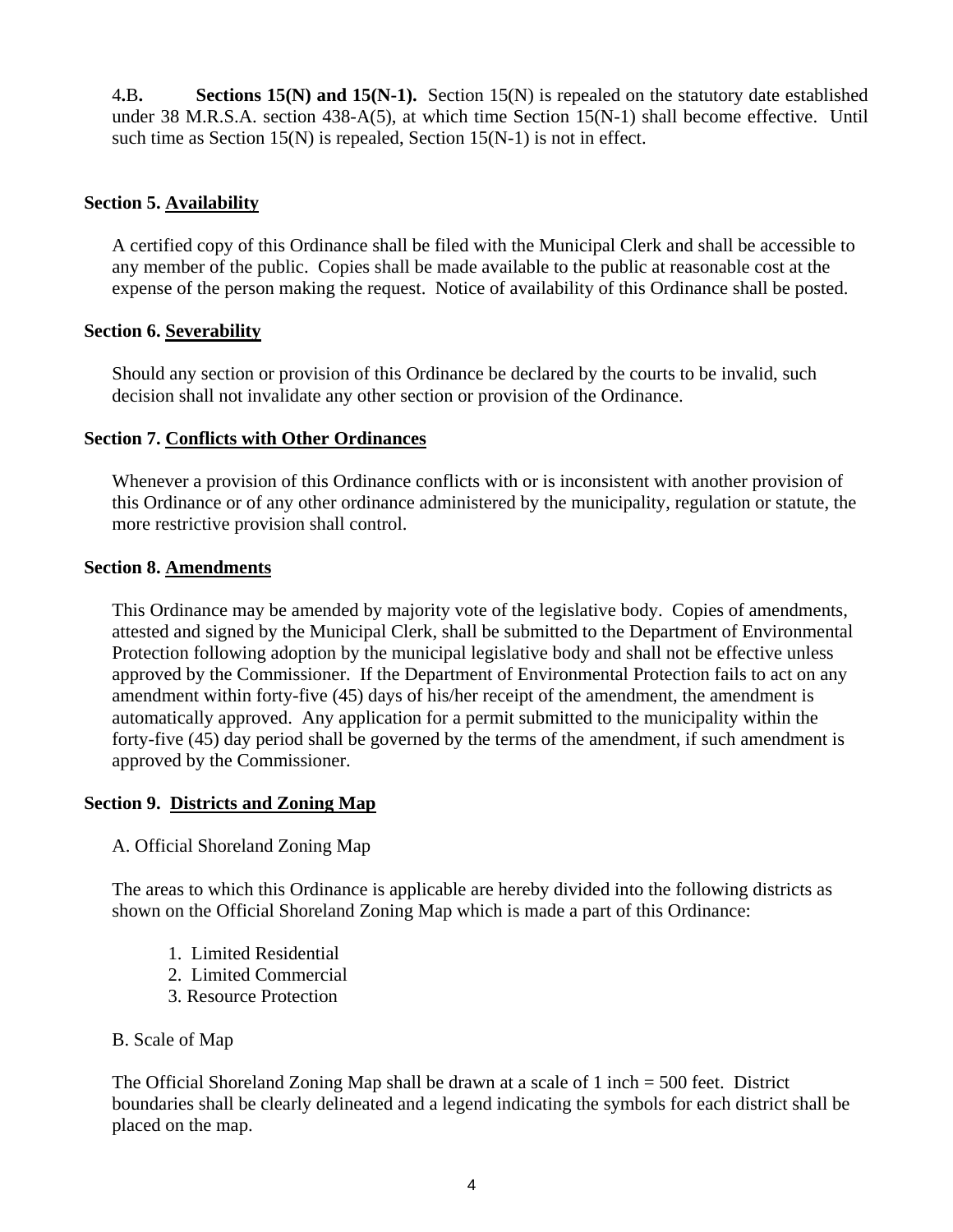C. Certification of Official Shoreland Zoning Map

The Official Shoreland Zoning Map shall be certified by the attested signature of the Municipal Clerk and shall be located in the municipal office.

D. Changes to the Official Shoreland Zoning Map

If amendments, in accordance with Section 8, are made in the district boundaries or other matter portrayed on the Official Shoreland Zoning Map, such changes shall be made on the Official Shoreland Zoning Map within thirty (30) days after the amendment has been approved by the Commissioner of the Department of Environmental Protection.

# **Section 10. Interpretation of District Boundaries**

Unless otherwise set forth on the Official Shoreland Zoning Map, district boundary lines are property lines, the centerlines of streets, roads and rights of way, and the boundaries of the shoreland area as defined herein. Where uncertainty exists as to the exact location of district boundary lines, the Board of Appeals shall be the final authority as to location.

# **Section 11. Land Use Requirements**

Except as hereinafter specified, no building, structure or land shall hereafter be used or occupied, and no building or structure or part thereof shall hereafter be erected, constructed, expanded, moved, or altered and no new lot shall be created except in conformity with all of the regulations herein specified for the district in which it is located, unless a variance is granted.

# **Section 12. Non-conformance**

# A. Purpose

It is the intent of this Ordinance to promote land use conformities, except that non-conforming conditions that existed before the effective date of this Ordinance or amendments thereto shall be allowed to continue, subject to the requirements set forth in Section 12. Except as otherwise provided in this Ordinance, a non-conforming condition shall not be permitted to become more nonconforming.

# B. General

- 1. Transfer of Ownership: Non-conforming structures, lots, and uses may be transferred, and the new owner may continue the non-conforming use or continue to use the non-conforming structure or lot, subject to the provisions of this Ordinance.
- 2. Repair and Maintenance: This Ordinance allows, without a permit, the normal upkeep and maintenance of non-conforming uses and structures including repairs or renovations that do not involve expansion of the non-conforming use or structure, and such other changes in a non-conforming use or structure as federal, state, or local building and safety codes may require.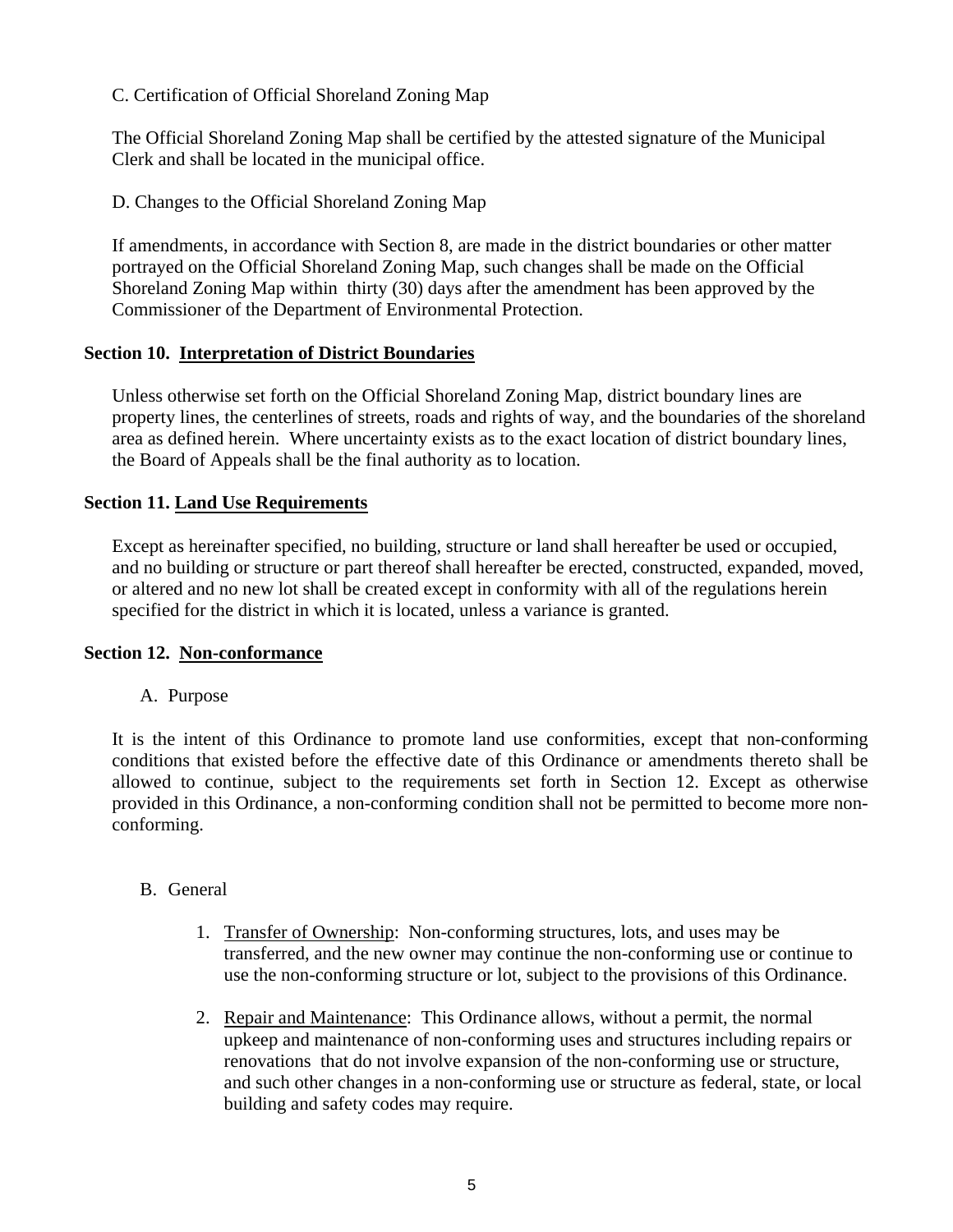NOTE: See Section 17 for the definitions of non-conforming structures, non-conforming uses and non-conforming lots.

- C. Non-conforming Structures
	- 1. Expansions: A non-conforming structure may be added to or expanded after obtaining a permit from the same permitting authority as that for a new structure, if such addition or expansion does not increase the non-conformity of the structure.

Further Limitations:

- a. After January 1, 1989 if any portion of a structure is less than the required setback from the normal high-water line of a water body, tributary stream or the upland edge of a wetland, that portion of the structure shall not be expanded in floor area or volume, by 30% or more, during the lifetime of the structure. If a replacement structure conforms with the requirements of Section  $12(C)(3)$ , and is less than the required setback from a water body, tributary stream or wetland, the replacement structure may not be expanded if the original structure existing on January 1, 1989 had been expanded by 30% in floor area and volume since that date.
- b. Whenever a new, enlarged, or replacement foundation is constructed under a non-conforming structure, the structure and new foundation must be placed such that the setback requirement is met to the greatest practical extent as determined by the Planning Board or its designee, basing its decision on the criteria specified in Section 12(C)(2) Relocation, below; that the completed foundation does not extend beyond the exterior dimensions of the structure except for expansion in conformity with Section  $12(C)(1)(a)$  above; and that the foundation does not cause the structure to be elevated by more than three (3) additional feet, as measured from the uphill side of the structure (from original ground level to the bottom of the first floor sill), it shall not be considered to be an expansion of the structure..
- c. No structure which is less than the required setback from the normal high-water line of a water body, tributary stream, or upland edge of a wetland shall be expanded toward the water body, tributary stream, or wetland.
- 2. Relocation: A non-conforming structure may be relocated within the boundaries of the parcel on which the structure is located provided that the site of relocation conforms to all setback requirements to the greatest practical extent as determined by the Planning Board or its designee, and provided that the applicant demonstrates that the present subsurface sewage disposal system meets the requirements of State law and the State of Maine Subsurface Wastewater Disposal Rules (Rules), or that a new system can be installed in compliance with the law and said Rules. In no case shall a structure be relocated in a manner that causes the structure to be more non-conforming.

In determining whether the building relocation meets the setback to the greatest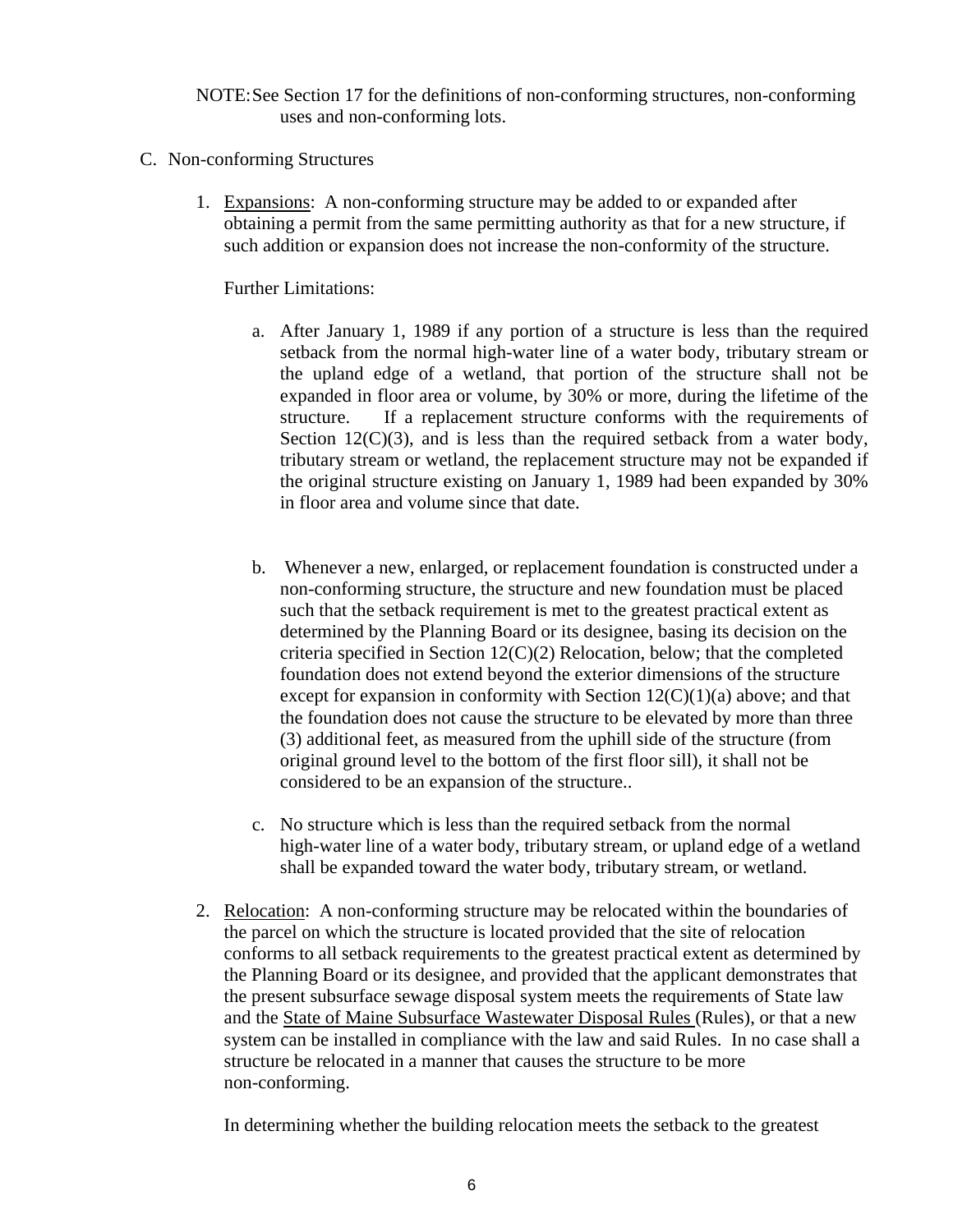practical extent, the Planning Board or its designee shall consider the size of the lot, the slope of the land, the potential for soil erosion, the location of other structures on the property and on adjacent properties, the location of the septic system and other on-site soils suitable for septic systems, and the type and amount of vegetation to be removed to accomplish the relocation. When it is necessary to remove vegetation within the water or wetland setback area in order to relocate a structure, the Planning Board shall require replanting of native vegetation to compensate for the destroyed vegetation. In addition, the area from which the relocated structure was removed must be replanted with vegetation. Replanting shall be required as follows:

(a) Trees removed in order to relocate a structure must be replanted with at least one native tree, three (3) feet in height, for every tree removed. If more than five trees are planted, no one species of tree shall make up more than 50% of the number of trees planted. Replaced trees must be planted no further from the water or wetland than the trees that were removed.

Other woody and herbaceous vegetation, and ground cover, that are removed or destroyed in order to relocate a structure must be re-established. An area at least the same size as the area where vegetation and/or ground cover was disturbed, damaged, or removed must be reestablished within the setback area. The vegetation and/or ground cover must consist of similar native vegetation and/or ground cover that was disturbed, destroyed or removed.

(b) Where feasible, when a structure is relocated on a parcel the original location of the structure shall be replanted with vegetation which may consist of grasses, shrubs, trees, or a combination thereof.

 3. Reconstruction or Replacement: Any non-conforming structure which is located less than the required setback from a water body, tributary stream, or wetland and which is removed, or damaged or destroyed, regardless of cause, by more than 50% of the market value of the structure before such damage, destruction or removal, may be reconstructed or replaced provided that a permit is obtained within twelve months of the date of said damage, destruction, or removal, and provided that such reconstruction or replacement is in compliance with the water body, tributary stream or wetland setback requirement to the greatest practical extent as determined by the Planning Board or its designee in accordance with the purposes of this Ordinance. In no case shall a structure be reconstructed or replaced so as to increase its non-conformity. If the reconstructed or replacement structure is less than the required setback it shall not be any larger than the original structure, except as allowed pursuant to Section  $12(C)(1)$  above, as determined by the non-conforming floor area and volume of the reconstructed or replaced structure at its new location. If the total amount of floor area and volume of the original structure can be relocated or reconstructed beyond the required setback area, no portion of the relocated or reconstructed structure shall be replaced or constructed at less than the setback requirement for a new structure. When it is necessary to remove vegetation in order to replace or reconstruct a structure, vegetation shall be replanted in accordance with Section  $12(C)(2)$  above.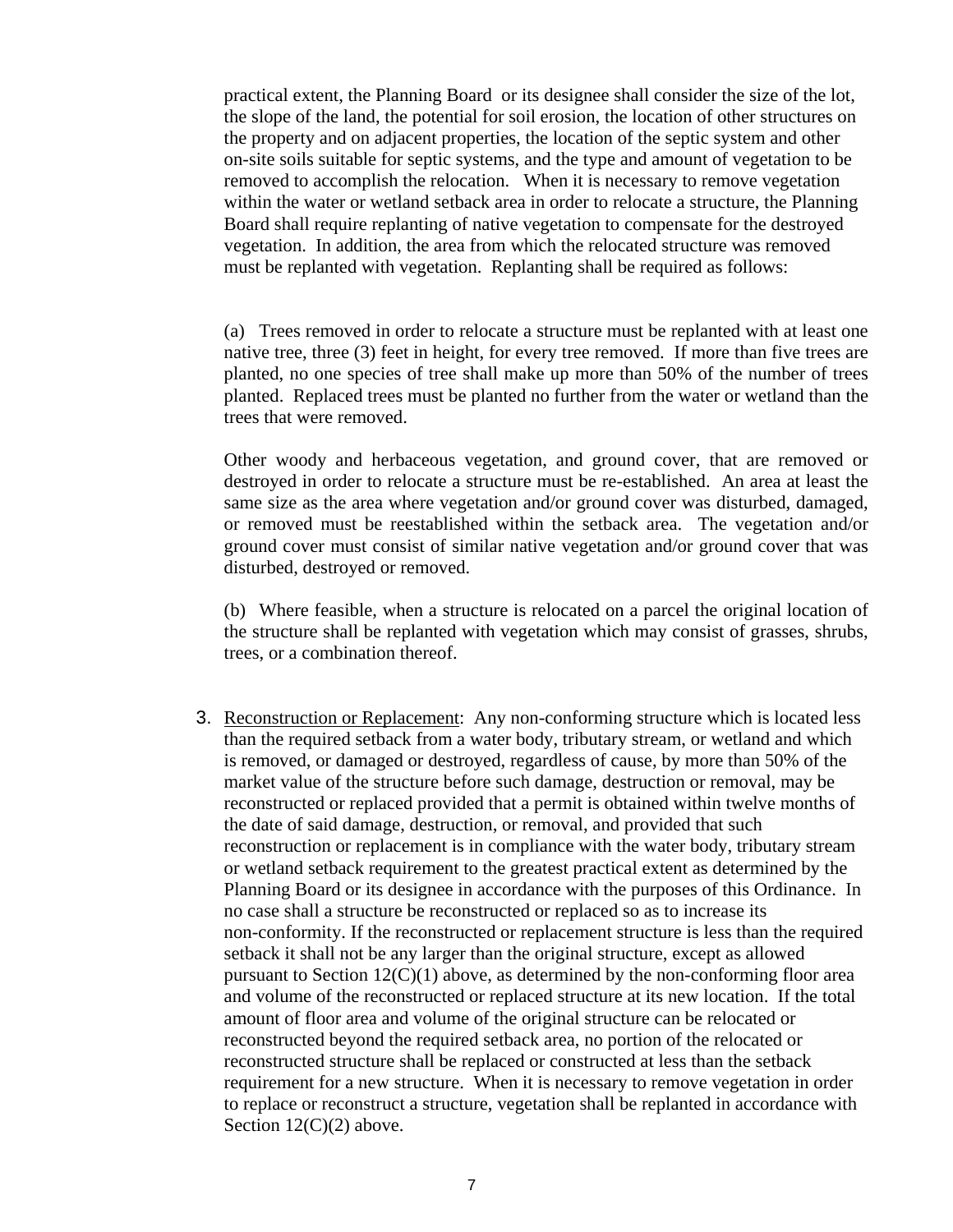Any non-conforming structure which is located less than the required setback from a water body, tributary stream, or wetland and which is removed by 50% or less of the market value, or damaged or destroyed by 50% or less of the market value of the structure, excluding normal maintenance and repair, may be reconstructed in place if a permit is obtained from the code enforcement officer within one year of such damage, destruction, or removal.

 In determining whether the building reconstruction or replacement meets the setback to the greatest practical extent the Planning Board or its designee shall consider in addition to the criteria in section 12 (C) (2) above, the physical condition and type of foundation present, if any.

4. Change of Use of a Non-conforming Structure

The use of a non-conforming structure may not be changed to another use unless the Planning Board after receiving a written application determines that the new use will have no greater adverse impact on the water body, tributary stream or wetland, or on the subject or adjacent properties and resources than the existing use.

 In determining that no greater adverse impact will occur, the Planning Board shall require written documentation from the applicant, regarding the probable effects on public health and safety, erosion and sedimentation, water quality, fish and wildlife habitat, vegetative cover, visual and actual points of public access to waters, natural beauty, flood plain management, archaeological and historic resources, and commercial fishing and maritime activities, and other functionally water-dependent uses.

D. Non-conforming Uses

.

- 1. Expansions: Expansions of non-conforming uses are prohibited, except that non-conforming residential uses may, after obtaining a permit from the Planning Board, be expanded within existing residential structures or within expansions of such structures as allowed in Section  $12(C)(1)(a)$  above.
- 2. Resumption Prohibited: A lot, building or structure in or on which a non-conforming use is discontinued for a period exceeding one year, or which is superseded by a conforming use, may not again be devoted to a non-conforming use except that the Planning Board may, for good cause shown by the applicant, grant up to a one year extension to that time period. This provision shall not apply to the resumption of a use of a residential structure provided that the structure has been used or maintained for residential purposes during the preceding five (5) year period.
- 3. Change of Use: An existing non-conforming use may be changed to another non-conforming use provided that the proposed use has no greater adverse impact on the subject and adjacent properties and resources, than the former use, as determined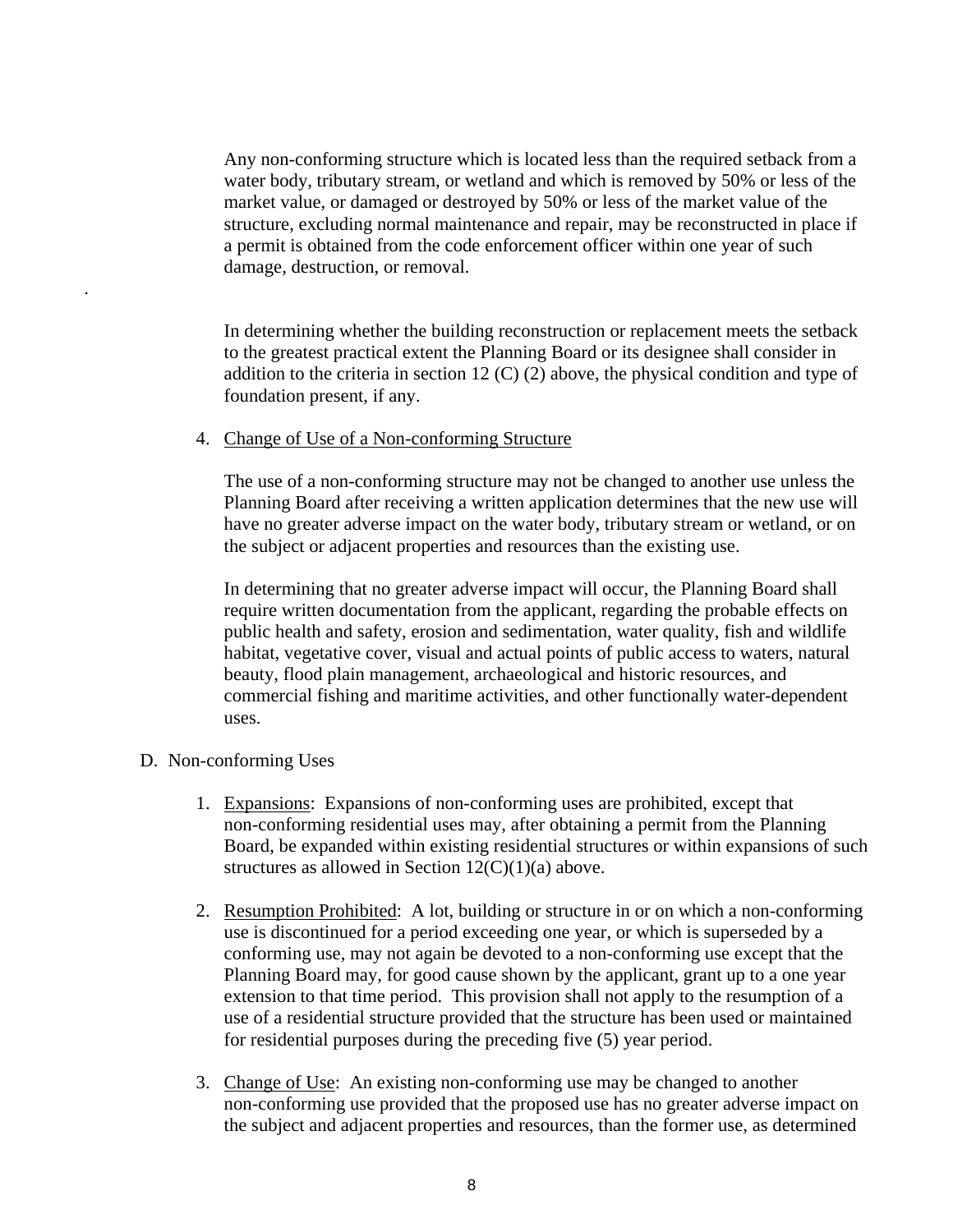by the Planning Board. The determination of no greater adverse impact shall be made according to criteria listed in Section 12 (C) (4) above.

- E. Non-conforming Lots
	- 1. Non-conforming Lots: A non-conforming lot of record as of the effective date of this Ordinance or amendment thereto may be built upon, without the need for a variance, provided that such lot is in separate ownership and not contiguous with any other lot in the same ownership, and that all provisions of this Ordinance except lot size and frontage can be met. Variances relating to setback or other requirements not involving lot area, lot width or shore frontage shall be obtained by action of the Board of Appeals.
	- 2. Contiguous Built Lots: If two or more contiguous lots or parcels are in a single or joint ownership of record at the time of adoption of this Ordinance, if all or part of the lots do not meet the dimensional requirements of this Ordinance, and if a principal use or structure exists on each lot, the non-conforming lots may be conveyed separately or together, provided that the State Minimum Lot Size Law (12 M.R.S.A. sections 4807-A through 4807-D) and the State of Maine Subsurface Wastewater Disposal Rules are complied with.

 If two or more principal uses or structures existed on a single lot of record on the effective date of this ordinance, each may be sold on a separate lot provided that the above referenced law and rules are complied with. When such lots are divided each lot thus created must be as conforming as possible to the dimensional requirements of this Ordinance.

3. Contiguous Lots - Vacant or Partially Built: If two or more contiguous lots or parcels are in single or joint ownership of record on October 1, 1992, or thereafter, if any of these lots do not individually meet the dimensional requirements of this Ordinance or subsequent amendments, and if one or more of the lots are vacant or contain no principal structure the lots shall be combined to the extent necessary to meet the dimensional requirements.

This provision shall not apply to 2 or more contiguous lots, at least one of which is non-conforming, owned by the same person or persons on October 1, 1992 and recorded in the registry of deeds if the lot is served by a public sewer or can accommodate a subsurface sewage disposal system in conformance with the State of Maine Subsurface Wastewater Disposal Rules; and

(a) Each lot contains at least 100 feet of shore frontage and at least 20,000 square feet of lot area; or

(b) Any lots that do not meet the frontage and lot size requirements of Section  $12(E)(3)(a)$  subparagraph a. are reconfigured or combined so that each new lot contains at least 100 feet of shore frontage and 20,000 square feet of lot area.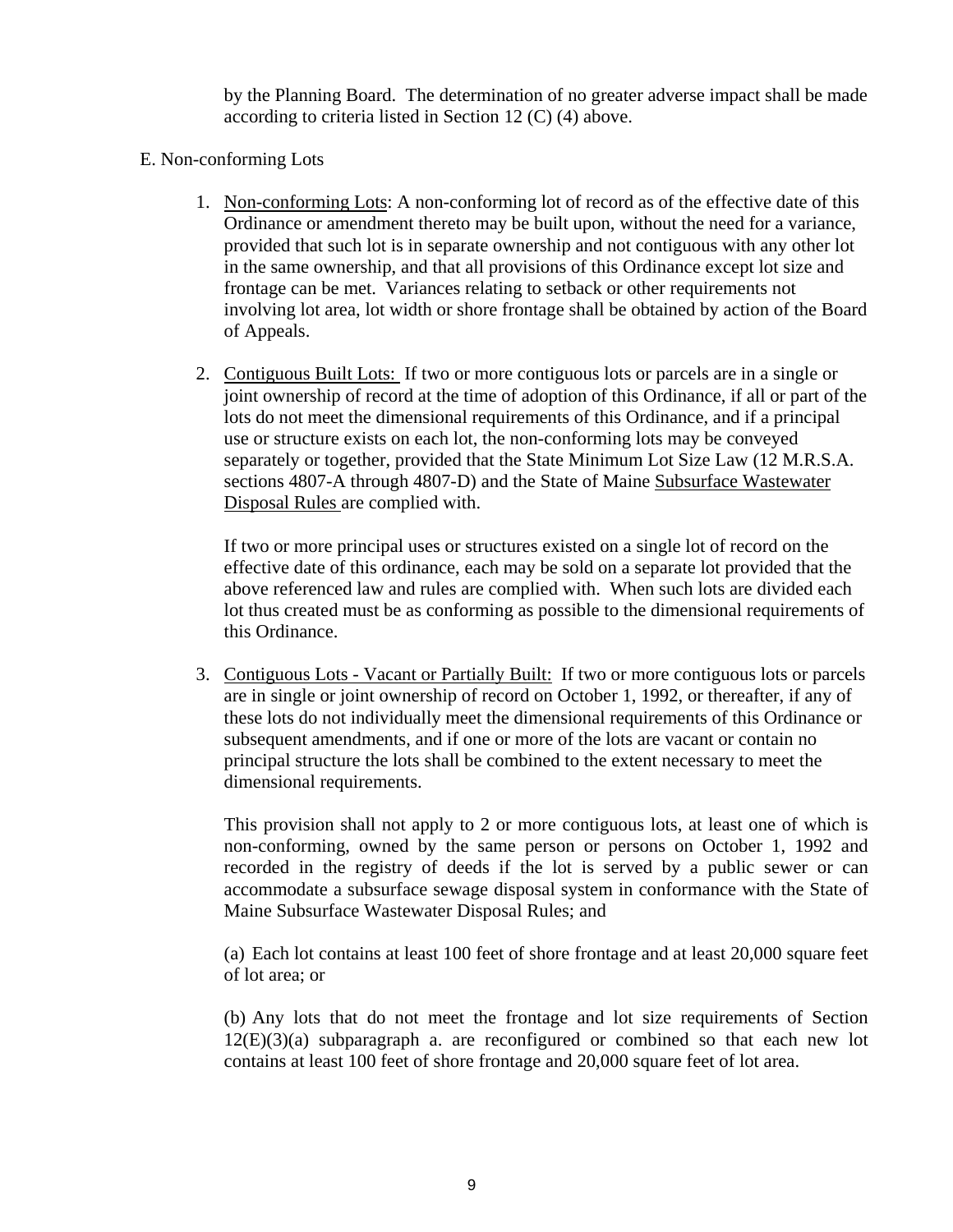# **Section 13. Establishment of Districts**

A. Limited Residential District

The Limited Residential District includes those areas suitable for residential and recreational development. It includes areas other than those in the Resource Protection District, and areas which are used less intensively than those in the Limited Commercial District

B. Limited Commercial District

 The Limited Commercial District includes areas of mixed, light commercial and residential uses, which should not be developed as intensively as the General Development District. This district includes areas of two or more contiguous acres in size devoted to a mix of residential and low intensity business and commercial uses. Industrial uses are prohibited.

C. Resource Protection District**.**

The Resource Protection District includes areas in which development would adversely affect water quality, productive habitat, biological ecosystems, or scenic and natural values. This district shall include the following areas when they occur within the limits of the shoreland zone except that areas which are currently developed and areas which meet the criteria for the Limited Commercial need not be included within the Resource Protection District.

- (1) Areas within 250 feet, horizontal distance, of the upland edge of freshwater wetlands, salt marshes and salt meadows, and wetlands associated with rivers, which are rated "moderate" or "high" value waterfowl and wading bird habitat, including nesting and feeding areas, by the Maine Department of Inland Fisheries and Wildlife (MDIF&W) that are depicted on a Geographic Information System (GIS) data layer maintained by either MDIF&W or the Department as of May 1, 2006.. For the purposes of this paragraph "wetlands associated with rivers" shall mean areas characterized by non-forested wetland vegetation and hydric soils that are contiguous with a river, and have a surface elevation at or below the water level of the river during the period of normal high water. "Wetlands associated with rivers" are considered to be part of that river.
- (2) Flood plains along rivers, defined by the 100 year flood plain as designated on the Federal Emergency Management Agency's (FEMA) Flood Insurance Rate Maps or Flood Hazard Boundary Maps, or the flood of record, or in the absence of these, by soil types identified as recent flood plain soils. This district shall also include 100 year flood plains adjacent to tidal waters as shown on FEMA's Flood Insurance Rate Maps or Flood Hazard Boundary Maps.
- (3) Areas of two or more contiguous acres with sustained slopes of 20% or greater.
- (4) Areas of two (2) or more contiguous acres supporting wetland vegetation and hydric soils, which are not part of a freshwater or coastal wetland as defined, and which are not surficially connected to a water body during the period of normal high water.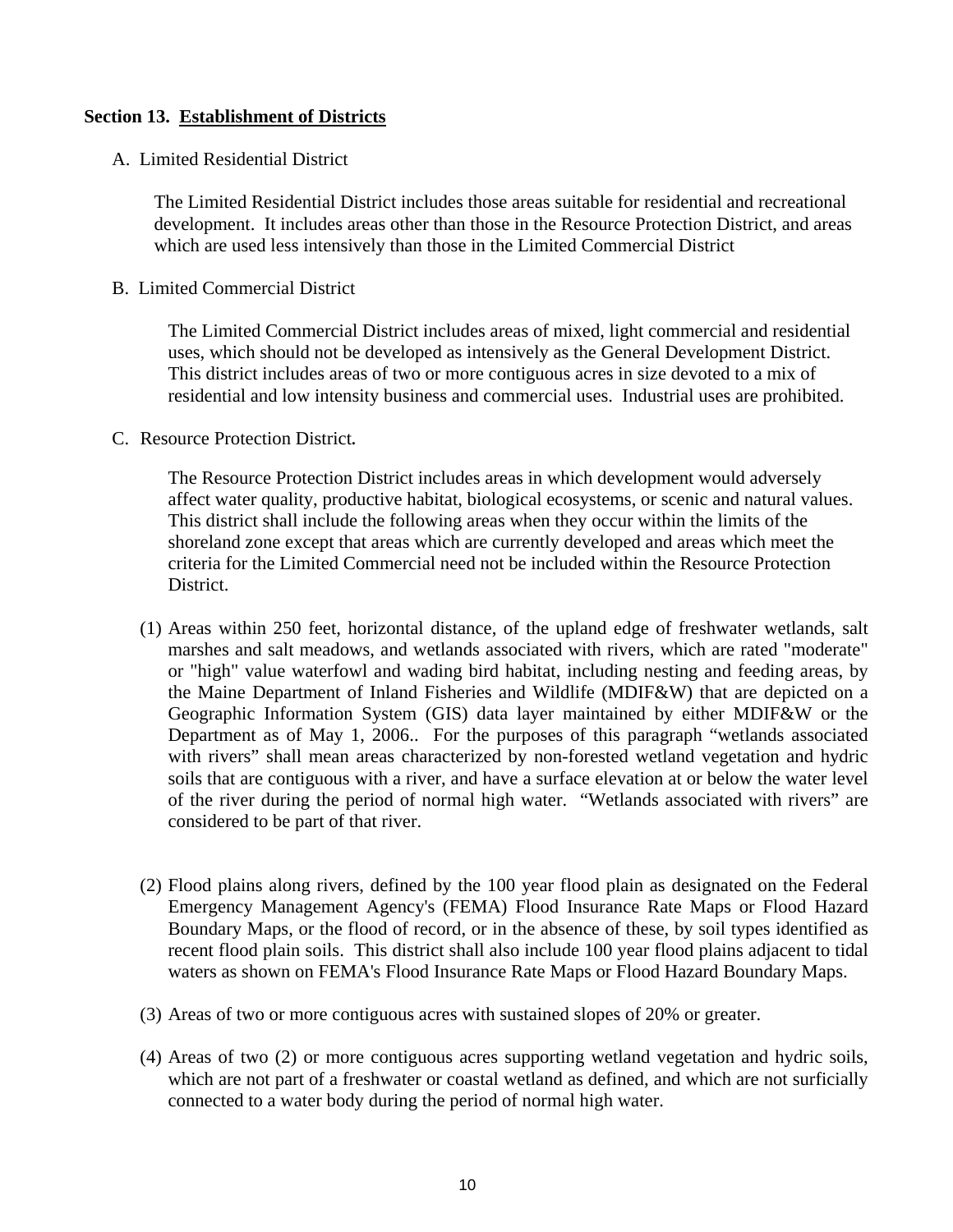(5) Land areas along rivers subject to severe bank erosion, undercutting, or river bed movement, and lands adjacent to tidal waters which are subject to severe erosion or mass movement, such as steep coastal bluffs.

#### **Section 14. Table of Land Uses**

All land use activities, as indicated in Table 1, Land Uses in the Shoreland Zone, shall conform with all of the applicable land use standards in Section 15. The district designation for a particular site shall be determined from the Official Shoreland Zoning Map.

Key to Table 1:

 Yes - Allowed (no permit required but the use must comply with all applicable land use standards.)

No - Prohibited

PB - Requires permit issued by the Planning Board

CEO - Requires permit issued by the Code Enforcement Officer

LPI - Requires permit issued by the Local Plumbing Inspector

Abbreviations:

- LR Limited Residential
- LC Limited Commercial
- RP Resource Protection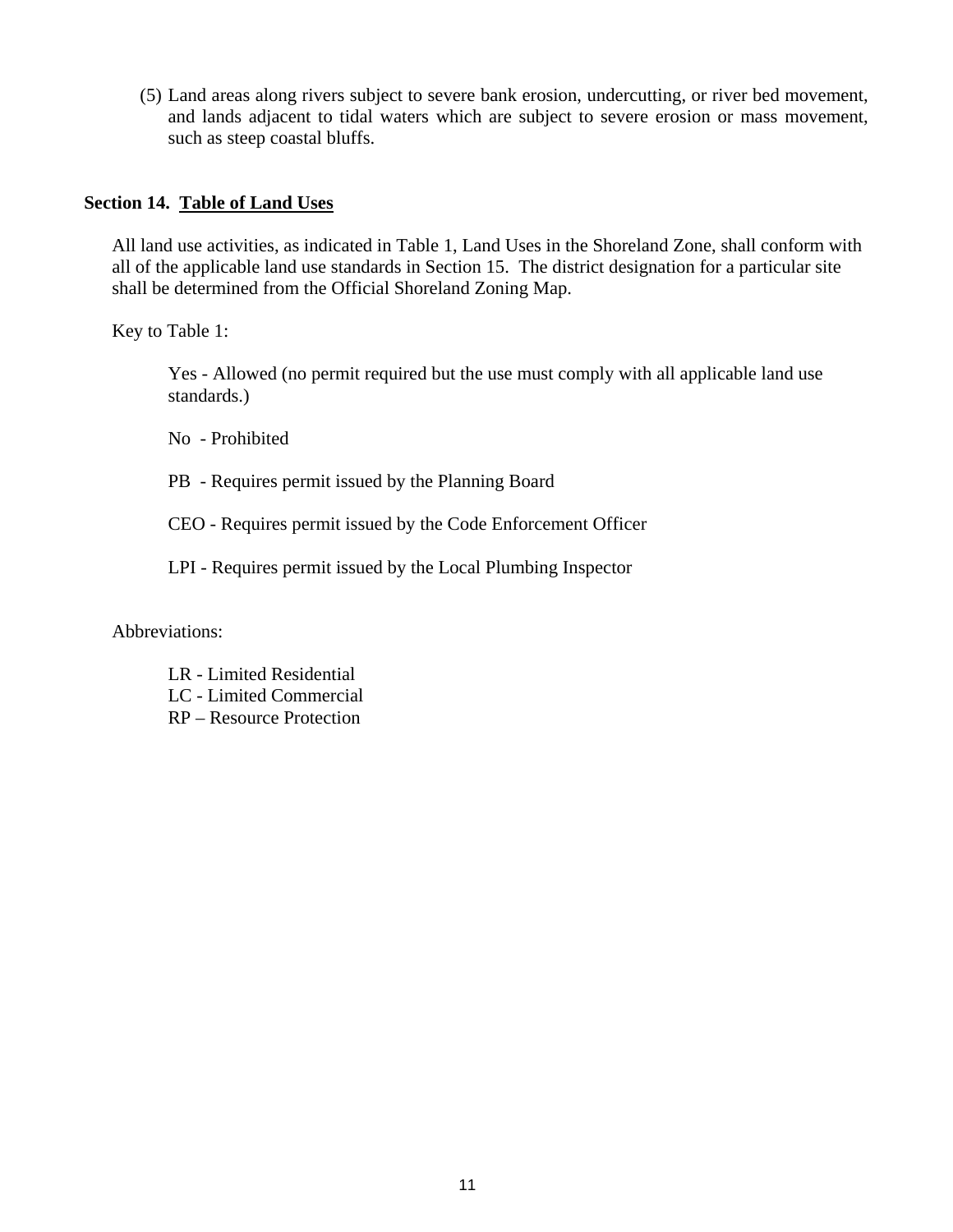| <b>LAND USES</b>                                                                   |                  | <b>DISTRICT</b>  |                  |
|------------------------------------------------------------------------------------|------------------|------------------|------------------|
|                                                                                    | <b>RP</b>        | LR               | <u>LC</u>        |
| 1. Non-intensive recreational uses not requiring structures such as                |                  |                  |                  |
| hunting, fishing and hiking                                                        | yes              | yes              | yes              |
| Motorized vehicular traffic on existing roads and trails<br>2.                     | yes              | yes              | yes              |
| 3. Forest management activities except for timber harvesting & land                | yes              | yes              | yes              |
| management roads                                                                   |                  |                  |                  |
| 4. Timber harvesting                                                               | <b>CEO</b>       | yes              | yes              |
| 5. Clearing or removal of vegetation for activities other than timber harvesting   | CEO              | yes              | yes              |
| 6. Fire prevention activities                                                      | Yes              | yes              | yes              |
| 7. Wildlife management practices                                                   | <b>Yes</b>       | <b>ves</b>       | <b>ves</b>       |
| 8. Soil and water conservation practices                                           | Yes              | Yes              | yes              |
| 9. Mineral exploration                                                             | yes <sup>1</sup> | Yes <sup>1</sup> | Yes <sup>1</sup> |
| 10. Mineral extraction including sand and gravel extraction                        | PB <sup>2</sup>  | PB               | PB               |
| 11. Surveying and resource analysis                                                | Yes              | yes              | Yes              |
| 12. Emergency operations                                                           | Yes              | yes              | yes              |
| 13. Agriculture                                                                    | PB               | yes              | yes              |
| 14. Aquaculture                                                                    | <b>PB</b>        | PB               | yes              |
| 15. Principal structures and uses                                                  |                  |                  |                  |
| A. One and two family residential, including driveways                             | No               | CEO              | CEO              |
| <b>B.</b> Multi-unit residential                                                   | No               | PB               | PB               |
| C. Commercial                                                                      | No <sup>3</sup>  | $\mathbf{no}^3$  | <b>PB</b>        |
| D. Industrial                                                                      | No               | no               | no               |
| E. Governmental and institutional                                                  | No               | PB               | PB               |
| F.Small non-residential facilities for educational, scientific, or nature          | PB               | CEO              | CEO              |
| interpretation purposes                                                            |                  |                  |                  |
| 16. Structures accessory to allowed uses                                           | PB               | <b>CEO</b>       | <b>CEO</b>       |
| 17. Piers, docks, wharfs, bridges and other structures and uses extending          |                  |                  |                  |
| over or below the normal high-water line or within a wetland                       |                  |                  |                  |
| Temporary<br>a.<br>Permanent<br>b.                                                 | CEO <sup>4</sup> | CEO <sup>4</sup> | CEO <sup>4</sup> |
|                                                                                    | PB               | PВ               | PB               |
| 18. Conversions of seasonal residences to year-round residences                    | LPI              | LPI              | LPI              |
| 19. Home occupations                                                               | PB               | PB               | CEO              |
| 20. Private sewage disposal systems for allowed uses                               | LPI              | LPI              | LPI              |
| 21. Essential services                                                             | $\mathsf{PB}^5$  | PB               | <b>PB</b>        |
| A. Roadside distribution lines (34.5kV and lower)                                  | ceo <sup>5</sup> | Yes <sup>6</sup> | Yes <sup>6</sup> |
| B. Non-roadside or cross-country distribution lines involving ten poles or less in | PR <sup>5</sup>  | CEO              | CEO              |
| the shoreland zone                                                                 |                  |                  |                  |
| C. Non-roadside or cross-country distribution lines involving eleven or more       | PB <sup>5</sup>  | PB               | <b>PB</b>        |
| poles in the shoreland zone<br>D. Other essential services                         |                  | PB               | <b>PB</b>        |
|                                                                                    | PB <sup>5</sup>  |                  |                  |
| 22. Service drops, as defined, to allowed uses                                     | Yes              | yes              | Yes              |
| 23. Public and private recreational areas involving minimal structural development | PB<br>CEO        | PB               | CEO<br>CEO       |
| 24. Individual, private campsites                                                  | No               | CEO<br>PB        | PB               |
| 25. Campgrounds<br>26. Road construction                                           |                  | PB               | <b>PB</b>        |
|                                                                                    | No <sup>7</sup>  |                  |                  |
| 27. Land management roads                                                          | PB               | yes              | Yes              |
| 28. Parking facilities                                                             | <b>No</b>        | PB               | <b>PB</b>        |
| 29. Marinas                                                                        | No               | PB               | <b>PB</b>        |
| 30. Filling and earth moving of <10 cubic yards                                    | CEO              | yes              | Yes              |
| 31. Filling and earth moving of >10 cubic yards                                    | <b>PB</b>        | CEO              | CEO              |
| 32. Signs                                                                          | <b>Yes</b>       | yes              | <b>Yes</b>       |
| 33. Uses similar to allowed uses                                                   | CEO              | <b>CEO</b>       | CEO              |
| 34. Uses similar to uses requiring a CEO permit                                    | CEO              | CEO              | CEO              |
| 35. Uses similar to uses requiring a PB permit                                     | PB               | PB               | <b>PB</b>        |

**1Requires permit from the Code Enforcement Officer if more than 100 square feet of surface area, in total, is disturbed.** 

**2In RP not allowed in areas so designated because of wildlife value.** 

**3Except for commercial uses otherwise listed in this Table, such as marinas and campgrounds, that are allowed in the respective district.** 

**4Excluding bridges and other crossings not involving earthwork, in which case no permit is required.** 

**5See further restrictions in Section 15(K)(2).** 

**6Permit not required, but must file a written "notice of intent to construct" with** *CEO.* 

**7Except as provided in Section 15(G)(4).** 

**NOTE: A person performing any of the following activities shall require a permit from the Department of Environmental Protection, pursuant to 38 M.R.S.A. section 480-C, if the activity occurs in, on, over or adjacent to any freshwater or coastal wetland, great pond, river, stream or brook and operates in such a manner that material or soil may be washed into them:** 

**A. Dredging, bulldozing, removing or displacing soil, sand, vegetation or other materials;** 

**B. Draining or otherwise dewatering;** 

**C. Filling, including adding sand or other material to a sand dune; or**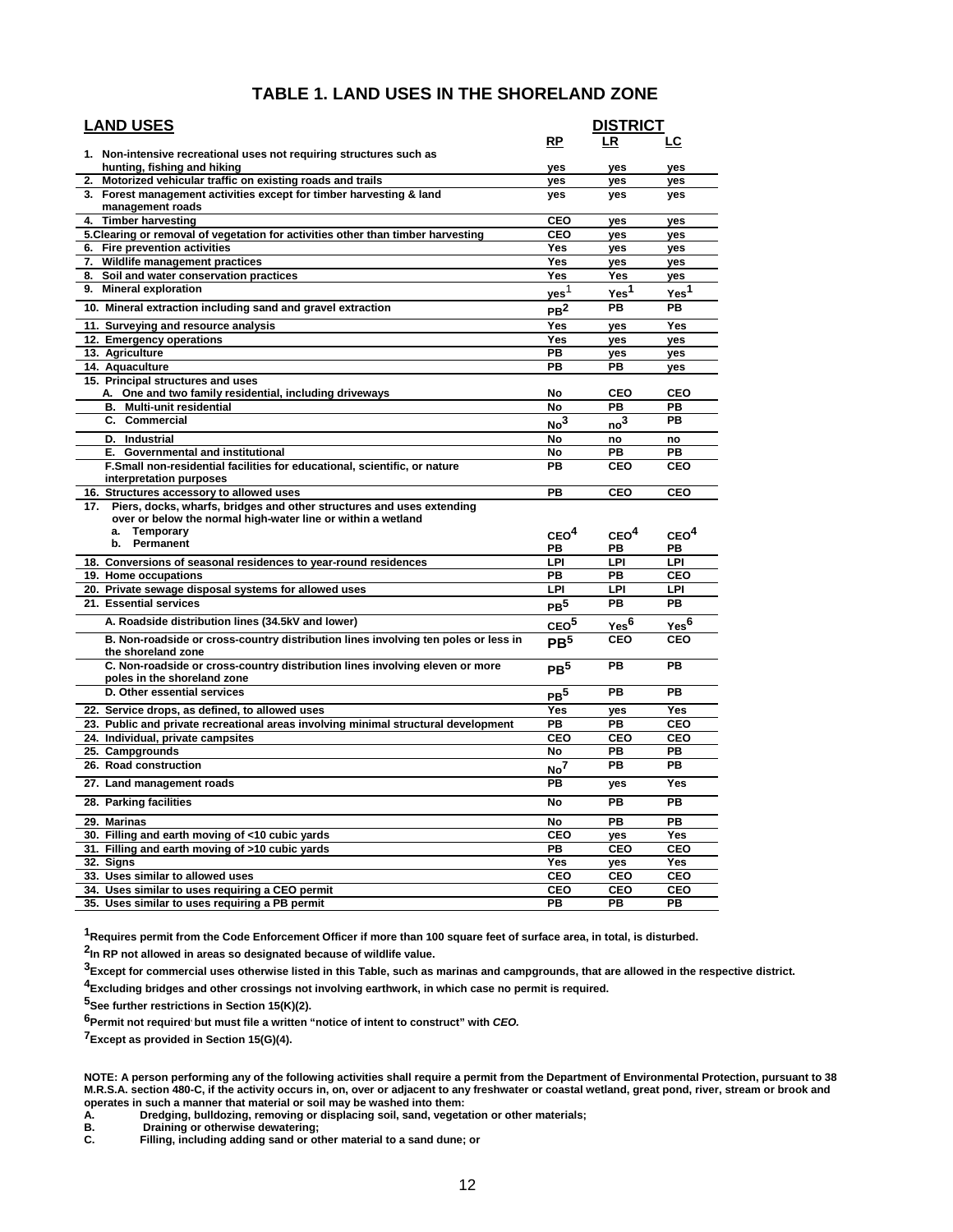**D. Any construction or alteration of any permanent structure.**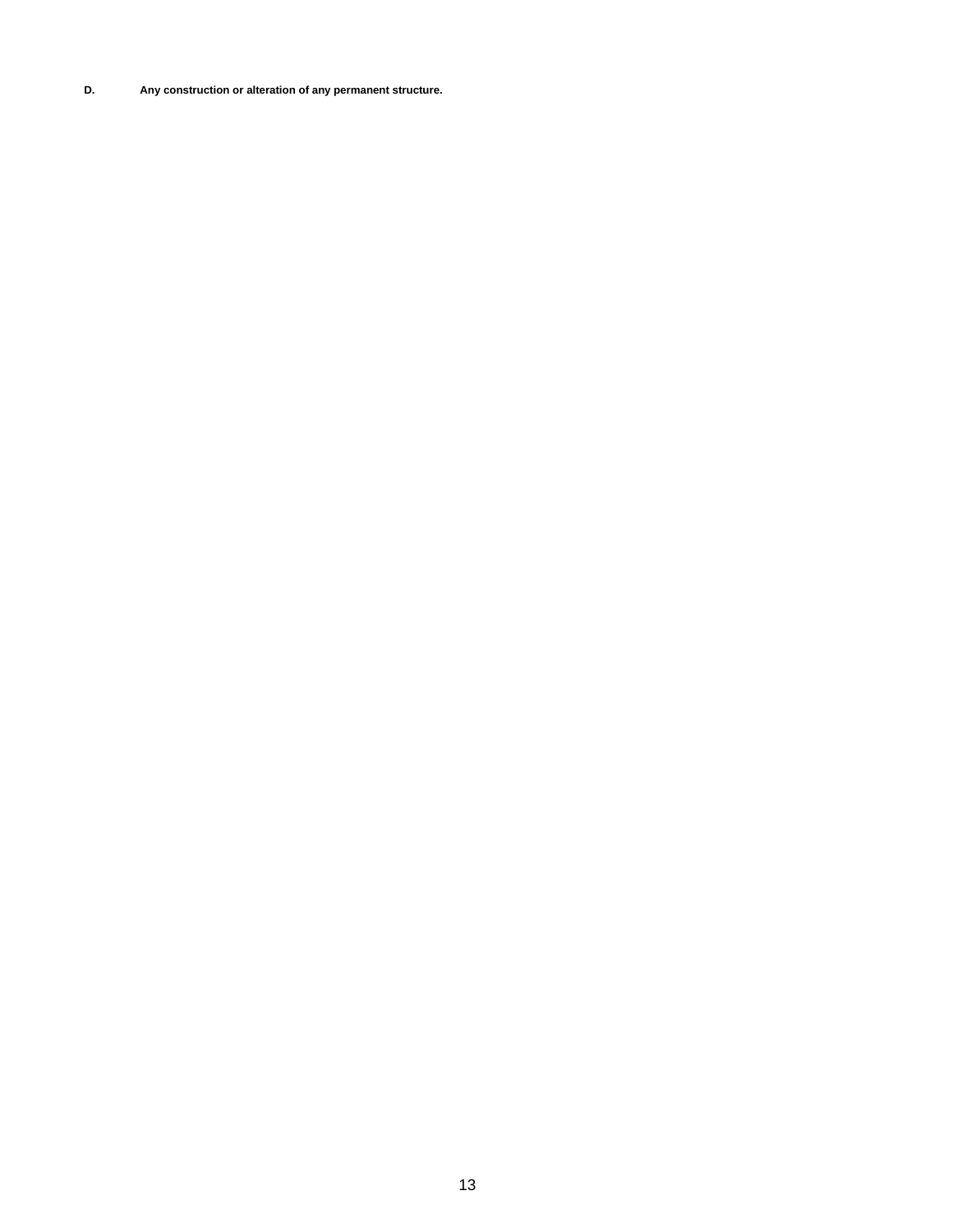# **Section 15. Land Use Standards**

All land use activities within the shoreland zone shall conform with the following provisions, if applicable.

A. Minimum Lot Standards

|                          | Minimum Lot Area Minimum Shore<br>(sq.fit.) | Frontage (ft.) |
|--------------------------|---------------------------------------------|----------------|
| All principal structures | 2 acres                                     | 300            |

- 2. Land below the normal high-water line of a water body or upland edge of a wetland and land beneath roads serving more than two (2) lots shall not be included toward calculating minimum lot area.
- 3. Lots located on opposite sides of a public or private road shall be considered each a separate tract or parcel of land unless such road was established by the owner of land on both sides thereof after September 22, 1971.
- 4. The minimum width of any portion of any lot within one hundred (100) feet, horizontal distance, of the normal high-water line of a water body or upland edge of a wetland shall be equal to or greater than the shore frontage requirement for a lot with the proposed use.
- 5. If more than one residential dwelling unit principal commercial governmental, institutional structure or use, or combination thereof, is constructed or established on a single parcel, all dimensional requirements shall be met for each additional dwelling unit, principal structure or use.

# B. Principal and Accessory Structures

 1. All new principal and accessory structures shall be set back at least seventy-five (75) feet horizontal from the normal high-water line of water bodies, tributary streams, or the upland edge of a wetland. In the Resource Protection District the setback requirement shall be 250 feet, horizontal distance, except for structures, roads, parking spaces or other regulated objects specifically allowed in that district in which case the setback requirements specified above shall apply.

In addition:

- a. The water body, tributary stream or wetland setback provision shall neither apply to structures which require direct access to the water body or wetland as an operational necessity, such as piers, docks and retaining walls, nor to other functionally water-dependent uses.
- b. For principal structures, water and wetland setback measurements shall be taken from the top of a coastal bluff that has been identified on Coastal Bluff maps as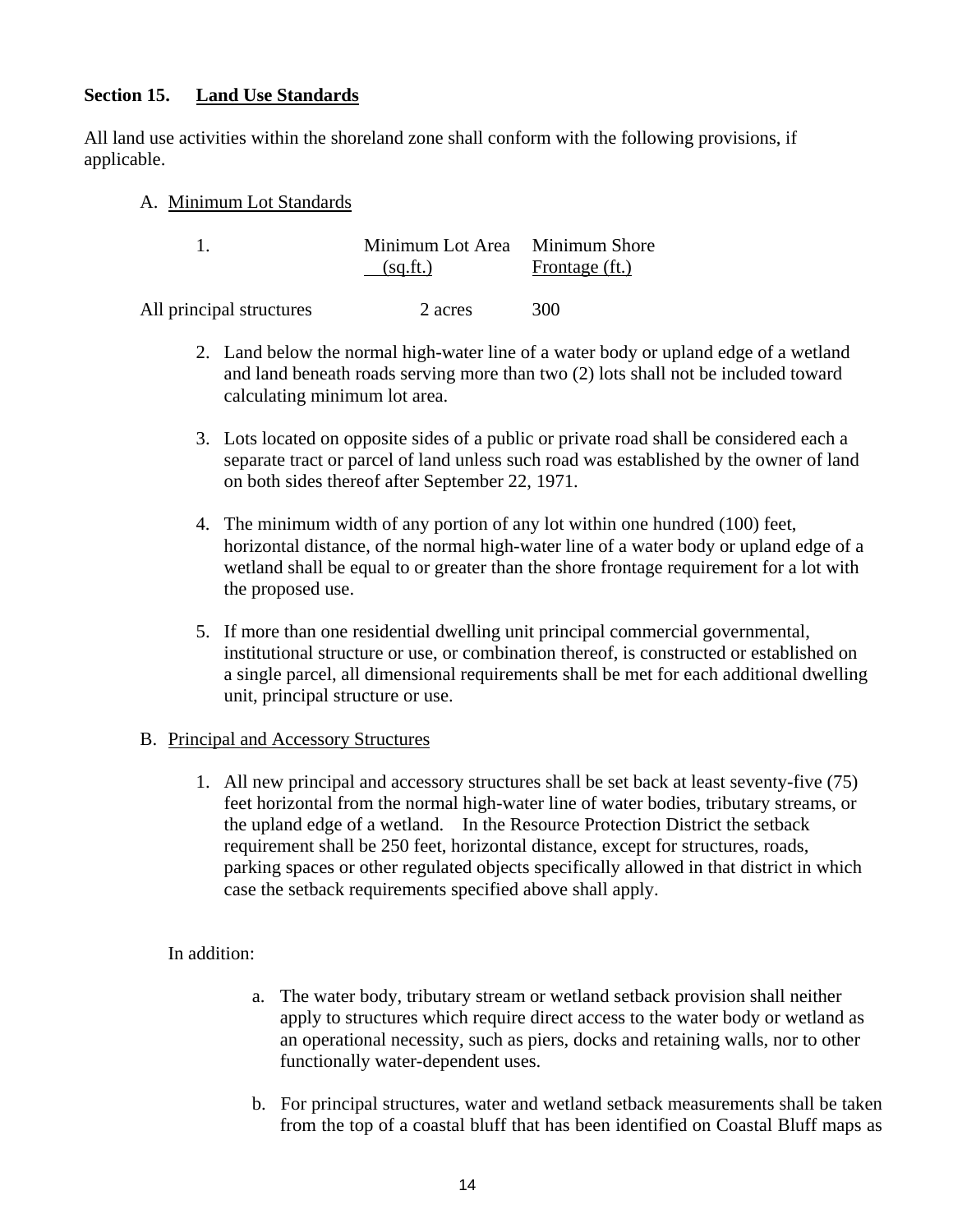being "highly unstable" or "unstable" by the Maine Geological Survey pursuant to its "Classification of Coastal Bluffs" and published on the most recent Coastal Bluff map. If the applicant and the permitting official(s) are in disagreement as to the specific location of a "highly unstable" or "unstable" bluff, or where the top of the bluff is located, the applicant may at his or her expense, employ a Maine Registered Professional Engineer, a Maine Certified Soil Scientist, a Maine State Geologist, or other qualified individual to make a determination. If agreement is still not reached, the applicant may appeal the matter to the board of appeals.

- c. On a non-conforming lot of record on which only a residential structure exists, and it is not possible to place an accessory structure meeting the required water body, tributary stream or wetland setbacks, the code enforcement officer may issue a permit to place a single accessory structure, with no utilities, for the storage of yard tools and similar equipment. Such accessory structure shall not exceed eighty (80) square feet in area nor eight (8) feet in height, and shall be located as far from the shoreline or tributary stream as practical and shall meet all other applicable standards, including lot coverage and vegetation clearing limitations. In no case shall the structure be located closer to the shoreline or tributary stream than the principal structure.
- 2. Principal or accessory structures and expansions of existing structures which are permitted in the Limited Residential, Resource Protection and Limited Commercial Districts, shall not exceed thirty-five (35) feet in height. This provision shall not apply to structures such as transmission towers, windmills, antennas, and similar structures having no floor area.
- 3. The lowest floor elevation or openings of all buildings and structures including basements shall be elevated at least one foot above the elevation of the 100 year flood, the flood of record, or in the absence of these, the flood as defined by soil types identified as recent flood plain soils.
- 4. The total footprint area of all structures, parking lots and other non-vegetated surfaces, within the shoreland zone shall not exceed twenty (20) percent of the lot or a portion there of, located within the shoreland zone, including land area previously developed.
- 5. Retaining walls that are not necessary for erosion control shall meet the structure setback requirement, except for low retaining walls and associated fill provided all of the following conditions are met:
	- (a) The site has been previously altered and an effective vegetated buffer does not exist;

 (b) The wall(s) is(are) at least 25 feet, horizontal distance, from the normal high-water line of a water body, tributary stream, or upland edge of a wetland;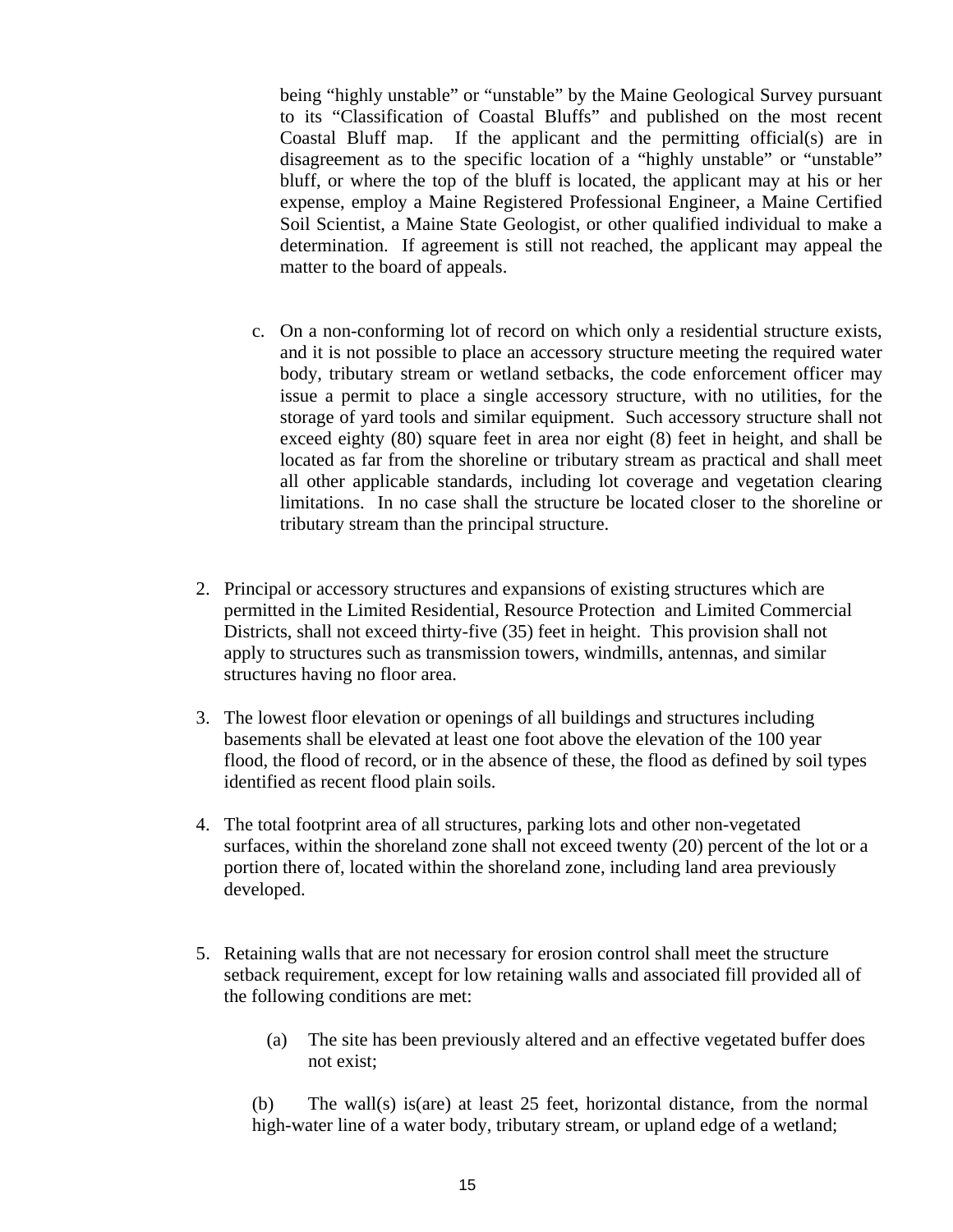(c) The site where the retaining wall will be constructed is legally existing lawn or is a site eroding from lack of naturally occurring vegetation, and which cannot be stabilized with vegetative plantings;

(d) The total height of the wall(s), in the aggregate, are no more than 24 inches;

(e) Retaining walls are located outside of the 100-year floodplain on rivers, streams, coastal wetlands, and tributary streams, as designated on the Federal Emergency Management Agency's (FEMA) Flood Insurance Rate Maps or Flood Hazard Boundary Maps, or the flood of record, or in the absence of these, by soil types identified as recent flood plain soils.

(f) The area behind the wall is revegetated with grass, shrubs, trees, or a combination thereof, and no further structural development will occur within the setback area, including patios and decks; and

(g) A vegetated buffer area is established within 25 feet, horizontal distance, of the normal high-water line of a water body, tributary stream, or upland edge of a wetland when a natural buffer area does not exist. The buffer area must meet the following characteristics:

> (i) The buffer must include shrubs and other woody and herbaceous vegetation. Where natural ground cover is lacking the area must be supplemented with leaf or bark mulch;

> (ii) Vegetation plantings must be in quantities sufficient to retard erosion and provide for effective infiltration of stormwater runoff;

(iii) Only native species may be used to establish the buffer area;

(iv) A minimum buffer width of 15 feet, horizontal distance, is required, measured perpendicularly to the normal high-water line or upland edge of a wetland;

(v) A footpath not to exceed the standards in Section  $15(P)(2)(a)$ , may traverse the buffer;

 6. Notwithstanding the requirements stated above, stairways or similar structures may be allowed with a permit from the Code Enforcement Officer, to provide shoreline access in areas of steep slopes or unstable soils provided; that the structure is limited to a maximum of four (4) feet in width; that the structure does not extend below or over the normal high-water line of a water body or upland edge of a wetland, (unless permitted by the Department of Environmental Protection pursuant to the Natural Resources Protection Act, 38 M.R.S.A. Section 480-C); and that the applicant demonstrates that no reasonable access alternative exists on the property.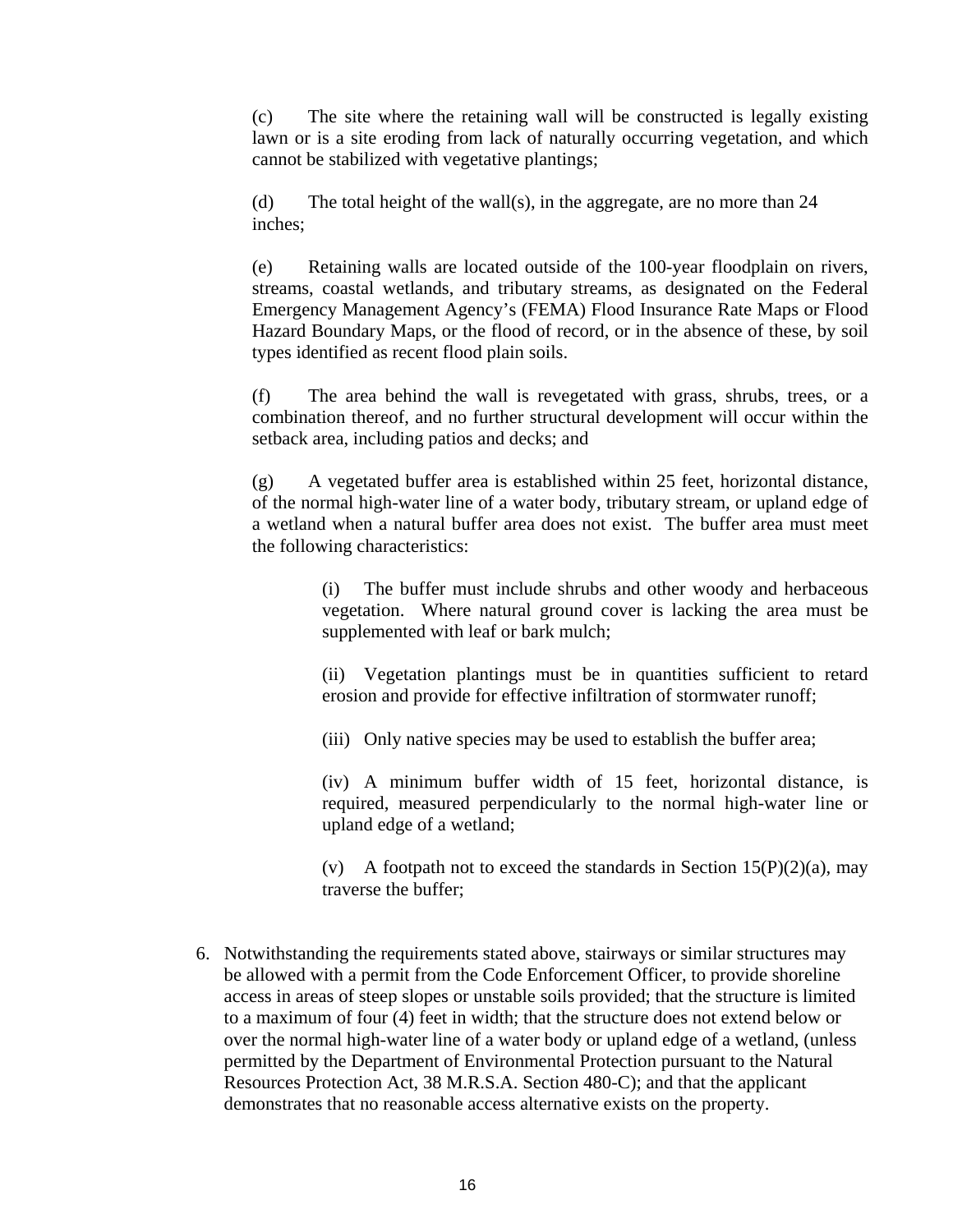# C. Piers, Docks, Wharfs, Bridges and Other Structures and Uses Extending Over or Below the Normal High-Water Line of a Water Body or Within a Wetland.

- 1. Access from shore shall be developed on soils appropriate for such use and constructed so as to control erosion.
- 2. The location shall not interfere with existing developed or natural beach areas.
- 3. The facility shall be located so as to minimize adverse effects on fisheries.

 4. The facility shall be no larger in dimension than necessary to carry on the activity and be consistent with the surrounding character and uses of the area. A temporary pier, dock or wharf in non-tidal waters shall not be wider than six feet for non-commercial uses.

 5. No new structure shall be built on, over or abutting a pier, wharf, dock or other structure extending beyond the normal high-water line of a water body or within a wetland unless the structure requires direct access to the water body or wetland as an operational necessity.

(6) New permanent piers and docks on non-tidal waters shall not be permitted unless it is clearly demonstrated to the Planning Board that a temporary pier or dock is not feasible, and a permit has been obtained from the Department of Environmental Protection, pursuant to the Natural Resources Protection Act.

- 6. No existing structures built on, over or abutting a pier, dock, wharf or other structure extending beyond the normal high-water line of a water body or within a wetland shall be converted to residential dwelling units in any district.
- 7. Structures built on, over or abutting a pier, wharf, dock or other structure extending beyond the normal high-water line of a water body or within a wetland shall not exceed twenty (20) feet in height above the pier, wharf, dock or other structure.
- NOTE: New, permanent structures, and expansions thereof, projecting into or over water bodies shall require a permit from the Department of Environmental Protection pursuant to the Natural Resources Protection Act, 38 M.R.S.A., section 480-C. Permits may also be required from the Army Corps of Engineers if located in navigable waters.
	- D. Campgrounds

Campgrounds shall conform to the minimum requirements imposed under State licensing procedures and the following:

> 1. Campgrounds shall contain a minimum of five thousand (5,000) square feet of land, not including roads and driveways, for each site. Land supporting wetland vegetation, and land below the normal high-water line of a water body shall not be included in calculating land area per site.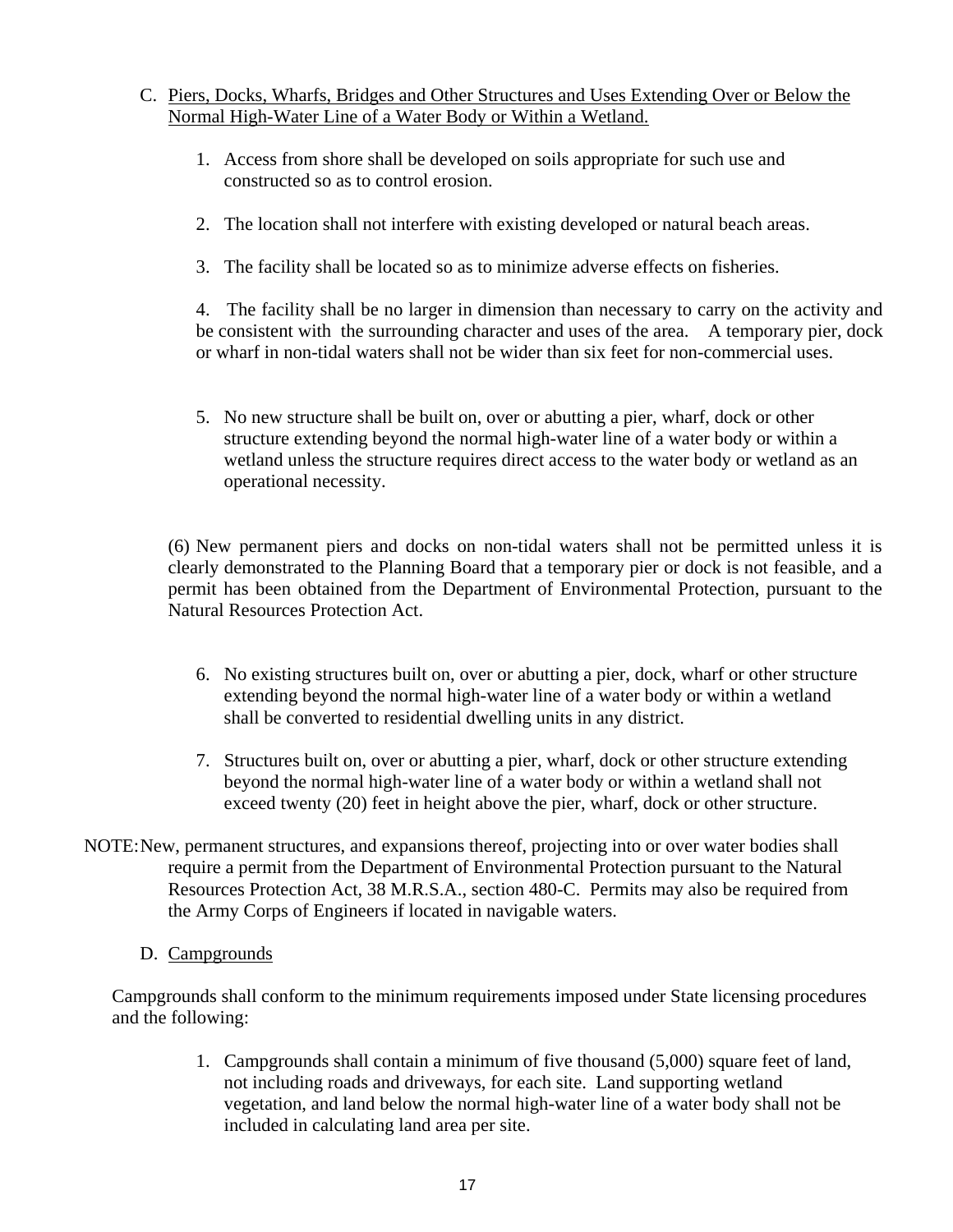2. The areas intended for placement of a recreational vehicle, tent or shelter, and utility and service buildings shall be set back a minimum of seventy-five (75) feet horizontal distance from the normal high-water line of water bodies, tributary streams, or the upland edge of a wetland.

# E. Individual Private Campsites

Individual, private campsites not associated with campgrounds are allowed provided the following conditions are met:

- 1. One campsite per lot existing on the effective date of this Ordinance, or thirty thousand (30,000) square feet of lot area within the shoreland zone, whichever is less, may be permitted.
- 2. Campsite placement on any lot, including the area intended for a recreational vehicle or tent platform, shall be set back seventy-five (75) feet horizontal distance from the normal high-water line of other water bodies, tributary streams, or the upland edge of a wetland.
- 3. Only one recreational vehicle shall be allowed on a campsite. The recreational vehicles shall not be located on any type of permanent foundation except for a gravel pad, and no structure except a canopy shall be attached to the recreational vehicle.
- 4. The clearing of vegetation for the siting of the recreational vehicle, tent or similar shelter in a Resource Protection District shall be limited to one thousand (1000) square feet.
- 5. A written sewage disposal plan describing the proposed method and location of sewage disposal shall be required for each campsite and shall be approved by the Local Plumbing Inspector. Where disposal is off-site, written authorization from the receiving facility or land owner is required.
- 6. When a recreational vehicle, tent or similar shelter is placed on-site for more than one hundred and twenty (120) days per year, all requirements for residential structures shall be met, including the installation of a subsurface sewage disposal system in compliance with the State of Maine Subsurface Wastewater Disposal Rules unless served by public sewage facilities.

There is no mention on restriction of commercial/industrial uses in the SZ, as outlined in Section 15.F of the Guidelines. Because Verona has a LC District, it should be included.

# F. Parking Areas

 1. Parking areas shall meet the shoreline and tributary stream setback requirements for structures for the district in which such areas are located. The setback requirement for parking areas serving public boat launching facilities may be reduced to no less than fifty (50) feet horizontal distance from the normal high-water line or upland edge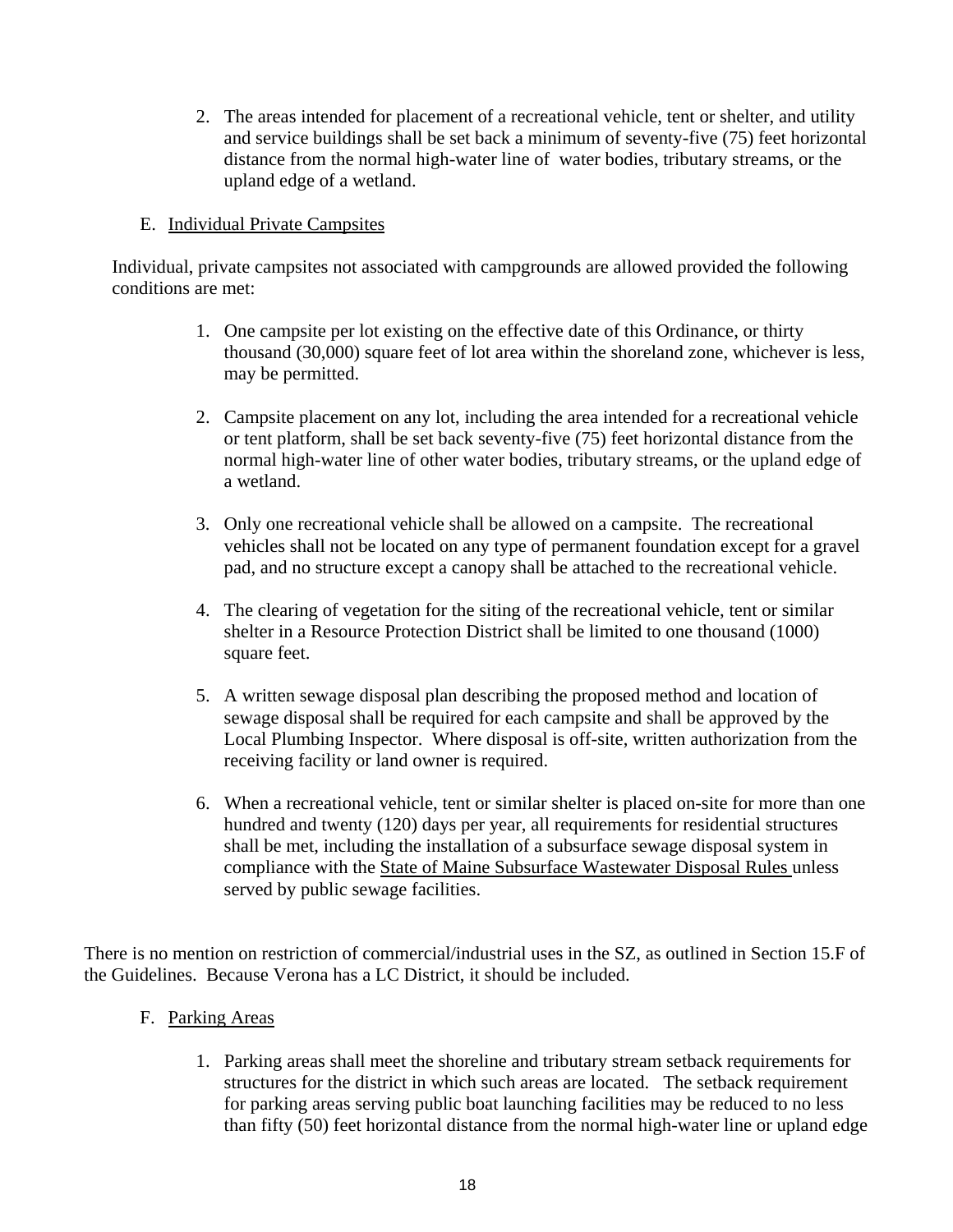of a wetland if the Planning Board finds that no other reasonable alternative exists.

- 2. Parking areas shall be adequately sized for the proposed use and shall be designed to prevent stormwater runoff from flowing directly into a water body, tributary stream, or wetland and where feasible, to retain all runoff on-site.
- 3. In determining the appropriate size of proposed parking facilities, the following shall apply:
	- a. Typical parking space: Approximately ten (10) feet wide and twenty (20) feet long, except that parking spaces for a vehicle and boat trailer shall be forty (40) feet long.
	- b. Internal travel aisles: Approximately twenty (20) feet wide.

# G. Roads and Driveways

The following standards shall apply to the construction of roads and/or driveways and drainage systems, culverts and other related features.

> 1. Roads and driveways shall be set back at least seventy-five (75) feet horizontal distance from the normal high-water line of water bodies, tributary steams, or the upland edge of a wetland unless no reasonable alternative exists as determined by the Planning Board. If no other reasonable alternative exists, the Planning Board may reduce the road and/or driveway setback requirement to no less than fifty (50) feet horizontal distance upon clear showing by the applicant that appropriate techniques will be used to prevent sedimentation of the water body, tributary stream or wetland. Such techniques may include, but are not limited to, the installation of settling basins, and/or the effective use of additional ditch relief culverts and turnouts placed so as to avoid sedimentation of the water body, tributary stream, or wetland.

 On slopes of greater than twenty (20) percent the road and/or driveway setback shall be increased by ten (10) feet horizontal distance for each five (5) percent increase in slope above twenty (20) percent.

Section 15.(G.1).(1) does not apply to approaches to water crossings to roads or driveways that provide access to permitted structures, and facilities located nearer to the shoreline or tributary stream due to an operational necessity, excluding temporary docks for recreational uses. Roads and driveways providing access to permitted structures within the setback area shall comply fully with the requirements of Section 15.(G.1).(1) except for that portion of the road or driveway necessary for direct access to the structure.

- 2. Existing public roads may be expanded within the legal road right-of-way regardless of its setback from a water body, tributary stream or wetland.
- 3. Road banks shall be no steeper than a slope of two (2) horizontal to one (1) vertical, and shall be graded and stabilized in accordance with the provisions for erosion and sedimentation control contained in Section P.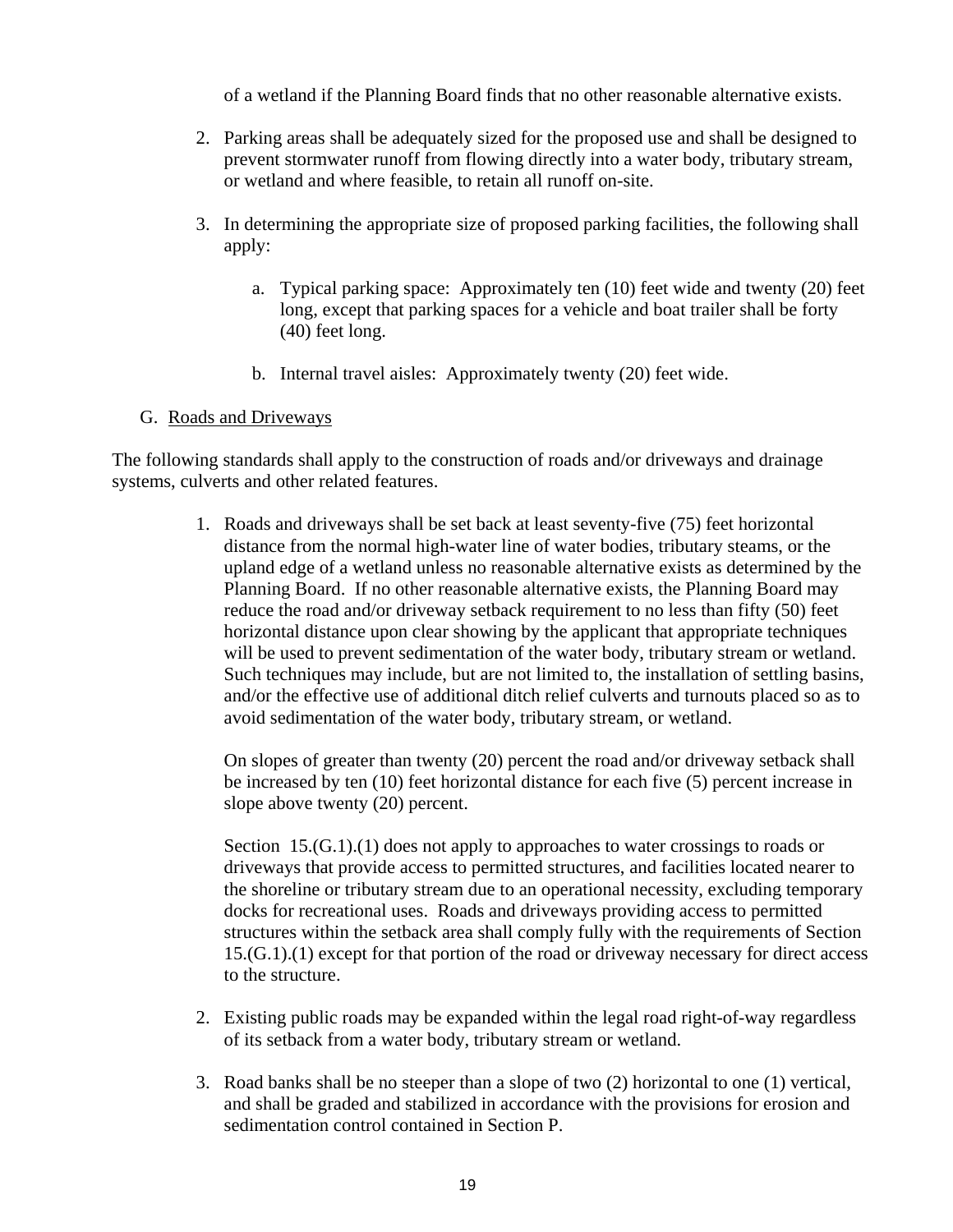- 4. New roads and driveways are prohibited in a Resource Protection District except that the Planning Board may grant a permit to construct a road or driveway to provide access to permitted uses within the district., A road or driveway may also be approved by the Planning Board in a Resource Protection District, upon a finding that no reasonable alternative route or location is available outside the district. When a road or driveway is permitted in a Resource Protection District the road and/or driveway shall be set back as far as practicable from the normal high-water line of a water body, tributary stream, or upland edge of a wetland.
- 5. Road and driveway banks shall be no steeper than a slope of two (2) horizontal to one (1) vertical, and shall be graded and stabilized in accordance with the provisions for erosion and sedimentation control contained in Section 15(P).
- 6. Road and driveway grades shall be no greater than ten (10) percent except for short segments of less than two hundred (200) feet.
- 7. In order to prevent road and driveway surface drainage from directly entering water bodies, tributary streams and wetlands, roads and driveways shall be designed, constructed, and maintained to empty onto an unscarified buffer strip at least (50) feet plus two times the average slope, in width between the outflow point of the ditch or culvert and the normal high-water line of a water body, tributary stream, or upland edge of a wetland. Surface drainage which is directed to an unscarified buffer strip shall be diffused or spread out to promote infiltration of the runoff and to minimize channelized flow of the drainage through the buffer strip.
- 8. Ditch relief (cross drainage) culverts, drainage dips and water turnouts shall be installed in a manner effective in directing drainage onto unscarified buffer strips before the flow in the road or ditches gains sufficient volume or head to erode the road, driveway or ditch. To accomplish this, the following shall apply:
	- a. Ditch relief culverts, drainage dips and associated water turnouts shall be spaced along the road or driveway at intervals no greater than indicated in the following table:

| Grade<br>(Percent) | Spacing<br>(Feet) |
|--------------------|-------------------|
| $0 - 2$            | 250               |
| $3 - 5$            | 200-135           |
| $6 - 10$           | 100-80            |
| $11 - 15$          | 80-60             |
| $16 - 20$          | $60 - 45$         |
| $21+$              | 40                |
|                    |                   |

 b. Drainage dips may be used in place of ditch relief culverts only where the grade is ten (10) percent or less.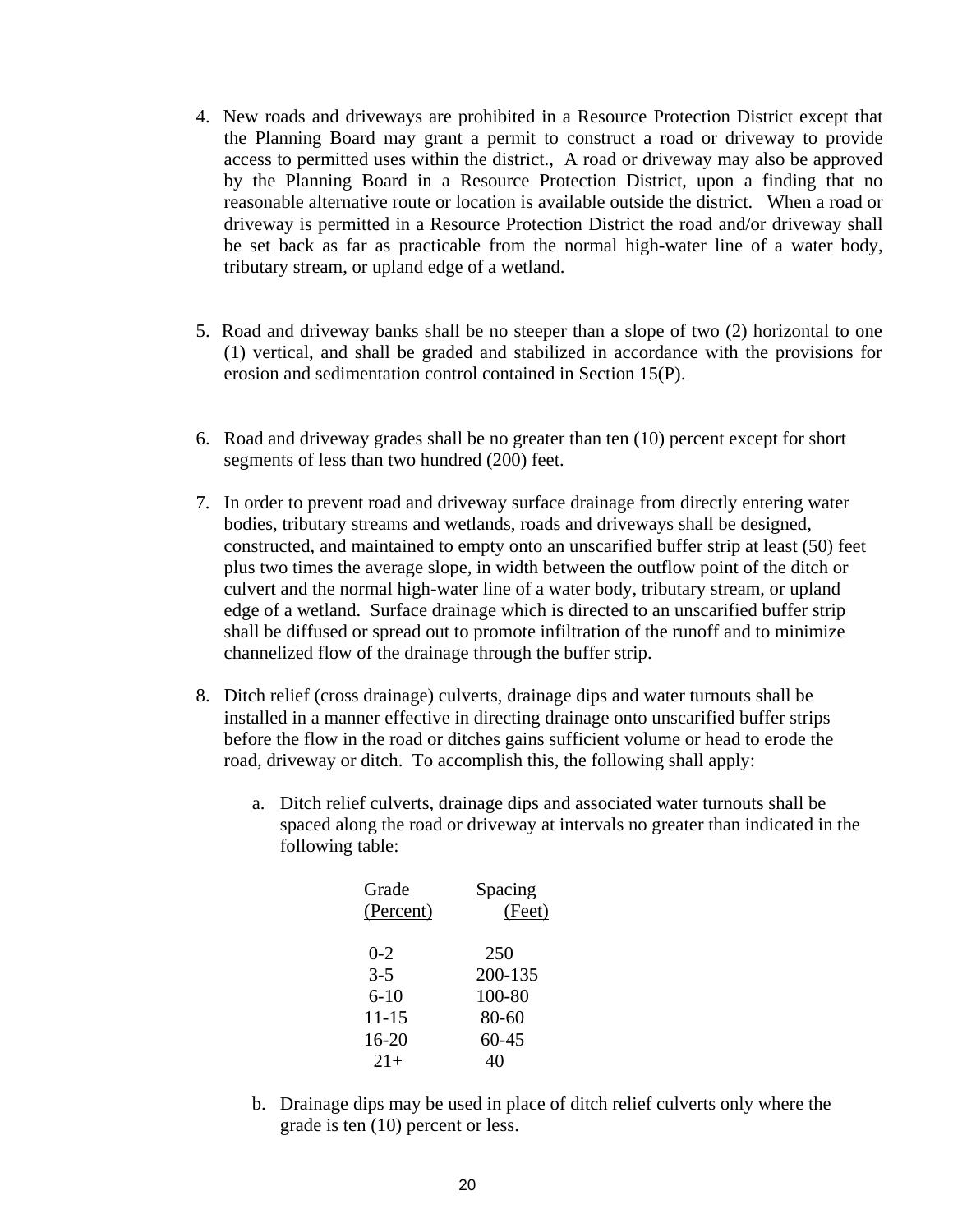- c. On sections having slopes greater than ten (10) percent, ditch relief culverts shall be placed at approximately a thirty (30) degree angle downslope from a line perpendicular to the centerline of the road or driveway.
- d. Ditch relief culverts shall be sufficiently sized and properly installed in order to allow for effective functioning, and their inlet and outlet ends shall be stabilized with appropriate materials.
- 9. Ditches, culverts, bridges, dips, water turnouts and other storm water runoff control installations associated with roads and driveways shall be maintained on a regular basis to assure effective functioning.
- H. Signs

The following provisions shall govern the use of signs:

- 1. Signs relating to goods and services sold on the premises shall be alllowed, provided that such signs shall not exceed six (6) square feet in area and shall not exceed two (2) signs per premises. In the Limited Commercial District, however, such signs shall not exceed sixteen (16) square feet in area. Signs relating to goods or services not sold or rendered on the premises shall be prohibited.
- 2. Name signs shall be allowed provided such signs shall not exceed two (2) signs per premises and shall not exceed twelve (12) square feet in the aggregate.
- 3. Residential users may display a single sign not over three (3) square feet in area relating to the sale, rental, or lease of the premises.
- 4. Signs relating to trespassing and hunting shall be allowed without restriction as to number provided that no such sign shall exceed two (2) square feet in area.
- 5. Signs relating to public safety shall be allowed without restriction.
- 6. No sign shall extend higher than twenty (20) feet above the ground.
- 7. Signs may be illuminated only by shielded, non-flashing lights.
- I. Storm Water Runoff
	- 1. All new construction and development shall be designed to minimize storm water runoff from the site in excess of the natural predevelopment conditions. Where possible, existing natural runoff control features, such as berms, swales, terraces and wooded areas shall be retained in order to reduce runoff and encourage infiltration of stormwaters.
	- 2. Storm water runoff control systems shall be maintained as necessary to ensure proper functioning.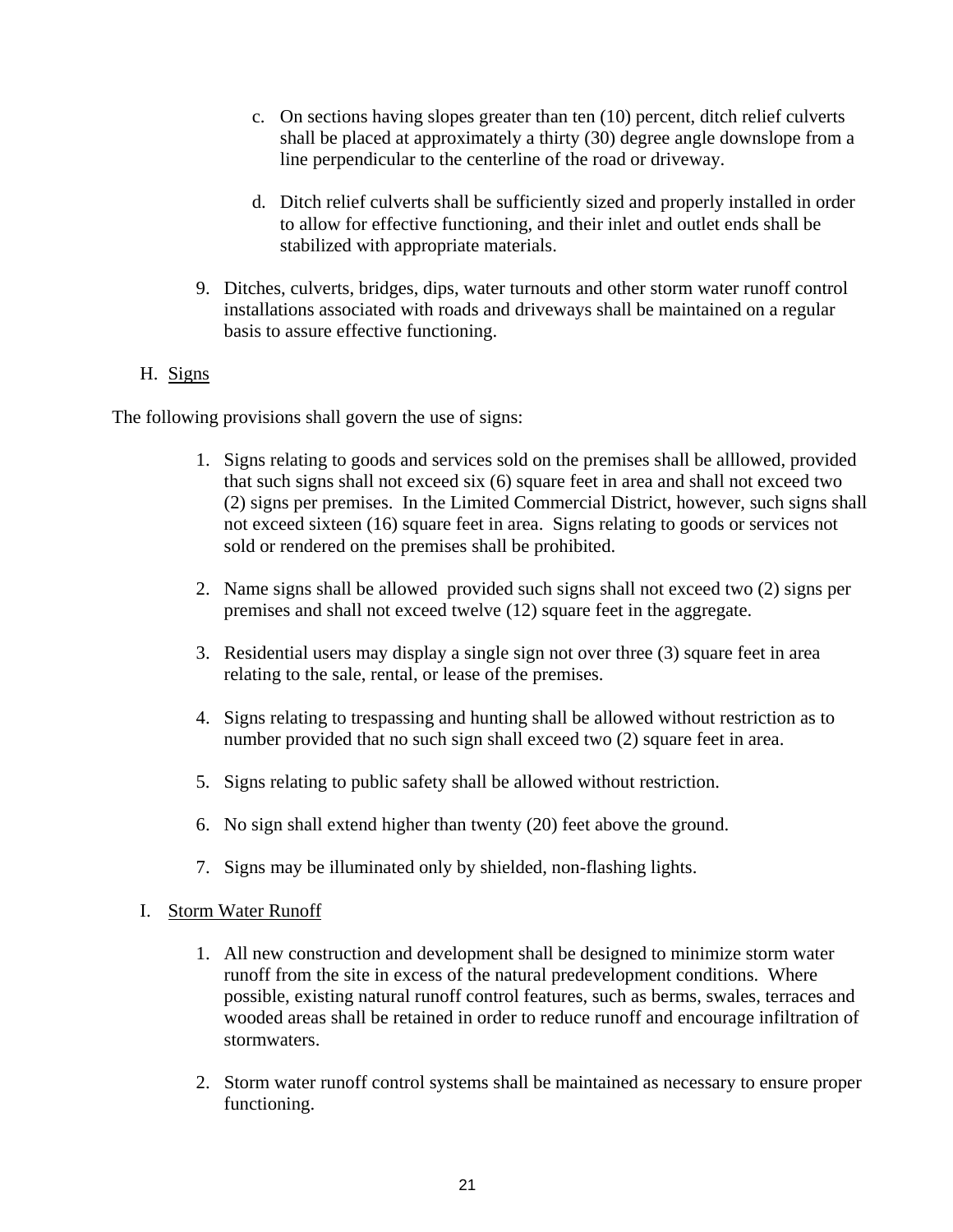# J. Septic Waste Disposal

1. All subsurface sewage disposal systems shall be installed in conformance with the State of Maine Subsurface Wastewater Disposal Rules (Rules) and the following: and the following: a) clearing or removal of woody vegetation necessary to site a new system and any associated fill extensions, shall not extend closer than seventyfive (75) feet, horizontal distance, from the normal high-water line of a water body or the upland edge of a wetland and b) a holding tank is not allowed for a first-time residential use in the shoreland zone.

# K. Essential Services

.

- 1. Where feasible, the installation of essential services shall be limited to existing public ways and existing service corridors.
- 2. The installation of essential services, other than road-side distribution lines, is not allowed in a Resource Protection or Stream Protection District, except to provide services to a permitted use within said district, or except where the applicant demonstrates that no reasonable alternative exists. Where allowed, such structures and facilities shall be located so as to minimize any adverse impacts on surrounding uses and resources, including visual impacts.
- 3. Damaged or destroyed public utility transmission and distribution lines, towers and related equipment may be replaced or reconstructed without a permit.

# L. Mineral Exploration and Extraction

Mineral exploration to determine the nature or extent of mineral resources shall be accomplished by hand sampling, test boring, or other methods which create minimal disturbance of less than one hundred (100) square feet of ground surface. A permit from the Code Enforcement Officer shall be required for mineral exploration which exceeds the above limitation. All excavations, including test pits and holes shall be immediately capped, filled or secured by other equally effective measures, so as to restore disturbed areas and to protect the public health and safety.

Mineral extraction may be permitted under the following conditions:

- 1. A reclamation plan shall be filed with, and approved by the Planning Board before a permit is granted. Such plan shall describe in detail procedures to be undertaken to fulfill the requirements of Section L.4 below.
- 2. No part of any extraction operation, including drainage and runoff control features shall be permitted within one hundred (100) feet, horizontal distance, of the normal high-water line of any water body, tributary stream, or the upland edge of a wetland. Extraction operations shall not be permitted within fifty (50) feet horizontal distance of any property line, without written permission of the owner of such adjacent property.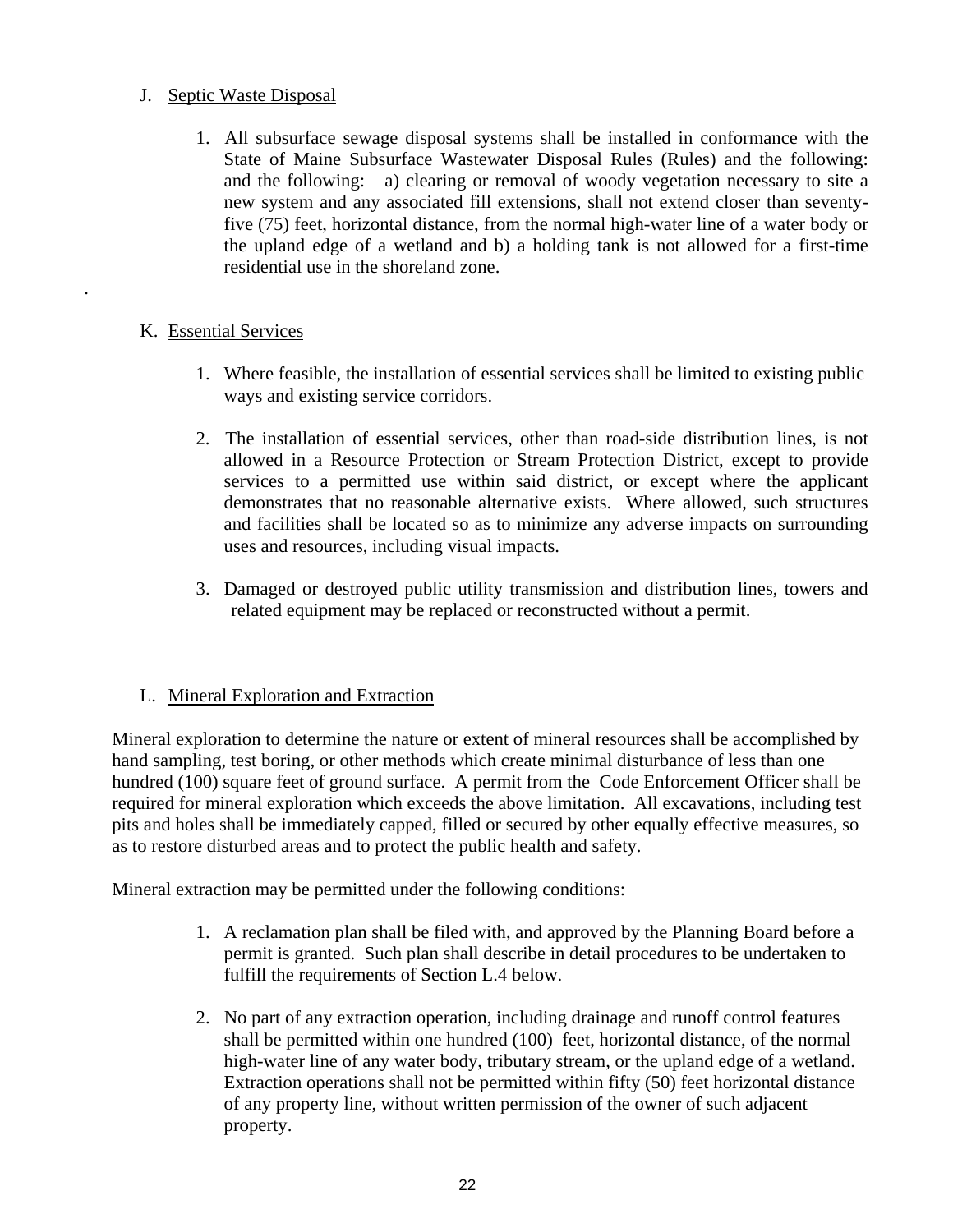- 3. Within twelve (12) months following the completion of extraction operations at any extraction site, which operations shall be deemed complete when less than one hundred (100) cubic yards of materials are removed in any consecutive twelve (12) month period, ground levels and grades shall be established in accordance with the following:
	- a. All debris, stumps, and similar material shall be removed for disposal in an approved location, or shall be buried on-site. Only materials generated on-site may be buried or covered on-site.
	- b. The final graded slope shall be two and one-half to one  $(2 \frac{1}{2} \cdot 1)$  slope or flatter.
	- c. Top soil or loam shall be retained to cover all disturbed land areas, which shall be reseeded and stabilized with vegetation native to the area. Additional topsoil or loam shall be obtained from off-site sources if necessary to complete the stabilization project.
- 4. In keeping with the purposes of this Ordinance, the Planning Board may impose such conditions as are necessary to minimize the adverse impacts associated with mineral extraction operations on surrounding uses and resources.

# M. Agriculture

- 1. All spreading of manure shall be accomplished in conformance with *Manure Utilization Guidelines* published by the Maine Department of Agriculture on November 1, 2001, and the Nutrient Management Law (7 M.R.S.A. sections 4201-4209).
- 2. Manure shall not be stored or stockpiled within seventy-five (75) feet horizontal distance, of water bodies, tributary streams, or wetlands. All manure storage areas within the shoreland zone must be constructed or modified such that the facility produces no discharge of effluent or contaminated storm water.
- 3. Agricultural activities involving tillage of soil greater than forty thousand (40,000) square feet in surface area, within the shoreland zone shall require a Conservation Plan to be filed with the Planning Board. Non-conformance with the provisions of said plan shall be considered to be a violation of this Ordinance.
- NOTE: Assistance in preparing a soil and water Conservation Plan may be available through the local Soil and Water Conservation District office.
	- 4. There shall be no new tilling of soil within seventy-five (75) feet, horizontal distance, from water bodies and coastal wetlands; nor within twenty-five (25) feet, horizontal distance, of tributary streams, and freshwater wetlands.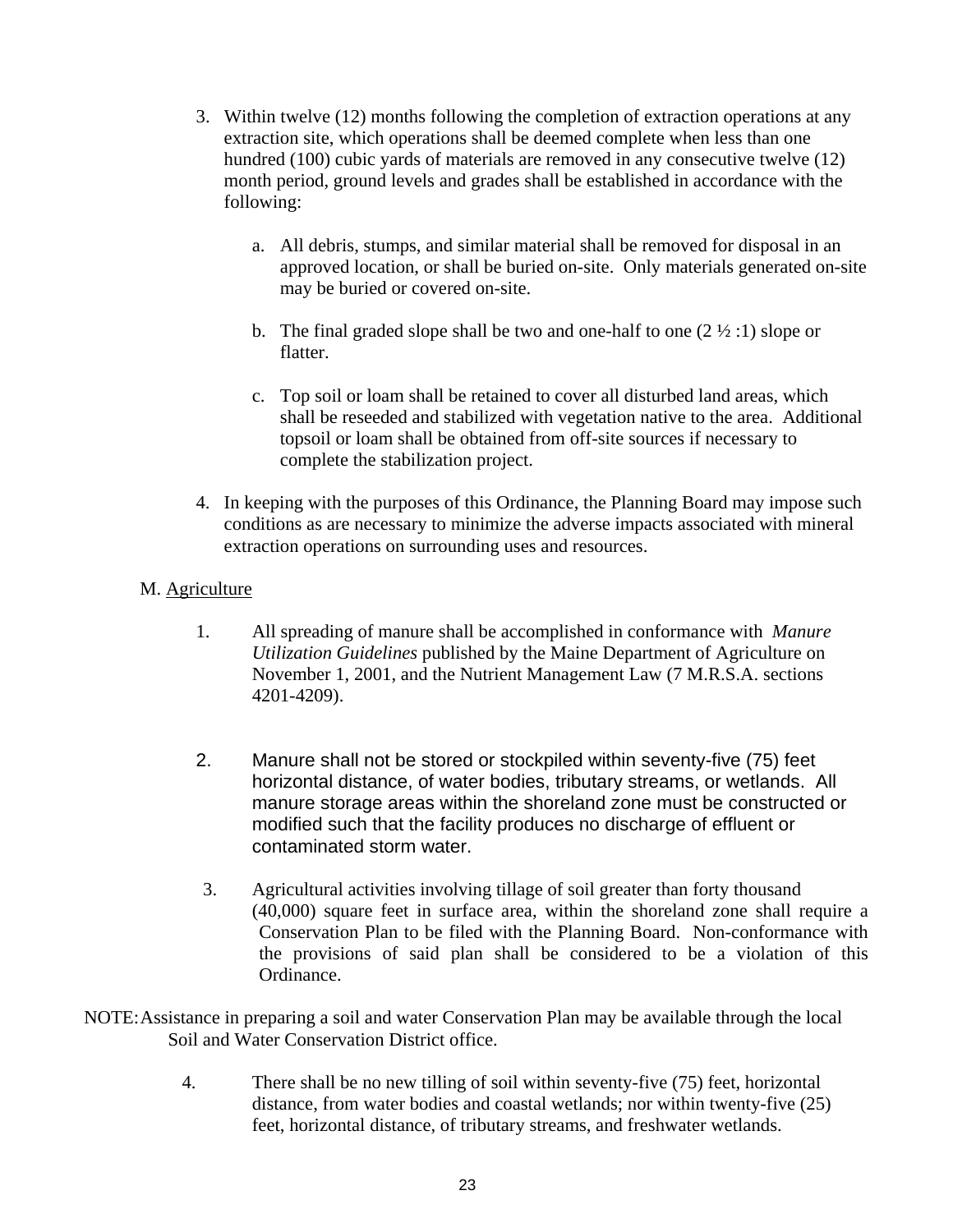Operations in existence on the effective date of this ordinance and not in conformance with this provision may be maintained.

 5. Newly established livestock grazing areas shall not be permitted within seventy-five (75) feet, horizontal distance of water bodies and coastal wetlands, nor; within twenty-five (25) feet, horizontal distance, of tributary streams, and freshwater wetlands. Livestock grazing associated with ongoing farm activities, and which are not in conformance with the above setback provisions may continue, provided that such grazing is conducted in accordance with a Conservation Plan.

# N. Timber Harvesting

- 1. Timber harvesting shall conform with the following provisions:
	- a. Selective cutting of no more than forty (40) percent of the total volume of trees four (4) inches or more in diameter measured at 4 1/2 feet above ground level on any lot in any ten (10) year period is permitted. In addition:
		- i. Within seventy-five (75) feet, horizontal distance, of the normal high-water line of water bodies, tributary streams, or the upland edge of a wetland, there shall be no clearcut openings and a well-distributed stand of trees and other vegetation, including existing ground cover, shall be maintained.
		- ii. At distances greater than seventy-five (75) feet, horizontal distance, of the normal high-water line of water bodies or the upland edge of a wetland, harvesting operations shall not create single clearcut openings greater than ten-thousand (10,000) square feet in the forest canopy. Where such openings exceed five-thousand (5000) square feet they shall be at least one hundred (100) feet horizontal distance apart. Such clearcut openings shall be included in the calculation of total volume removal. Volume may be considered to be equivalent to basal area.
	- b. No accumulation of slash shall be left within fifty (50) feet horizontal distance of the normal high-water line of a water body. In all other areas slash shall either be removed or disposed of in such a manner that it lies on the ground and no part thereof extends more than four (4) feet above the ground. Any debris that falls below the normal high-water line of a water body or tributary stream shall be removed.
	- c. Timber harvesting equipment shall not use stream channels as travel routes except when:
		- i. Surface waters are frozen; and
		- ii. The activity will not result in any ground disturbance.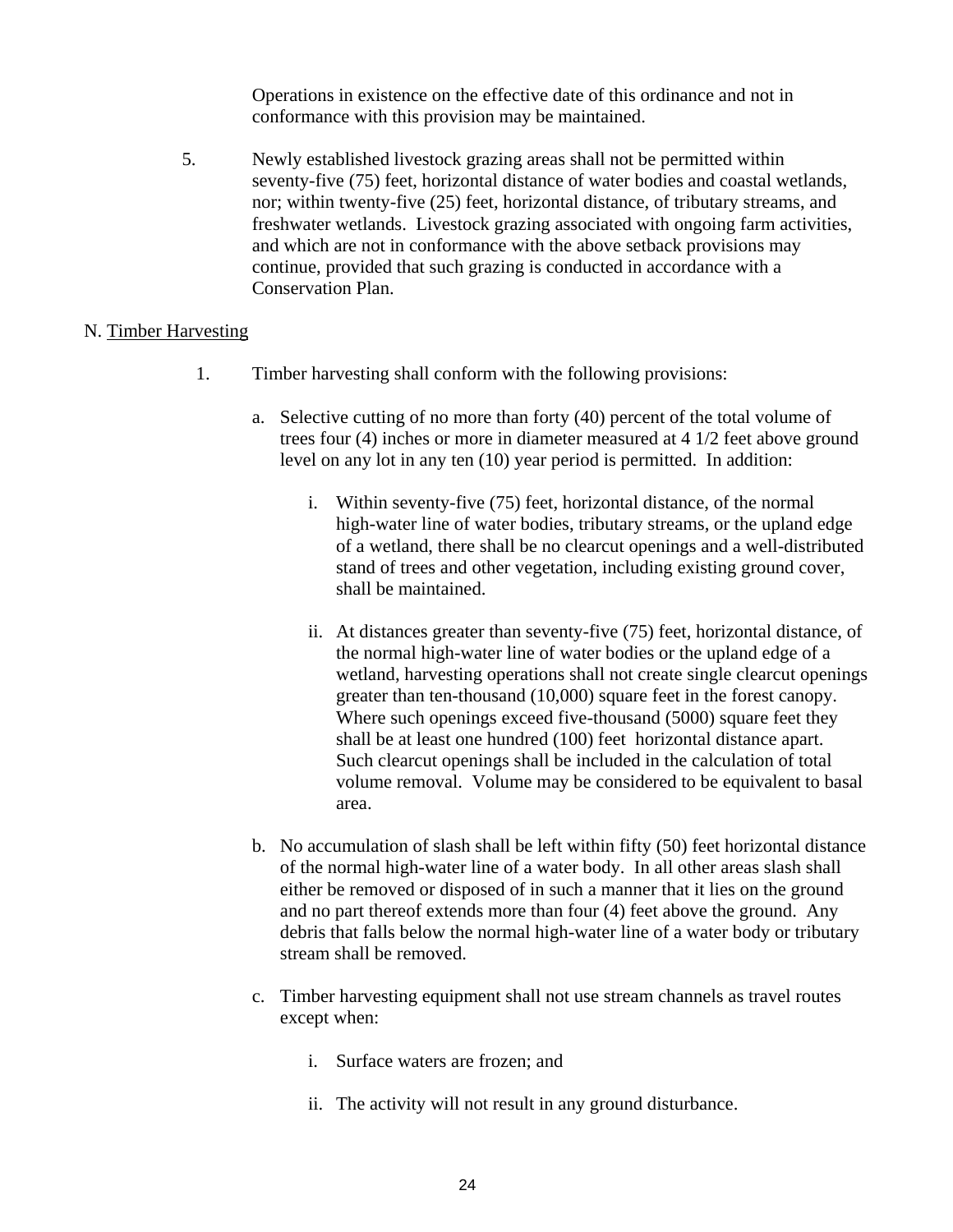- d. All crossings of flowing water shall require a bridge or culvert, except in areas with low banks and channel beds which are composed of gravel, rock or similar hard surface which would not be eroded or otherwise damaged.
- e. Skid trail approaches to water crossings shall be located and designed so as to prevent water runoff from directly entering the water body or tributary stream. Upon completion of timber harvesting, temporary bridges and culverts shall be removed and areas of exposed soil re-vegetated.
- f. Except for water crossings, skid trails and other sites where the operation of machinery used in timber harvesting results in the exposure of mineral soil shall be located such that an unscarified strip of vegetation of at least seventy-five (75) feet horizontal distance in width for slopes up to ten (10) percent shall be retained between the exposed mineral soil and the normal high-water line of a water body or upland edge of a wetland. For each ten (10) percent increase in slope, the unscarified strip shall be increased by twenty (20) feet horizontal distance. The provisions of this paragraph apply only to a face sloping toward the water body or wetland, provided, however, that no portion of such exposed mineral soil on a back face shall be closer than twenty five (25) feet horizontal distance from the normal high-water line of a water body or upland edge of a wetland.

# **N-1. Timber Harvesting – Statewide Standards [Effective on effective date established in Section 4(B)]**

- (1) Shoreline integrity and sedimentation. Persons conducting timber harvesting and related activities must take reasonable measures to avoid the disruption of shoreline integrity, the occurrence of sedimentation of water, and the disturbance of water body and tributary stream banks, water body and tributary stream channels, shorelines, and soil lying within water bodies, tributary streams and wetlands. If, despite such precautions, the disruption of shoreline integrity, sedimentation of water, or the disturbance of water body and tributary stream banks, water body and tributary stream channels, shorelines, and soil lying within water bodies, tributary streams and wetlands occurs, such conditions must be corrected.
- (2) Slash treatment. Timber harvesting and related activities shall be conducted such that slash or debris is not left below the normal high-water line of any water body or tributary stream, or the upland edge of a wetland. Section  $15(N-1)(2)$  does not apply to minor, incidental amounts of slash that result from timber harvesting and related activities otherwise conducted in compliance with this section.
	- (a)Slash actively used to protect soil from disturbance by equipment or to stabilize exposed soil, may be left in place, provided that no part thereof extends more than 4 feet above the ground.
	- (b) Adjacent to rivers and wetlands:
		- (i) No accumulation of slash shall be left within 50 feet, horizontal distance, of the normal high-water line or upland edge of a wetland; and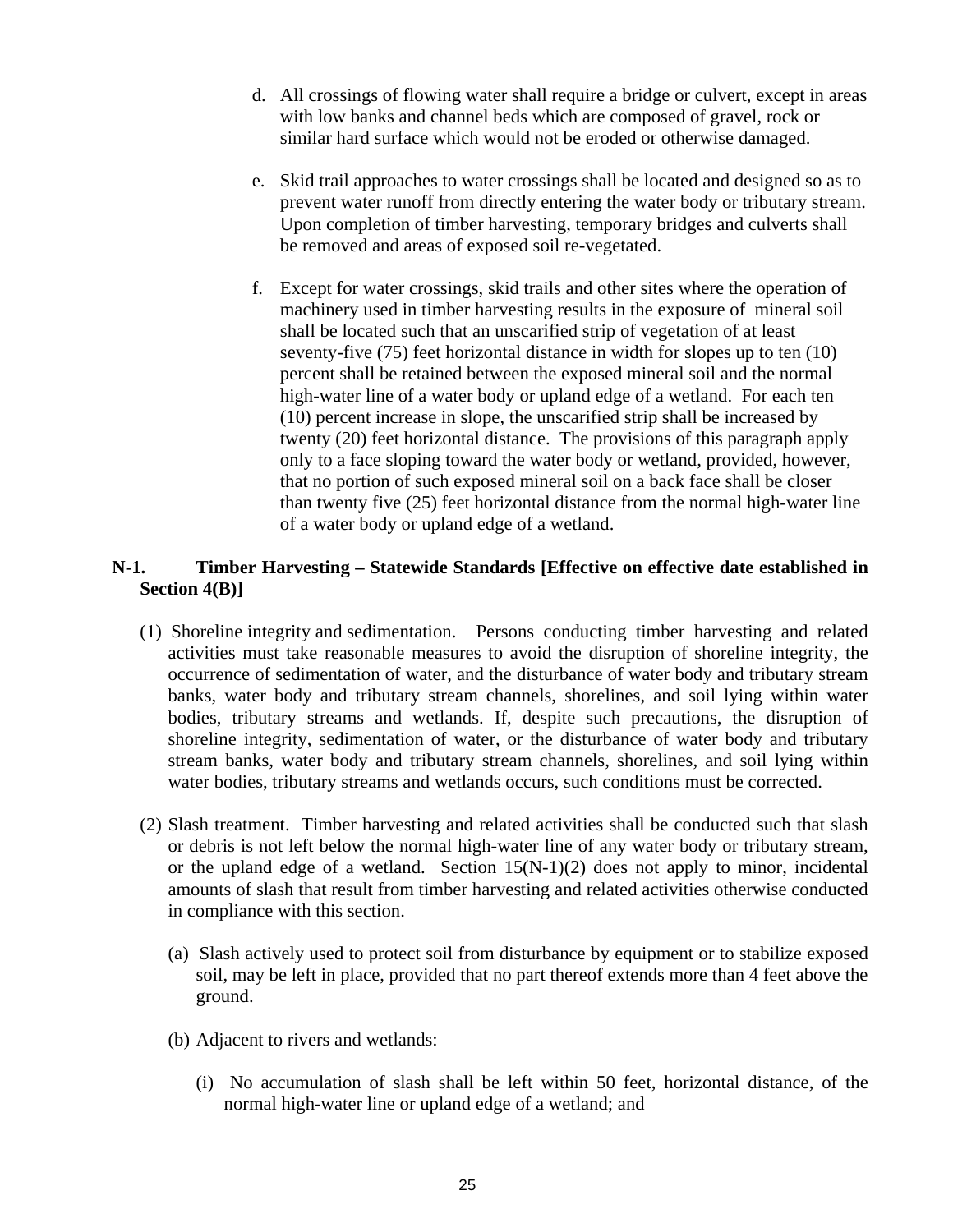- (ii) Between 50 feet and 250 feet, horizontal distance, of the normal high-water line or upland edge of a wetland, all slash larger than 3 inches in diameter must be disposed of in such a manner that no part thereof extends more than 4 feet above the ground.
- (3) Timber harvesting and related activities must leave adequate tree cover and shall be conducted so that a well-distributed stand of trees is retained. This requirement may be satisfied by following one of the following three options:
	- (a) Option 1 (40% volume removal), as follows:
		- (i) Harvesting of no more than 40 percent of the total volume on each acre of trees 4.5 inches DBH or greater in any 10 year period is allowed. Volume may be considered to be equivalent to basal area;
		- (ii) A well-distributed stand of trees which is windfirm, and other vegetation including existing ground cover, must be maintained; and,
		- (iii) Within 75 feet, horizontal distance, of the normal high-water line of rivers and, streams and within 75 feet, horizontal distance, of the upland edge of a freshwater or coastal wetlands, there must be no cleared openings. At distances greater than 75 feet, horizontal distance, of the normal high-water line of a river or upland edge of a wetland, timber harvesting and related activities must not create single cleared openings greater than 14,000 square feet in the forest canopy. Where such openings exceed 10,000 square feet, they must be at least 100 feet, horizontal distance, apart. Such cleared openings will be included in the calculation of total volume removal. Volume may be considered equivalent to basal area.
	- (b) Option 2 (60 square foot basal area retention), as follows:
		- (i) The residual stand must contain an average basal area of at least 60 square feet per acre of woody vegetation greater than or equal to 1.0 inch DBH, of which 40 square feet per acre must be greater than or equal to 4.5 inches DBH;
		- (ii) A well-distributed stand of trees which is windfirm, and other vegetation including existing ground cover, must be maintained; and,
		- (iii)Within 75 feet, horizontal distance, of the normal high-water line of water bodies and within 75 feet, horizontal distance, of the upland edge of wetlands, there must be no cleared openings. At distances greater than 75 feet, horizontal distance, of the normal high-water line of a river or upland edge of a wetland, timber harvesting and related activities must not create single cleared openings greater than 14,000 square feet in the forest canopy. Where such openings exceed 10,000 square feet, they must be at least 100 feet, horizontal distance, apart. Such cleared openings will be included in the calculation of the average basal area. Volume may be considered equivalent to basal area.
	- (c) Option 3 (Outcome based), which requires: An alternative method proposed in an application, signed by a Licensed Forester or certified wildlife professional, submitted by the landowner or designated agent to the State of Maine Department of Conservation's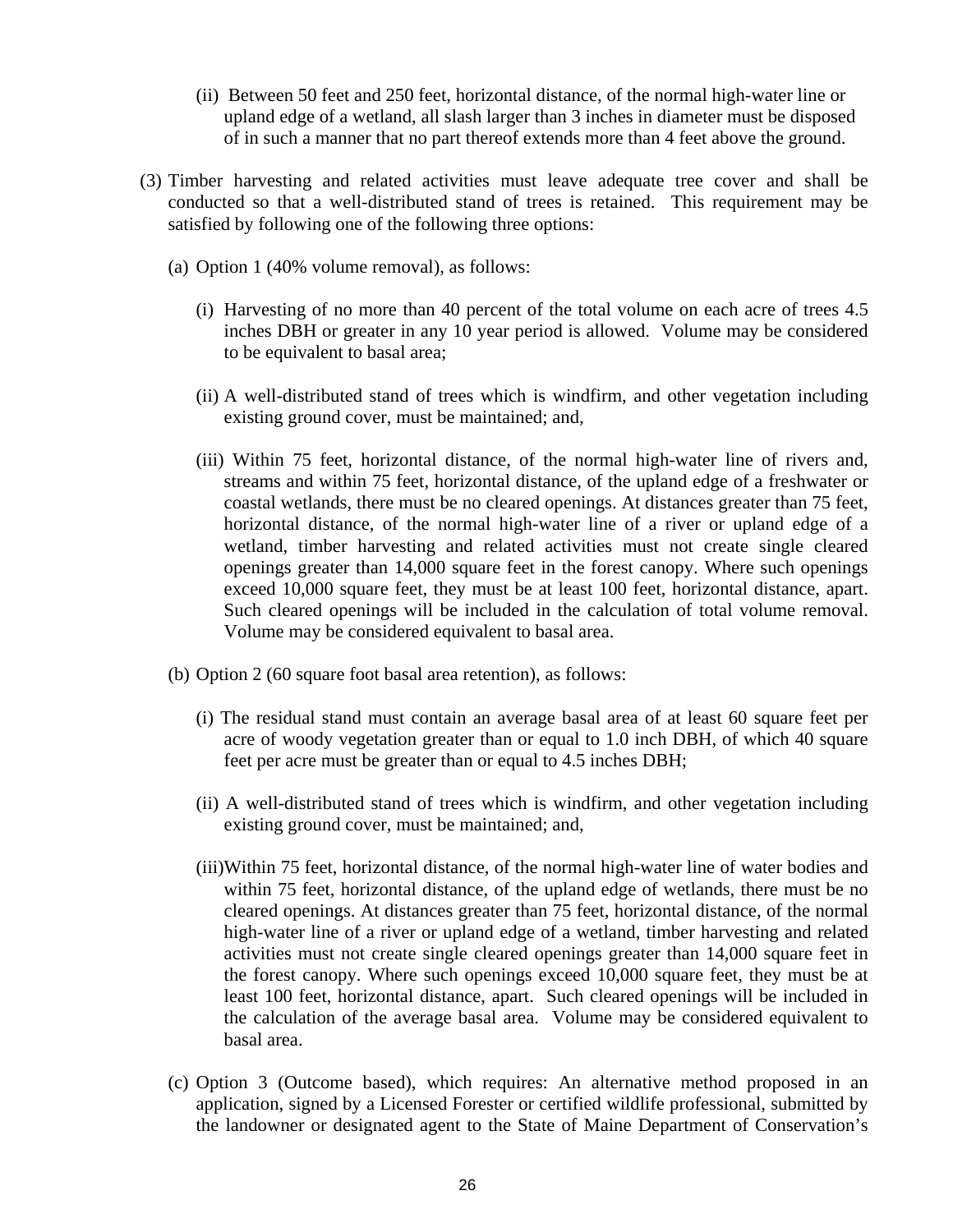Bureau of Forestry (Bureau) for review and approval, which provides equal or better protection of the shoreland area than this rule.

Landowners must designate on the Forest Operations Notification form required by 12 M.R.S.A. chapter 805, subchapter 5 which option they choose to use. If landowners choose Option 1 or Option 2, compliance will be determined solely on the criteria for the option chosen. If landowners choose Option 3, timber harvesting and related activities may not begin until the Bureau has approved the alternative method.

The Bureau may verify that adequate tree cover and a well-distributed stand of trees is retained through a field procedure that uses sample plots that are located randomly or systematically to provide a fair representation of the harvest area.

- (4) Skid trails, yards, and equipment operation. This requirement applies to the construction, maintenance, and use of skid trails and yards in shoreland areas.
	- (a)Equipment used in timber harvesting and related activities shall not use river, stream or tributary stream channels as travel routes except when surface waters are frozen and snow covered, and the activity will not result in any ground disturbance.
	- (b)Skid trails and yards must be designed and constructed to prevent sediment and concentrated water runoff from entering a water body, tributary stream, or wetland. Upon termination of their use, skid trails and yards must be stabilized.
	- (c) Setbacks:
		- (i) Equipment must be operated to avoid the exposure of mineral soil within 25 feet, horizontal distance, of any water body, tributary stream, or wetland. On slopes of 10 percent or greater, the setback for equipment operation must be increased by 20 feet, horizontal distance, plus an additional 10 feet, horizontal distance, for each 5 percent increase in slope above 10 percent. Where slopes fall away from the resource, no increase in the 25-foot setback is required.
		- (ii) Where such setbacks are impracticable, appropriate techniques shall be used to avoid sedimentation of the water body, tributary stream or wetland. Such techniques may include the installation of sump holes or settling basins, and/or the effective use of additional ditch relief culverts and ditch water turnouts placed to avoid sedimentation of the water body, tributary stream, or wetland. If, despite such precautions, sedimentation or the disruption of shoreline integrity occurs, such conditions must be corrected.
- (5) Land Management Roads. Land management roads, including approaches to crossings of water bodies, tributary stream channels, and freshwater wetlands, ditches and other related structures, must be designed, constructed, and maintained to prevent sediment and concentrated water runoff from directly entering the water body, tributary stream or wetland. Surface water on or adjacent to water crossing approaches must be diverted through vegetative filter strips to avoid sedimentation of the watercourse or wetland. Because roadside ditches may not extend to the resource being crossed, vegetative filter strips must be established in accordance with the setback requirements in Section 15(N-1)(7) of this rule.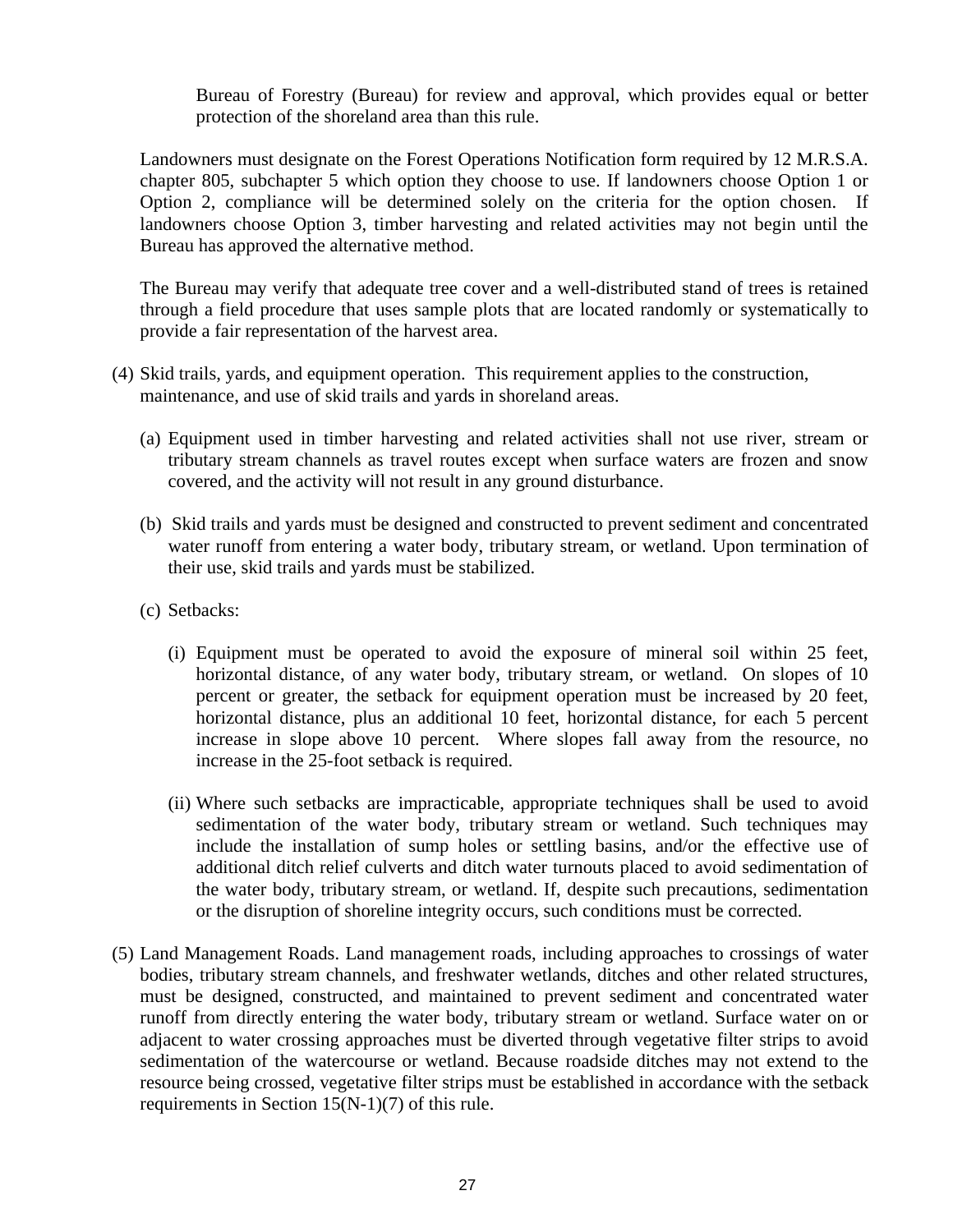- (a) Land management roads and associated ditches, excavation, and fill must be set back at least:
	- (i) 100 feet, horizontal distance, from the normal high-water line of a river or freshwater or coastal wetland;
	- (ii) 50 feet, horizontal distance, from the normal high-water line of streams; and
	- (iii)25 feet, horizontal distance, from the normal high-water line of tributary streams
- (b) The minimum 100 foot setback specified in Section  $15(N-1)(5)(a)(i)$  above may be reduced to no less than 50 feet, horizontal distance, and the 50 foot setback specified in Section 15(N- $1(5)(a)(ii)$  above may be reduced to no less than 25 feet, horizontal distance, if, prior to construction, the landowner or the landowner's designated agent demonstrates to the Planning Board's satisfaction that no reasonable alternative exists and that appropriate techniques will be used to prevent sedimentation of the water body, tributary stream, or wetland. Such techniques may include, but are not limited to, the installation of settling basins, and/or the effective use of additional ditch relief culverts and turnouts placed to avoid sedimentation of the water body, tributary stream or wetland. If, despite such precautions, sedimentation or the disruption of shoreline integrity occurs, such conditions must be corrected.
- (c) On slopes of 10 percent or greater, the land management road setback must be increased by at least 20 feet, horizontal distance, plus an additional 10 feet, horizontal distance, for each 5 percent increase in slope above 10 percent.
- (d) New land management roads are not allowed in a Resource Protection District, unless, prior to construction, the landowner or the landowner's designated agent makes a clear demonstration to the Planning Board's satisfaction that no reasonable alternative route exists outside the shoreland zone, and that the new road must be set back as far as practicable from the normal high-water line and screened from the river by existing vegetation.
- (e)Ditches, culverts, bridges, dips, water turnouts and other water control installations associated with roads must be maintained on a regular basis to assure effective functioning. Drainage structures shall deliver a dispersed flow of water into an unscarified filter strip no less than the width indicated in the setback requirements in Section 15(N-1)(7). Where such a filter strip is impracticable, appropriate techniques shall be used to avoid sedimentation of the water body, tributary stream, or wetland. Such techniques may include the installation of sump holes or settling basins, and/or the effective use of additional ditch relief culverts and ditch water turnouts placed to avoid sedimentation of the water body, tributary stream, or wetland. If, despite such precautions, sedimentation or the disruption of shoreline integrity occurs, such conditions must be corrected.
- (f) Road closeout and discontinuance. Maintenance of the water control installations required in Section  $15(N-1)(5)(e)$  must continue until use of the road is discontinued and the road is put to bed by effective installation of water bars or other adequate road drainage structures at appropriate intervals, constructed to avoid surface water flowing over or under the water bar, and extending a sufficient distance beyond the traveled way so that water does not reenter the road surface.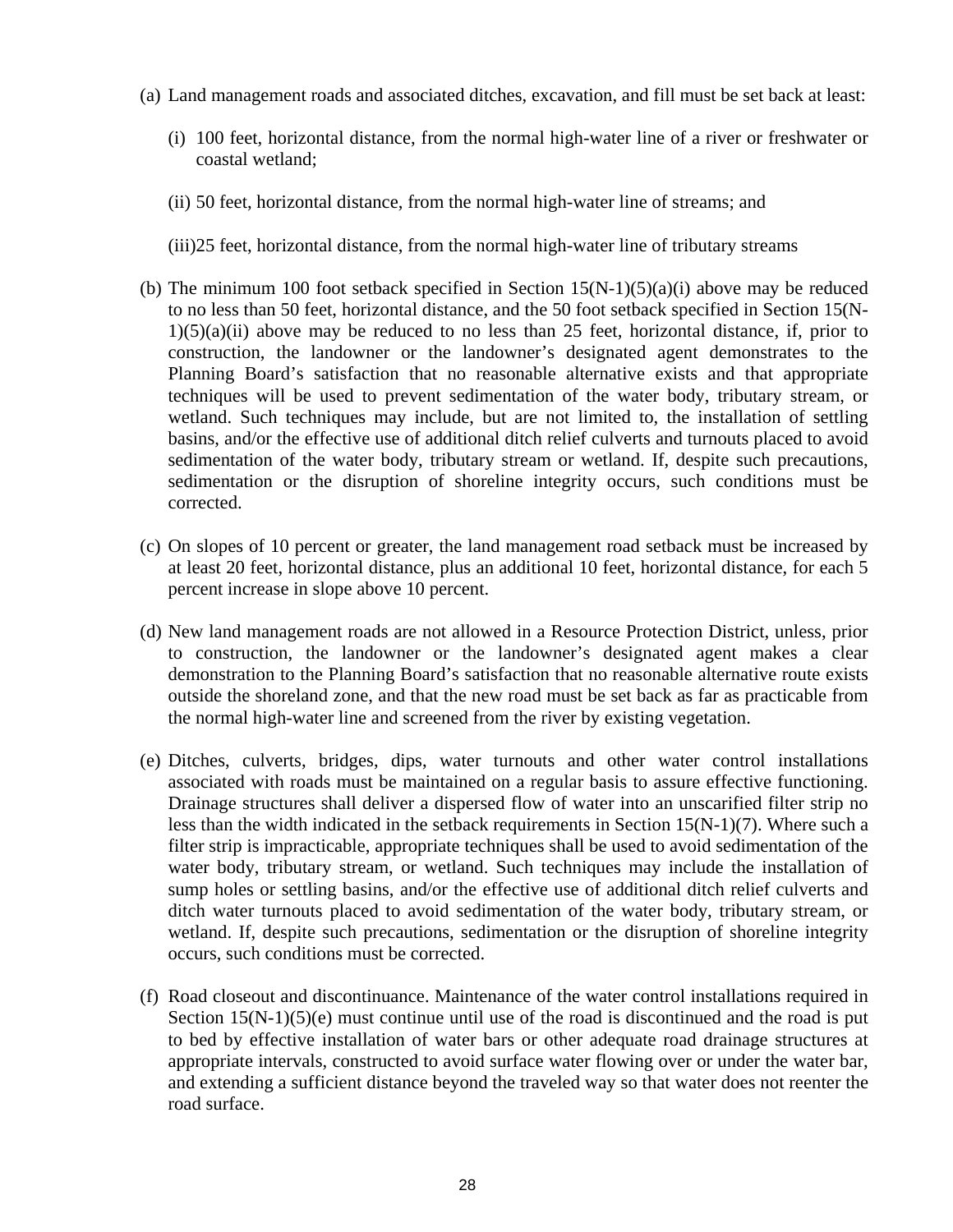- (g) Upgrading existing roads. Extension or enlargement of presently existing roads must conform to the provisions of Section 15(N-1). Any nonconforming existing road may continue to exist and to be maintained, as long as the nonconforming conditions are not made more nonconforming.
- (h) Exception. Extension or enlargement of presently existing roads need not conform to the setback requirements of Section  $15(N-1)(5)(a)$  if, prior to extension or enlargement, the landowner or the landowner's designated agent demonstrates to the Planning Board's satisfaction that no reasonable alternative exists and that appropriate techniques will be used to prevent sedimentation of the water body, tributary stream, or wetland. Such techniques may include, but are not limited to, the installation of settling basins, and/or the effective use of additional ditch relief culverts and turnouts placed to avoid sedimentation of the water body, tributary stream, or wetland. If, despite such precautions, sedimentation or the disruption of shoreline integrity occurs, such conditions must be corrected.
- (i) Additional measures. In addition to the foregoing minimum requirements, persons undertaking construction and maintenance of roads and river, stream and tributary stream crossings must take reasonable measures to avoid sedimentation of surface waters.
- (6) Crossings of water bodies. Crossings of rivers, streams, and tributary streams must allow for fish passage at all times of the year, must not impound water, and must allow for the maintenance of normal flows.
	- (a) Determination of flow. Provided they are properly applied and used for the circumstances for which they are designed, methods including but not limited to the following are acceptable as a means of calculating the 10 year and 25 year frequency water flows and thereby determining water crossing sizes as required in Section 15(N-1): The United States Geological Survey (USGS) Methods; specifically: Hodgkins, G. 1999. Estimating the Magnitude of Peak Flows for Streams in Maine for Selected Recurrence Intervals. U.S. Geological Survey. Water Resources Investigations Report 99-4008. 45 pp.
	- (b) Upgrading existing water crossings. Extension or enlargement of presently existing water crossings must conform to the provisions of Section 15(N-1). Any nonconforming existing water crossing may continue to exist and be maintained, as long as the nonconforming conditions are not made more nonconforming; however, any maintenance or repair work done below the normal high-water line must conform to the provisions of Section 15(N-1).
	- (c) Other Agency Permits. Any timber harvesting and related activities involving the design, construction, and maintenance of crossings on water bodies other than a river, stream or tributary stream may require a permit from the Land Use Regulation Commission, the Department of Environmental Protection, or the US Army Corps of Engineers.
	- (d) Any timber harvesting and related activities involving the design, construction, and maintenance of crossings of freshwater wetlands identified by the Department of Inland Fisheries and Wildlife as essential wildlife habitat require prior consultation with the Department of Inland Fisheries and Wildlife.
	- (e) Notice to Bureau of Forestry. Written notice of all water crossing construction maintenance, alteration and replacement activities in shoreland areas must be given to the Bureau prior to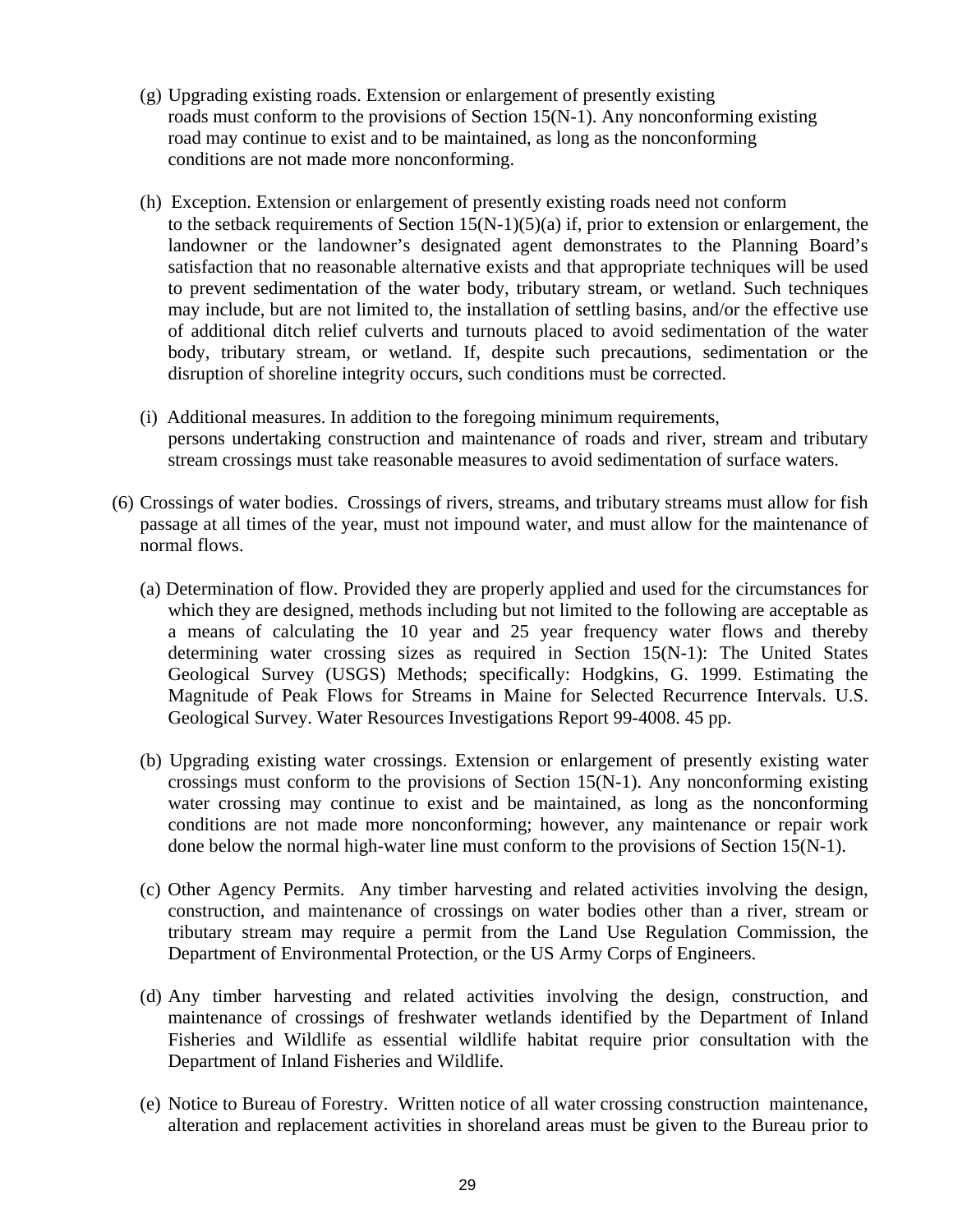the commencement of such activities. Such notice must contain all information required by the Bureau, including:

- (i) a map showing the location of all proposed permanent crossings;
- (ii) the GPS location of all proposed permanent crossings;
- (iii) for any temporary or permanent crossing that requires a permit from state or federal agencies, a copy of the approved permit or permits; and
- (iv) a statement signed by the responsible party that all temporary and permanent crossings will be constructed, maintained, and closed out in accordance with the requirements of this Section.
- (f) Water crossing standards. All crossings of rivers require a bridge or culvert sized according to the requirements of Section  $15(N-1)(6)(g)$  below. Streams and tributary streams may be crossed using temporary structures that are not bridges or culverts provided:
	- (i) concentrated water runoff does not enter the stream or tributary stream;
	- (ii) sedimentation of surface waters is reasonably avoided;
	- (iii) there is no substantial disturbance of the bank, or stream or tributary stream channel;
	- (iv) fish passage is not impeded; and,
	- (v) water flow is not unreasonably impeded.

Subject to Section  $15(N-1)(6)(f)(i-v)$  above, skid trail crossings of streams and tributary streams when channels of such streams and tributary streams are frozen and snow-covered or are composed of a hard surface which will not be eroded or otherwise damaged are not required to use permanent or temporary structures.

- (g) Bridge and Culvert Sizing. For crossings of river, stream and tributary stream channels with a bridge or culvert, the following requirements apply:
	- (i) Bridges and culverts must be installed and maintained to provide an opening sufficient in size and structure to accommodate 10 year frequency water flows or with a crosssectional area at least equal to 2 1/2 times the cross-sectional area of the river, stream, or tributary stream channel.
	- (ii) Temporary bridge and culvert sizes may be smaller than provided in Section 15(N- $1(6)(g)(i)$  if techniques are effectively employed such that in the event of culvert or bridge failure, the natural course of water flow is maintained and sedimentation of the water body or tributary stream is avoided. Such crossing structures must be at least as wide as the channel and placed above the normal high-water line. Techniques may include, but are not limited to, the effective use of any, a combination of, or all of the following:
		- 1. use of temporary skidder bridges;
		- 2. removing culverts prior to the onset of frozen ground conditions;
		- 3. using water bars in conjunction with culverts;
		- 4. using road dips in conjunction with culverts.
	- (iii) Culverts utilized in river, stream and tributary stream crossings must:
		- 1. be installed at or below river, stream or tributary stream bed elevation;
		- 2. be seated on firm ground;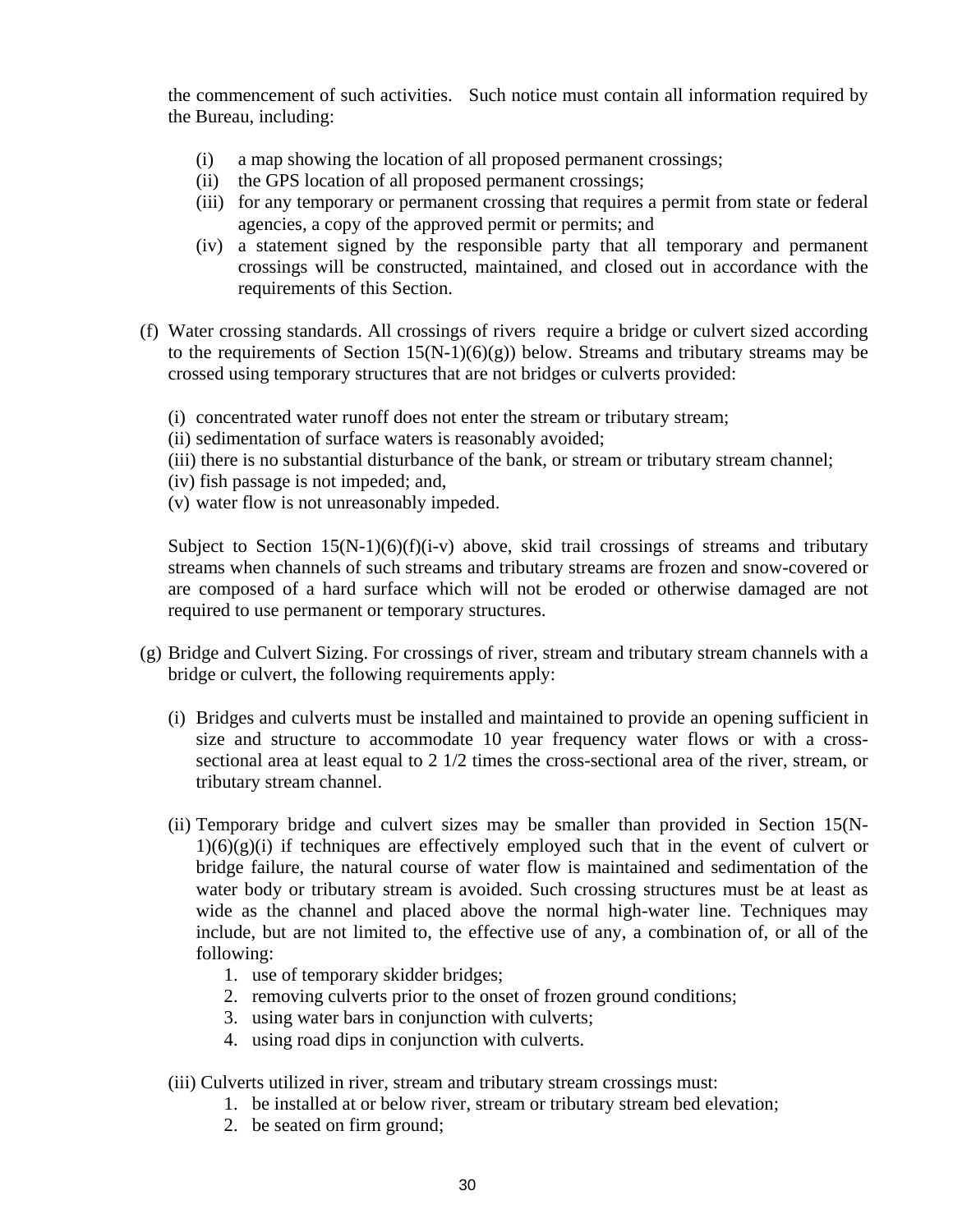- 3. have soil compacted at least halfway up the side of the culvert;
- 4. be covered by soil to a minimum depth of 1 foot or according to the culvert manufacturer's specifications, whichever is greater; and
- 5. have a headwall at the inlet end which is adequately stabilized by riprap or other suitable means to reasonably avoid erosion of material around the culvert.

(v) Exception. Skid trail crossings of tributary streams within shoreland areas and wetlands adjacent to such streams may be undertaken in a manner not in conformity with the requirements of the foregoing subsections provided persons conducting such activities take reasonable measures to avoid the disruption of shoreline integrity, the occurrence of sedimentation of water, and the disturbance of stream banks, stream channels, shorelines, and soil lying within ponds and wetlands. If, despite such precautions, the disruption of shoreline integrity, sedimentation of water, or the disturbance of stream banks, stream channels, shorelines, and soil lying wetlands occurs, such conditions must be corrected.

- (h) Skid trail closeout. Upon completion of timber harvesting and related activities, or upon the expiration of a Forest Operations Notification, whichever is earlier, the following requirements apply:
	- (i) Bridges and culverts installed for river, stream and tributary stream crossings by skid trails must either be removed and areas of exposed soil stabilized, or upgraded to comply with the closeout standards for land management roads in Section15( $N-1$ )( $6$ )(i) below.
	- (ii) Water crossing structures that are not bridges or culverts must either be removed immediately following timber harvesting and related activities, or, if frozen into the river, stream or tributary stream bed or bank, as soon as practical after snowmelt.
	- (iii)River, stream and tributary stream channels, banks and approaches to crossings of water bodies and tributary streams must be immediately stabilized on completion of harvest, or if the ground is frozen and/or snow-covered, as soon as practical after snowmelt. If, despite such precautions, sedimentation or the disruption of shoreline integrity occurs, such conditions must be corrected.
- (i) Land management road closeout. Maintenance of the water control features must continue until use of the road is discontinued and the road is put to bed by taking the following actions:
	- (i) Effective installation of water bars or other adequate road drainage structures at appropriate intervals, constructed to reasonably avoid surface water flowing over or under the water bar, and extending sufficient distance beyond the traveled way so that water does not reenter the road surface.
	- (ii) Water crossing structures must be appropriately sized or dismantled and removed in a manner that reasonably avoids sedimentation of the water body or tributary stream.
	- (iii)Any bridge or water crossing culvert in roads to be discontinued shall satisfy one of the following requirements:
		- 1. it shall be designed to provide an opening sufficient in size and structure to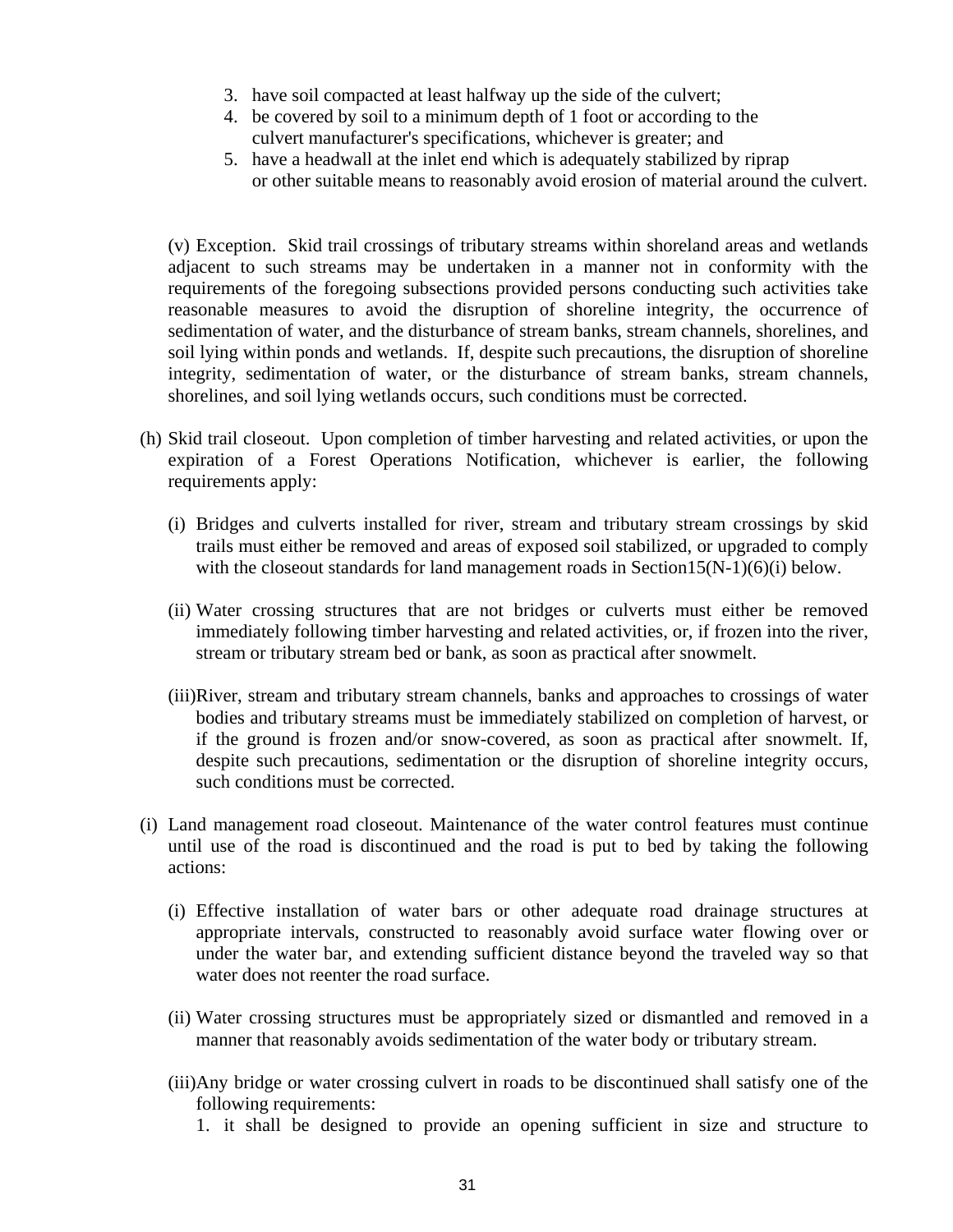accommodate 25 year frequency water flows;

- 2. it shall be designed to provide an opening with a cross-sectional area at least 3 1/2 times the cross-sectional area of the river, stream or tributary stream channel; or
- 3. it shall be dismantled and removed in a fashion to reasonably avoid sedimentation of the river, stream or tributary stream.

If, despite such precautions, sedimentation or the disruption of shoreline integrity occurs, such conditions must be corrected.

(7) Slope Table

Filter strips, skid trail setbacks, and land management road setbacks must be maintained as specified in Section 15(N-1), but in no case shall be less than shown in the following table.

| Average slope of land between exposed mineral | Width of strip between exposed     |
|-----------------------------------------------|------------------------------------|
| soil and the shoreline (percent)              | mineral soil and                   |
| shoreline                                     |                                    |
|                                               | (feet along surface of the ground) |
| $\boldsymbol{0}$                              | 25                                 |
| 10                                            | 45                                 |
| 20                                            | 65                                 |
| 30                                            | 85                                 |
| 40                                            | 105                                |
| 50                                            | 125                                |
| 60                                            | 145                                |
| 70                                            | 165                                |
|                                               |                                    |

#### O. Clearing or Removal of Vegetation for Activities Other Than Timber Harvesting

- 1. In any Resource Protection District the cutting or removal of vegetation shall be limited to that which is necessary for uses expressly authorized in that district.
- 2. Except in areas described in Section O.1 above and except to allow for the development of permitted uses, within a strip of land extending seventy-five (75) feet, horizontal distance, from any water body, tributary stream, or the upland edge of a wetland, a buffer strip of vegetation shall be preserved as follows:
	- a. There shall be no cleared opening greater than 250 square feet in the forest canopy (or other existing woody vegetation if a forested canopy is not present) as measured from the outer limits of the tree or shrub crown. However, a footpath not to exceed six (6) feet in width as measured between tree trunks is allowed provided that a cleared line of sight to the water through the buffer strip is not created.
	- b. Selective cutting of trees within the buffer strip is allowed provided that a well distributed stand of trees and other natural vegetation is maintained. For the purposes of Section 15..O (2) (b) a "well-distributed stand of trees " adjacent to water bodies, tributary streams, and wetlands shall be defined as maintaining a rating score of 16 or more in each 25-foot by 50-foot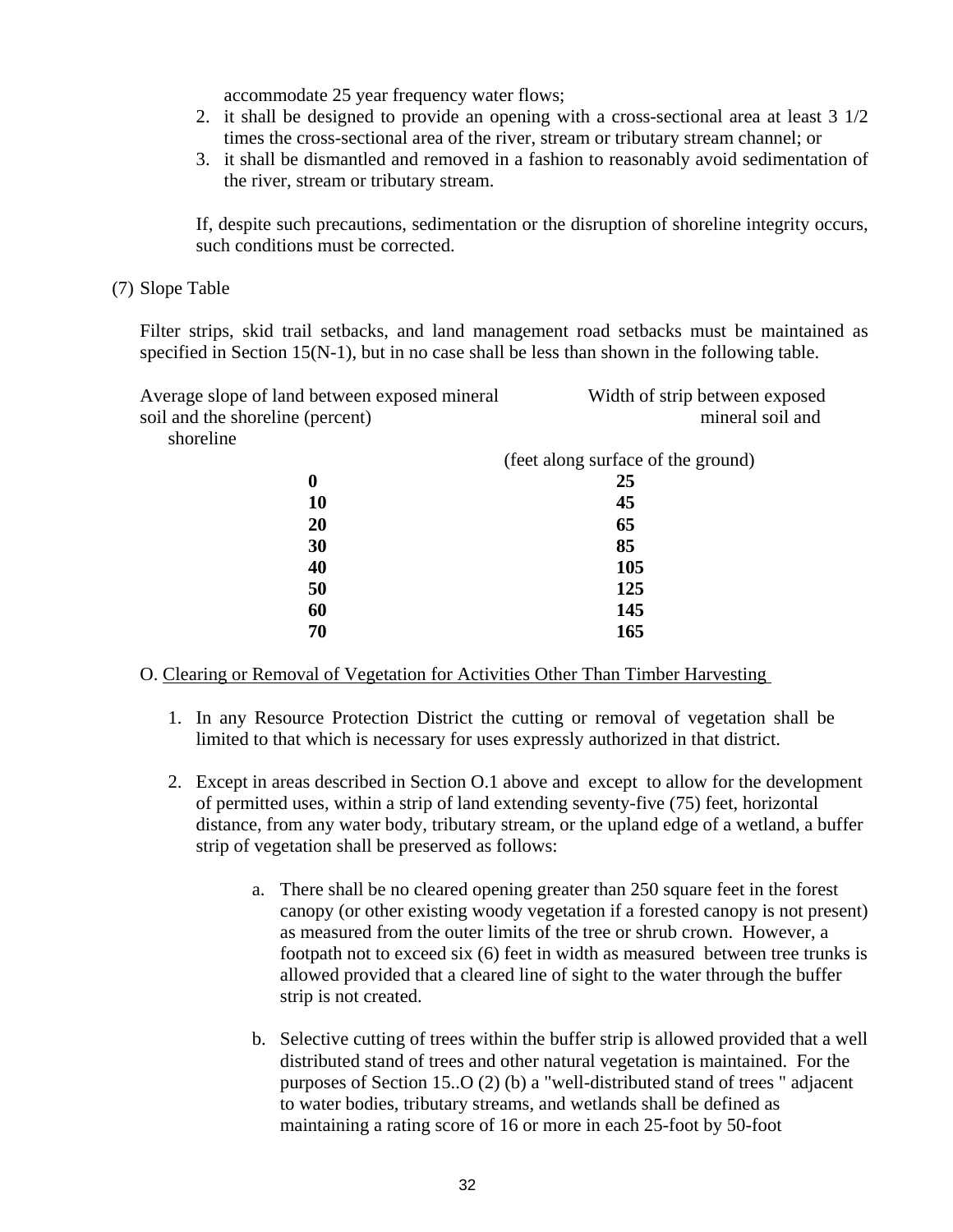rectangular area area as determined by the following rating system.

| Diameter of Tree at 4-1/2 feet<br>Above Ground Level (inches) | Points |
|---------------------------------------------------------------|--------|
| $2 - 4$ in.<br>$>4 - 8$ in.                                   |        |
| $8 > 12$ in.<br>12 in. or greater                             |        |

The following shall govern in applying this point system:

- (i) The 25-foot by 50-foot rectangular plots must be established where the landowner or lessee proposes clearing within the required buffer;
- (ii) Each successive plot must be adjacent to, but not overlap a previous plot;
- (iii)Any plot not containing the required points must have no vegetation removed except as otherwise allowed by this Ordinance;
- (iv)Any plot containing the required points may have vegetation removed down to the minimum points required or as otherwise allowed by is Ordinance;
- (v) Where conditions permit, no more than 50% of the points on any 25-foot by 50 foot rectangular area may consist of trees greater than 12 inches in diameter.

For the purposes of Section  $15(0)(2)(b)$  "other natural vegetation" is defined as retaining existing vegetation under three (3) feet in height and other ground cover and retaining at least five (5) saplings less than two (2) inches in diameter at four and one half (4 $\frac{1}{2}$ ) feet above ground level for each 25-foot by 50-foot rectangle area. If five saplings do not exist, no woody stems less than two (2) inches in diameter can be removed until 5 saplings have been recruited into the plot.

 Notwithstanding the above provisions, no more than 40% of the total volume of trees four (4) inches or more in diameter, measured at 4 1/2 feet above ground level may be removed in any ten (10) year period.

- c. In order to protect water quality and wildlife habitat, existing vegetation under three (3) feet in height and other ground cover, including leaf litter and the forest duff layer, shall not be cut, covered, or removed, except to provide for a footpath or other permitted uses as described in Section 15(O) paragraphs (2) and  $(2)(a)$ . above.
- d. Pruning of tree branches, on the bottom 1/3 of the tree is allowed.
- e. In order to maintain a buffer strip of vegetation, when the removal of storm-damaged, diseased, unsafe, or dead trees results in the creation of cleared openings, these openings shall be replanted with native tree species unless existing new tree growth is present.

The provisions contained in Section 15 (O) ( 2) does not apply to those portions of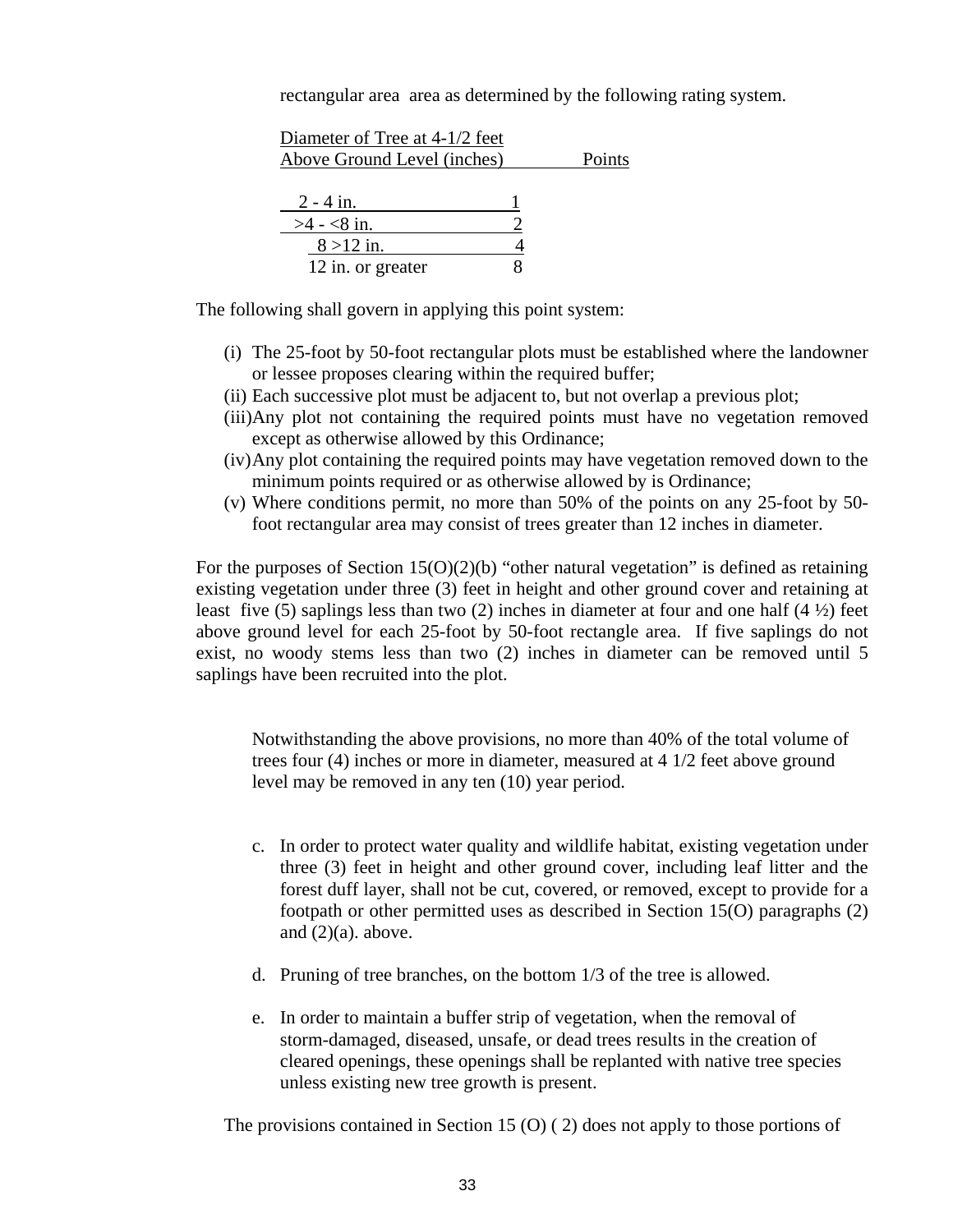public recreational facilities adjacent to public swimming areas as long as cleared areas are limited to the minimum area necessary.

 3. At distances greater than seventy-five (75) feet, horizontal distance, from the normal high-water line of any water body, tributary stream, or the upland edge of a wetland, there shall be allowed on any lot, in any ten (10) year period, selective cutting of not more than forty (40) percent of the volume of trees four (4) inches or more in diameter, measured 4 1/2 feet above ground level. Tree removal in conjunction with the development of permitted uses shall be included in the forty (40) percent calculation. For the purposes of these standards volume may be considered to be equivalent to basal area.

 In no event shall cleared openings for any purpose, including but not limited to, principal and accessory structures, driveways, lawns and sewage disposal areas, exceed in the aggregate, 25% of the lot area within the shoreland zone or ten thousand (10,000) square feet, whichever is greater, including land previously cleared.

- 4. Legally existing nonconforming cleared openings may be maintained, but shall not be enlarged, except as allowed by this Ordinance.
- 5. Fields and other cleared openings which have reverted to primarily shrubs, trees, or other woody vegetation shall be regulated under the provisions of Section 15 (O).

# P. Erosion and Sedimentation Control

- 1. All activities which involve filling, grading, excavation or other similar activities which result in unstabilized soil conditions and which require a permit shall also require a written soil erosion and sedimentation control plan. The plan shall be submitted to the permitting authority for approval and shall include, where applicable, provisions for:
	- a. Mulching and re-vegetation of disturbed soil.
	- b. Temporary runoff control features such as hay bales, silt fencing or diversion ditches.
	- c. Permanent stabilization structures such as retaining walls or rip rap.
- 2. In order to create the least potential for erosion, development shall be designed to fit with the topography and soils of the site. Areas of steep slopes where high cuts and fills may be required shall be avoided wherever possible, and natural contours shall be followed as closely as possible.
- 3. Erosion and sedimentation control measures shall apply to all aspects of the proposed project involving land disturbance, and shall be in operation during all stages of the activity. The amount of exposed soil at every phase of construction shall be minimized to reduce the potential for erosion.
- 4. Any exposed ground area shall be temporarily or permanently stabilized within one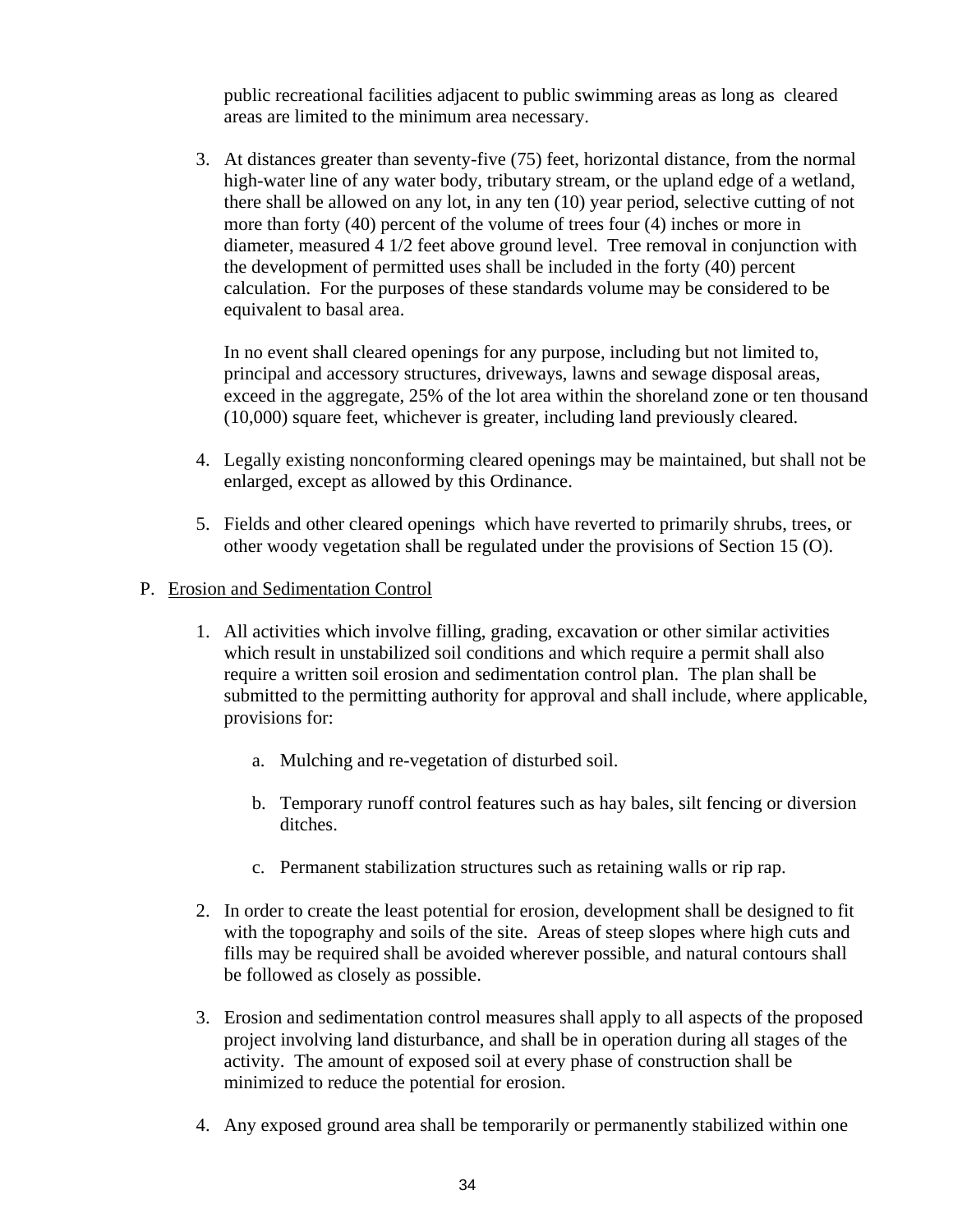(1) week from the time it was last actively worked, by use of riprap, sod, seed, and mulch, or other effective measures. In all cases permanent stabilization shall occur within nine (9) months of the initial date of exposure. In addition:

- a. Where mulch is used, it shall be applied at a rate of at least one (1) bale per five hundred (500) square feet and shall be maintained until a catch of vegetation is established.
- b. Anchoring the mulch with netting, peg and twine or other suitable method may be required to maintain the mulch cover.
- c. Additional measures shall be taken where necessary in order to avoid siltation into the water. Such measures may include the use of staked hay bales and/or silt fences.
- 5. Natural and man-made drainage ways and drainage outlets shall be protected from erosion from water flowing through them. Drainageways shall be designed and constructed in order to carry water from a twenty five (25) year storm or greater, and shall be stabilized with vegetation or lined with rip-rap.

# Q. Soils

All land uses shall be located on soils in or upon which the proposed uses or structures can be established or maintained without causing adverse environmental impacts, including severe erosion, mass soil movement, improper drainage, and water pollution, whether during or after construction. Proposed uses requiring subsurface waste disposal, and commercial development and other similar intensive land uses, shall require a soils report based on an on-site investigation and be prepared by state-certified professionals. Certified persons may include Maine Certified Soil Scientists, Maine Registered Professional Engineers, Maine State Certified Geologists and other persons who have training and experience in the recognition and evaluation of soil properties. The report shall be based upon the analysis of the characteristics of the soil and surrounding land and water areas, maximum ground water elevation, presence of ledge, drainage conditions, and other pertinent data which the evaluator deems appropriate. The soils report shall include recommendations for a proposed use to counteract soil limitations where they exist.

R. Water Quality

No activity shall deposit on or into the ground or discharge to the waters of the State any pollutant that, by itself or in combination with other activities or substances will impair designated uses or the water classification of the water body, tributary stream or wetland.

# S. Archaeological Sites

Any proposed land use activity involving structural development or soil disturbance on or adjacent to sites listed on, or eligible to be listed on the National Register of Historic Places, as determined by the permitting authority shall be submitted by the applicant to the Maine Historic Preservation Commission for review and comment, at least twenty (20) days prior to action being taken by the permitting authority. The permitting authority shall consider comments received from the Commission prior to rendering a decision on the application.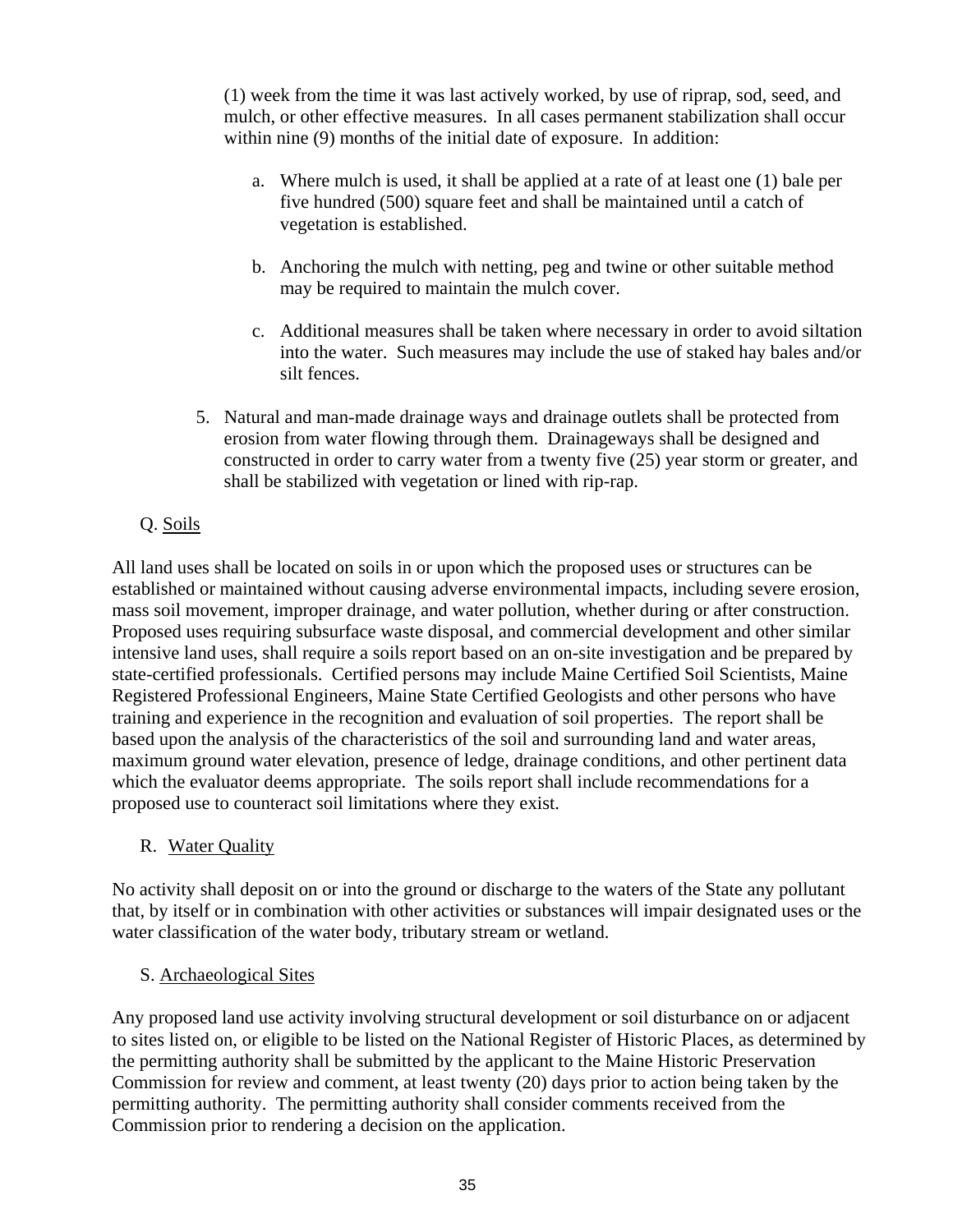Note: Municipal officials should contact the Maine Historic Preservation Commission for the listing and location of Historic Places in their community.

#### **Section 16. Administration**

- A. Administering Bodies and Agents
	- 1. Code Enforcement Officer

A Code Enforcement Officer shall be appointed or reappointed annually by July 1st.

2. Board of Appeals

 A Board of Appeals shall be created in accordance with the provisions of 30-A M.S.R.A. section 2691.

3. Planning Board

A Planning Board shall be created in accordance with the provisions of State law.

#### B. Permits Required

 After the effective date of this Ordinance no person shall, without first obtaining a permit, engage in any activity or use of land or structure requiring a permit in the district in which such activity or use would occur; or expand, change, or replace an existing use or structure; or renew a discontinued nonconforming use. A person who is issued a permit pursuant to this Ordinance shall have a copy of the permit on site while the work authorized by the permit is performed.

- (1) A permit is not required for the replacement of an existing road culvert as long as:
	- (a) The replacement culvert is not more than 25% longer than the culvert being replaced;
	- (b) The replacement culvert is not longer than 75 feet; and
	- (c) Adequate erosion control measures are taken to prevent sedimentation of the water, and the crossing does not block fish passage in the water course.
- (2) A permit is not required for an archaeological excavation as long as the excavation is conducted by an archaeologist listed on the State Historic Preservation Officer's level 1 or level 2 approved list, and unreasonable erosion and sedimentation is prevented by means of adequate and timely temporary and permanent stabilization measures.
- (3) Any permit required by this Ordinance shall be in addition to any other permit required by other law or ordinance.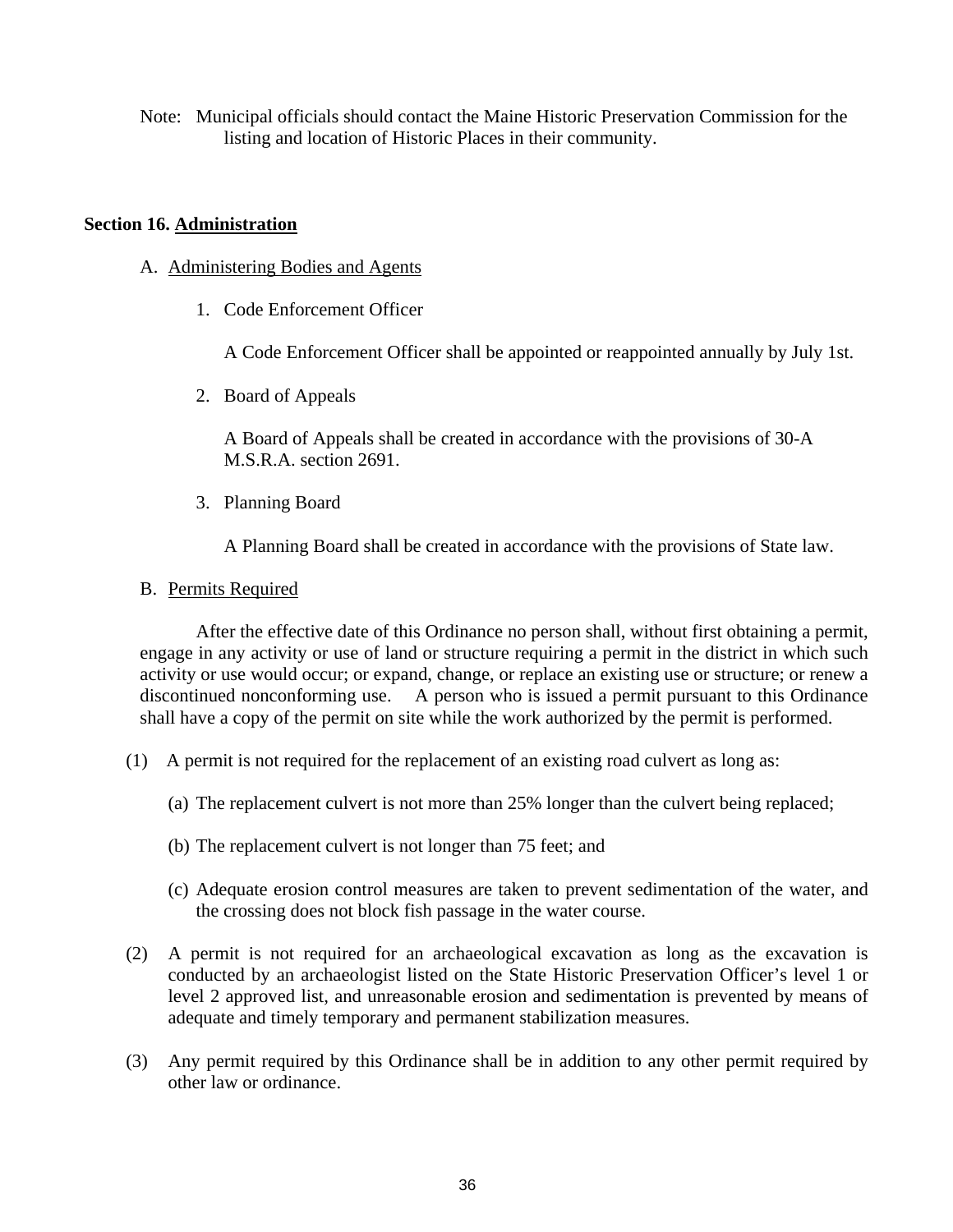# C. Permit Application

- 1. Every applicant for a permit shall submit a written application, including a scaled site plan, on a form provided by the municipality, to the appropriate official as indicated in Section 14.
- 2. All applications shall be signed by an owner or individual who can show evidence of right, title or interest in the the property or by an agent, representative, tenant, or contractor of the owner with authorization from the owner to apply for a permit hereunder,, certifying that the information in the application is complete and correct.
- 3. All applications shall be dated, and the Code Enforcement Officer or Planning Board, as appropriate, shall note upon each application the date and time of its receipt.
- 4. If the property is not served by a public sewer, a valid plumbing permit or a completed application for a plumbing permit, including the site evaluation approved by the Plumbing Inspector, shall be submitted whenever the nature of the proposed structure or use would require the installation of a subsurface sewage disposal system.

# D. Procedure for Administering Permits

 Within 35 days of the date of receiving a written application, the Planning Board or Code Enforcement Officer, as indicated in Section 14, shall notify the applicant in writing either that the application is a complete application, or, if the application is incomplete, that specified additional material is needed to make the application complete. The Planning Board or the Code Enforcement Officer, as appropriate, shall approve, approve with conditions, or deny all permit applications in writing within 35 days of receiving a completed application. However, if the Planning Board has a waiting list of applications, a decision on the application shall occur within 35 days after the first available date on the Planning Board's agenda following receipt of the completed application, or within 35 days of the public hearing, if one is held. Permits shall be approved if the proposed use or structure is found to be in conformance with the purposes and provisions of this Ordinance.

 The applicant shall have the burden of proving that the proposed land use activity is in conformity with the purposes and provisions of this Ordinance.

 After the submission of a complete application to the Planning Board, the Board shall approve an application or approve it with conditions if it makes a positive finding based on the information presented that the proposed use:

- 1. Will maintain safe and healthful conditions;
- 2. Will not result in water pollution, erosion, or sedimentation to surface waters;
- 3. Will adequately provide for the disposal of all wastewater;
- 4. Will not have an adverse impact on spawning grounds, fish, aquatic life, bird or other wildlife habitat;
- 5. Will conserve shore cover and visual, as well as actual, points of access to inland and coastal waters;
- 6. Will protect archaeological and historic resources as designated in the comprehensive plan;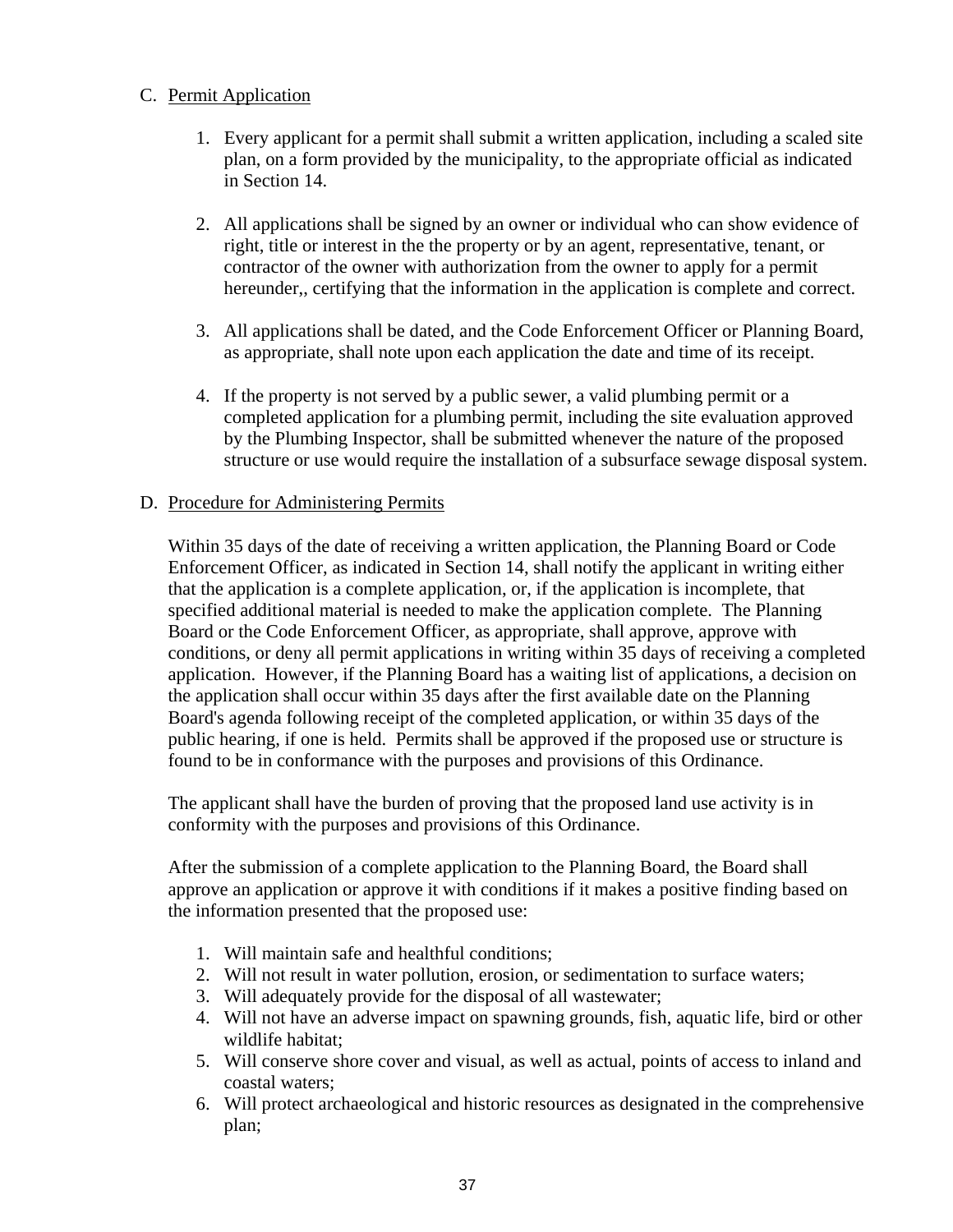- 7. Will avoid problems associated with flood plain development and use; and
- 8. Is in conformance with the provisions of Section 15, Land Use Standards.

 If a permit is either denied or approved with conditions, the reasons as well as conditions shall be stated in writing. No approval shall be granted for an application involving a structure if the structure would be located in an unapproved subdivision or would violate any other local ordinance or regulation or statute administered by the municipality.

# E. Expiration of Permit

 Permits shall expire one year from the date of issuance if a substantial start is not made in construction or in the use of the property during that period. If a substantial start is made within one year of the issuance of the permit, the applicant shall have one additional year to complete the project, at which time the permit shall expire.

# F. Installation of Public Utility Service

 No public utility, water district, sanitary district or any utility company of any kind may install services to any new structure located in the shoreland zone unless written authorization attesting to the validity and currency of all local permits required under this or any previous Ordinance, has been issued by the appropriate municipal officials. Following installation of service, the company or district shall forward the written authorization to the municipal officials, indicating that installation has been completed.

# G. Appeals

1. Powers and Duties of the Board of Appeals

The Board of Appeals shall have the following powers:

- a. Administrative Appeals: To hear and decide administrative appeals, on an appellate basis. where it is alleged by an aggrieved party that there is an error in any order, requirement, decision, or determination made by, or failure to act by,the Planning Board in the administration of this Ordinance ; and to hear and decide administrative appeals on a de novo basis where it is alleged by an aggrieved party that there is an error in any order, requirement, decision or determination made by, or failure to act by, the Code Enforcement Officer in his or her review of and action on a permit application under this Ordinance. Any order, requirement, decision or determination made, or failure to act, in the enforcement of this ordinance is not appealable to the Board of Appeals.
- b. Variance Appeals: To authorize variances upon appeal, within the limitations set forth in this Ordinance.
- 2. Variance Appeals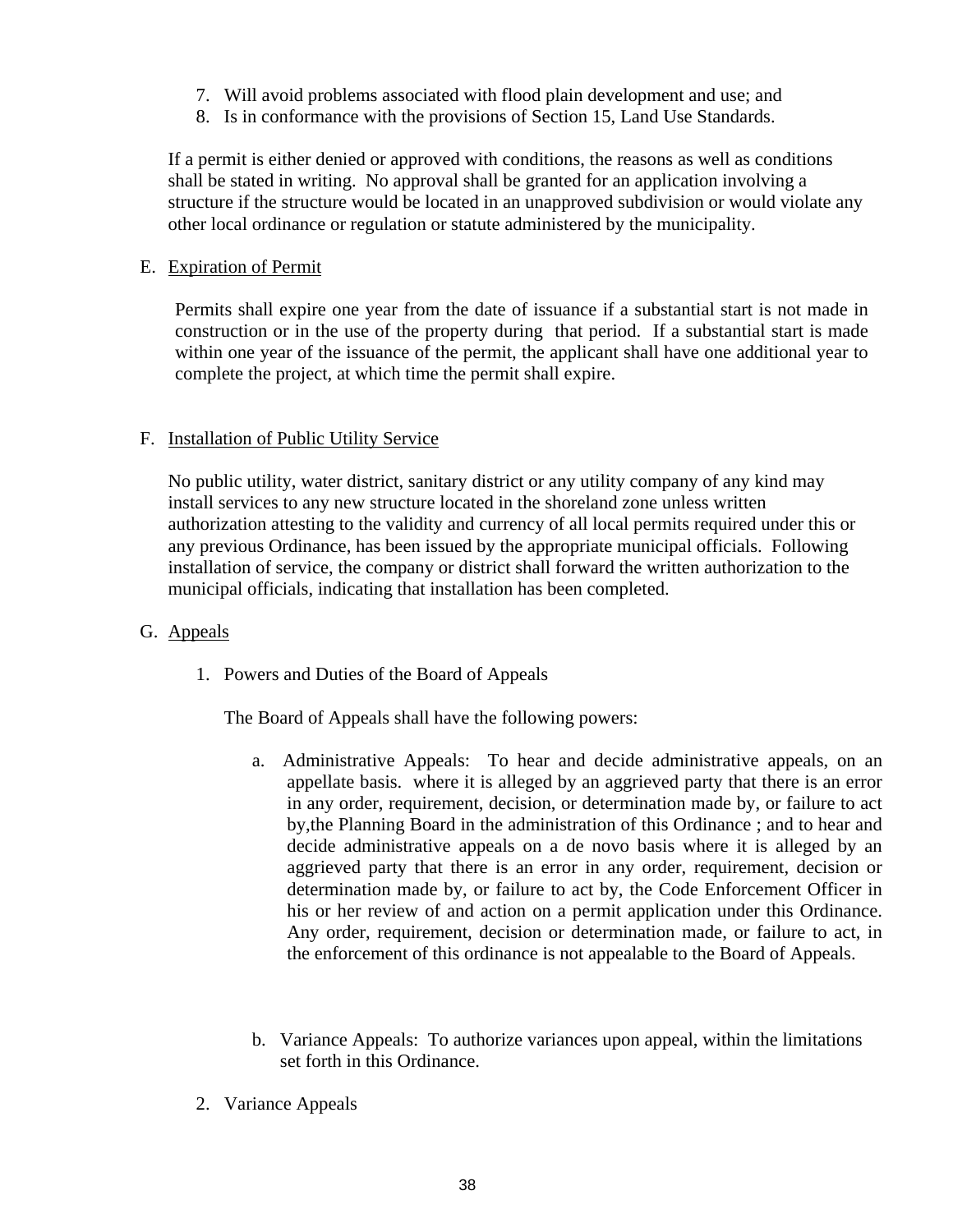Variances may be granted only under the following conditions:

- a. Variances may be granted only from dimensional requirements including but not limited to, lot width, structure height, percent of lot coverage, and setback requirements.
- b. Variances shall not be granted for establishment of any uses otherwise prohibited by this Ordinance.
- c. The Board shall not grant a variance unless it finds that:
	- (1) The proposed structure or use would meet the provisions of Section 15 except for the specific provision which has created the non-conformity and from which relief is sought; and
	- (2) The strict application of the terms of this Ordinance would result in undue hardship.

The term "undue hardship" shall mean:

- (i) That the land in question cannot yield a reasonable return unless a variance is granted;
- (ii) That the need for a variance is due to the unique circumstances of the property and not to the general conditions in the neighborhood;
- (iii) That the granting of a variance will not alter the essential character of the locality; and
- (iv) That the hardship is not the result of action taken by the applicant or a prior owner.
- (d) Notwithstanding Section  $16(G)(2)(c)(ii)$  above, the Board of Appeals may grant a variance to an owner of a residential dwelling for the purpose of making that dwelling accessible to a person with a disability who resides in or regularly uses the dwelling. The board shall restrict any variance granted under this subsection solely to the installation of equipment or the construction of structures necessary for access to or egress from the dwelling by the person with the disability. The board may impose conditions on the variance, including limiting the variance to the duration of the disability or to the time that the person with the disability lives in the dwelling. The term "structures necessary for access to or egress from the dwelling" shall include railing, wall or roof systems necessary for the safety or effective
- e.. The Board of Appeals shall limit any variances granted as strictly as possible in order to ensure conformance with the purposes and provisions of this Ordinance to the greatest extent possible, and in doing so may impose such conditions to a variance as it deems necessary. The party receiving the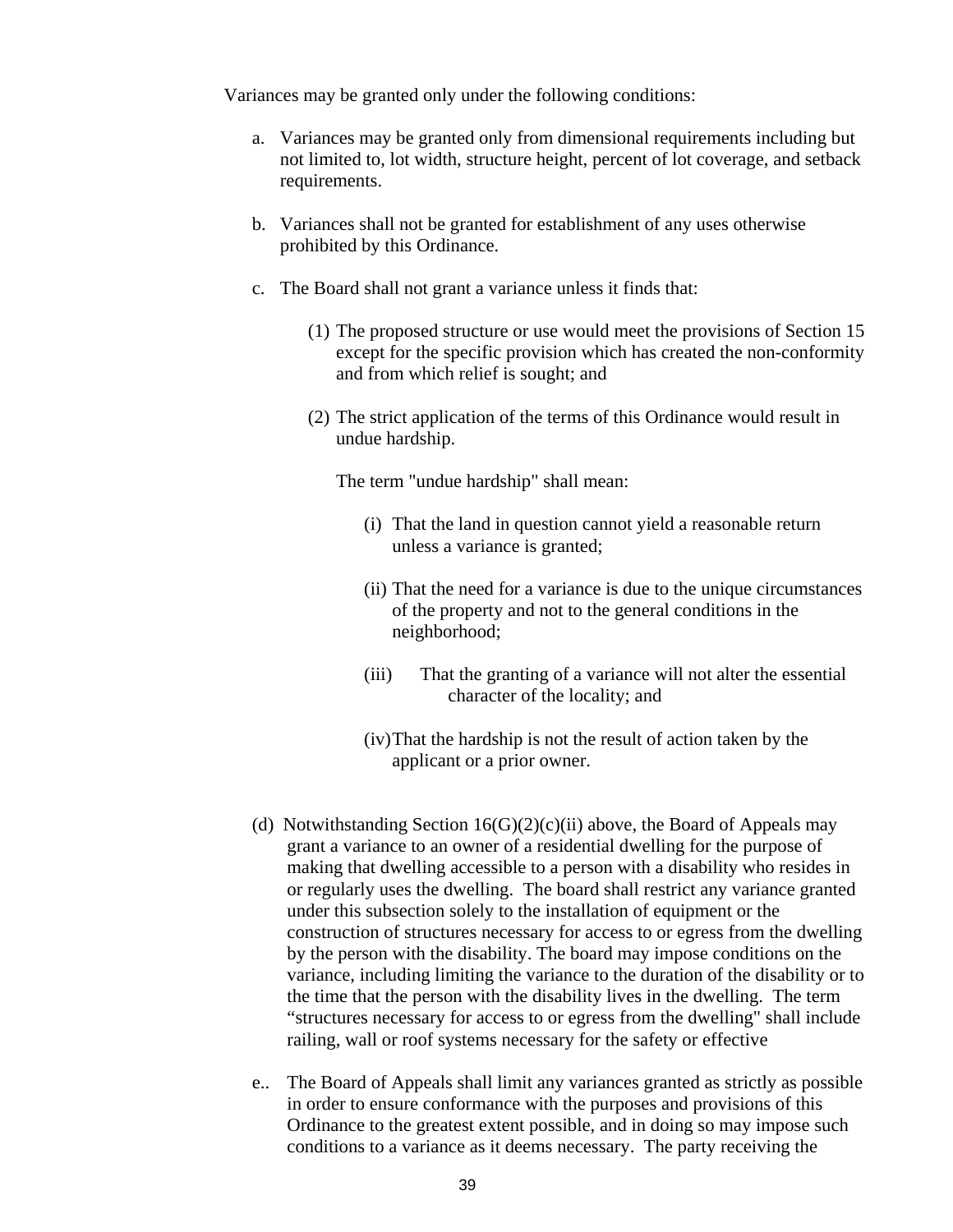variance shall comply with any conditions imposed.

(f) A copy of each variance request, including the application and all supporting information supplied by the applicant, shall be forwarded by the municipal officials to the Commissioner of the Department of Environmental Protection at least twenty (20) days prior to action by the Board of Appeals. Any comments received from the Commissioner prior to the action by the Board of Appeals shall be made part of the record and shall be taken into consideration by the Board of Appeals.

# (3) Administrative Appeals

When the Board of Appeals reviews a decision of the Code Enforcement Officer the Board of Appeals shall hold a "de novo" hearing. At this time the Board may receive and consider new evidence and testimony, be it oral or written. When acting in a "de novo" capacity the Board of Appeals shall hear and decide the matter afresh, undertaking its own independent analysis of evidence and the law, and reaching its own decision.

When the Board of Appeals hears a decision of the Planning Board, it shall hold an appellate hearing, and may reverse the decision of the Planning Board only upon finding that the decision was contrary to specific provisions of the Ordinance or contrary to the facts presented to the Planning Board. The Board of Appeals may only review the record of the proceedings before the Planning Board. The Board Appeals shall not receive or consider any evidence which was not presented to the Planning Board, but the Board of Appeals may receive and consider written or oral arguments. If the Board of Appeals determines that the record of the Planning Board proceedings are inadequate, the Board of Appeals may remand the matter to the Planning Board for additional fact finding.

- 4. Appeal Procedure
	- a. Making an Appeal
		- (1) An administrative or variance appeal may be taken to the Board of Appeals by an aggrieved party from any decision of the Code Enforcement Officer or the Planning Board, except for enforcementrelated matters as described in Section  $16.(G)(1)(a)$ . Such an appeal shall be taken within thirty (30) days of the date of the official, written decision appealed from, and not otherwise, except that the Board, upon a showing of good cause, may waive the thirty (30) day requirement.
		- (2) Applications for appeal shall be made by filing with the Board of Appeals a written notice of appeal which includes:

 (i) A concise written statement indicating what relief is requested and the appeal or variance should be granted.

 (ii) A sketch drawn to scale showing lot lines, location of existing buildings and structures and other physical features of the lot pertinent to the relief sought.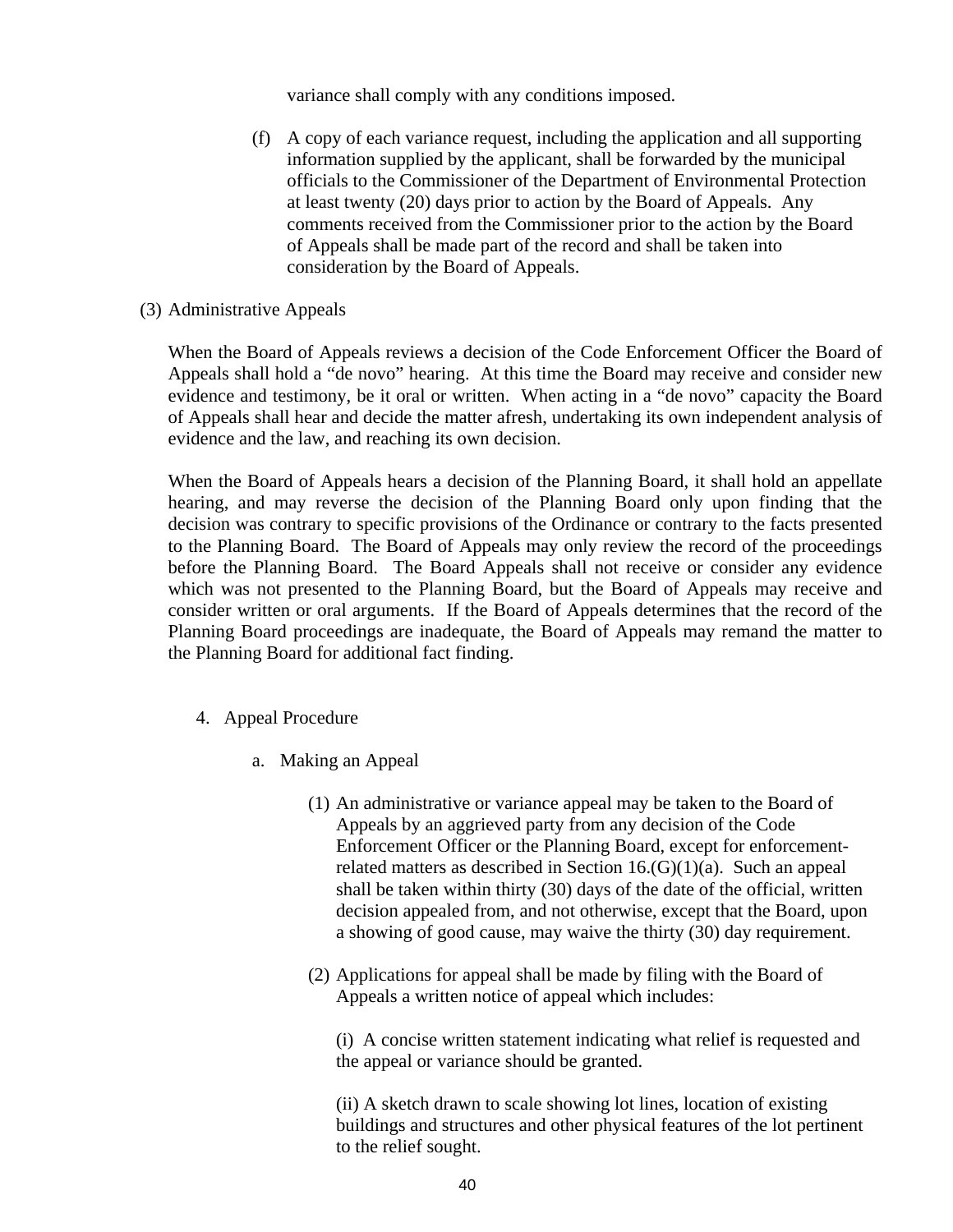- (3) Upon receiving an application for an administrative appeal or variance, the Code Enforcement Officer or Planning Board, as appropriate, shall transmit to the Board of Appeals all of the papers constituting the record of the decision appealed from.
- (4) The Board of Appeals shall hold a public hearing on an administrative appeal or a variance within thirty-five (35) days of its receipt of a complete written application, unless this time period is extended by both parties.
- b. Decision by Board of Appeals
	- (1) A majority of the full voting membership of the Board shall constitute a quorum for the purpose of deciding an appeal.
	- (2) The person filing the appeal shall have the burden of proof.
	- (3) The Board shall decide all administrative appeals and variance appeals within thirty five (35) days after the close of the hearing, and shall issue a written decision on all appeals.
	- (4) The Board of Appeals shall state the reasons and basis for its decision, including a statement of the facts found and conclusions reached by the Board. The Board shall cause written notice of its decision to be mailed or hand-delivered to the applicant and to the Department of Environmental Protection within seven (7) days of the Board's decision. Copies of written decisions of the Board of Appeals shall be given to the Planning Board, Code Enforcement Officer, and the municipal officers
- (5) Appeal to Superior Court

 Except as provided by 30-A M.R.S.A. section 2691(3)(F), any aggrieved party who participated as a party during the proceedings before the Board of Appeals may take an appeal to Superior Court in accordance with State laws within forty-five (45) days from the date of any decision of the Board of Appeals.

6. Reconsideration

.

 In accordance with 30-A M.R.S.A. section 2691(3)(F), the Board of Appeals may reconsider any decision within forty-five (45) days of its prior decision. A request to the Board to reconsider a decision must be filed within ten (10) days of the decision that is being reconsidered. A vote to reconsider and the action taken on that reconsideration must occur and be completed within forty-five (45) days of the date of the vote on the original decision. Reconsideration of a decision shall require a positive vote of the majority of the Board members originally voting on the decision, and proper notification to the landowner, petitioner, planning board, code enforcement officer, and other parties of interest, including abuttors and those who testified at the original hearing(s). The Board may conduct additional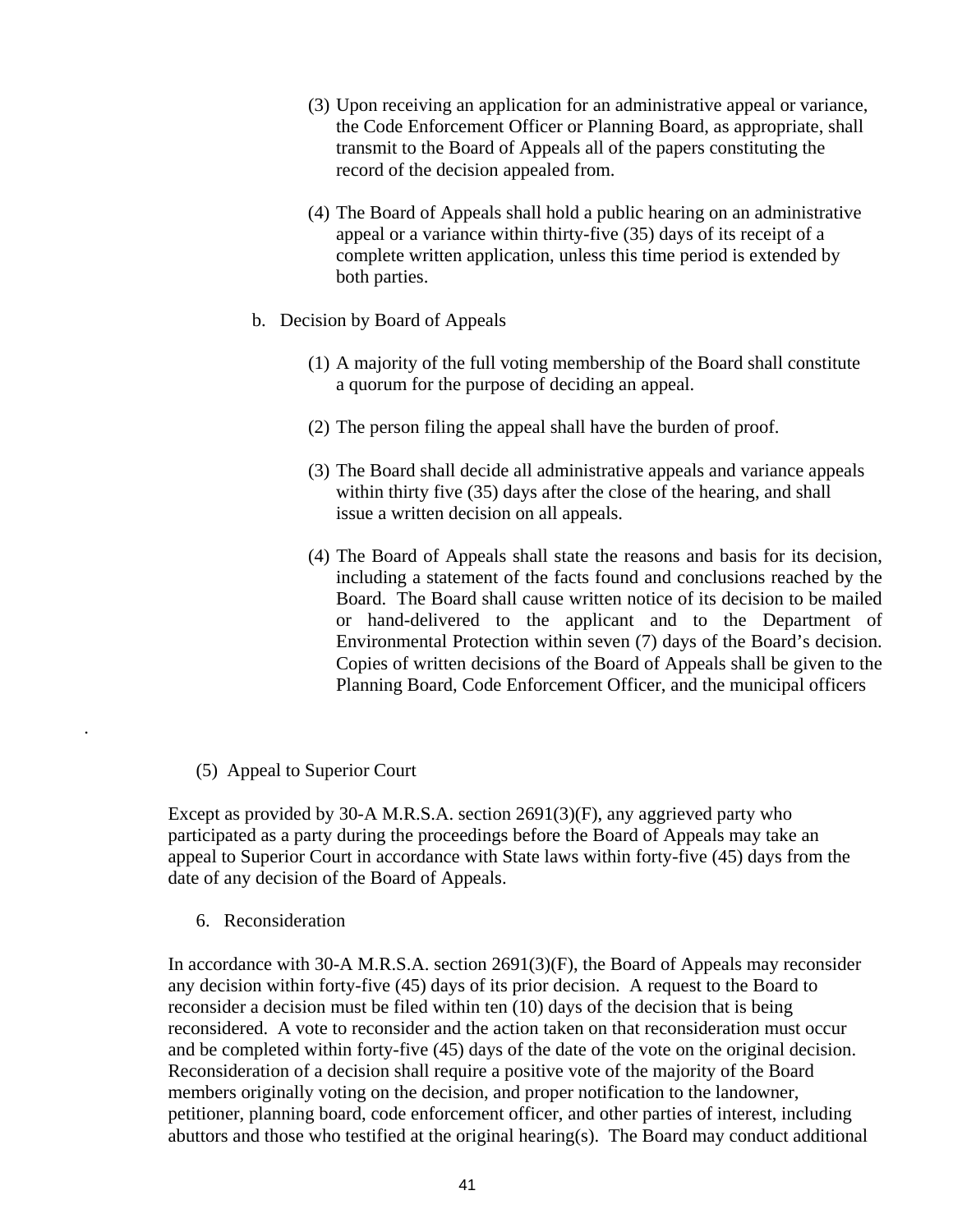hearings and receive additional evidence and testimony.

Appeal of a reconsidered decision to Superior Court must be made within fifteen (15) days after the decision on reconsideration.

- H. Enforcement
	- 1. Nuisances

Any violation of this Ordinance shall be deemed to be a nuisance.

- 2. Code Enforcement Officer
	- a. It shall be the duty of the Code Enforcement Officer to enforce the provisions of this Ordinance. If the Code Enforcement Officer shall find that any provision of this Ordinance is being violated, he or she shall notify in writing the person responsible for such violation, indicating the nature of the violation and ordering the action necessary to correct it, including discontinuance of illegal use of land, buildings or structures, or work being done, removal of illegal buildings or structures, and abatement of nuisance conditions. A copy of such notices shall be submitted to the municipal officers and be maintained as a permanent record.
	- b. The Code Enforcement Officer shall conduct on-site inspections to insure compliance with all applicable laws and conditions attached to permit approvals. The Code Enforcement Officer shall also investigate all complaints of alleged violations of this Ordinance.
	- c. The Code Enforcement Officer shall keep a complete record of all essential transactions of the office, including applications submitted, permits granted or denied, variances granted or denied, revocation actions, revocation of permits, appeals, court actions, violations investigated, violations found, and fees collected. On a biennial basis, a summary of this record shall be submitted to the Director of the Bureau of Land Quality Control within the Department of Environmental Protection.
- 3. Legal Actions

 When the above action does not result in the correction or abatement of the violation or nuisance condition, the Municipal Officers, upon notice from the Code Enforcement Officer, are hereby directed to institute any and all actions and proceedings, either legal or equitable, including seeking injunctions of violations and the imposition of fines, that may be appropriate or necessary to enforce the provisions of this Ordinance in the name of the municipality. The municipal officers, or their authorized agent, are hereby authorized to enter into administrative consent agreements for the purpose of eliminating violations of this Ordinance and recovering fines without Court action. Such agreements shall not allow an illegal structure or use to continue unless there is clear and convincing evidence that the illegal structure or use was constructed or conducted as a direct result of erroneous advice given by an authorized municipal official and there is no evidence that the owner acted in bad faith, or unless the removal of the structure or use will result in a threat or hazard to public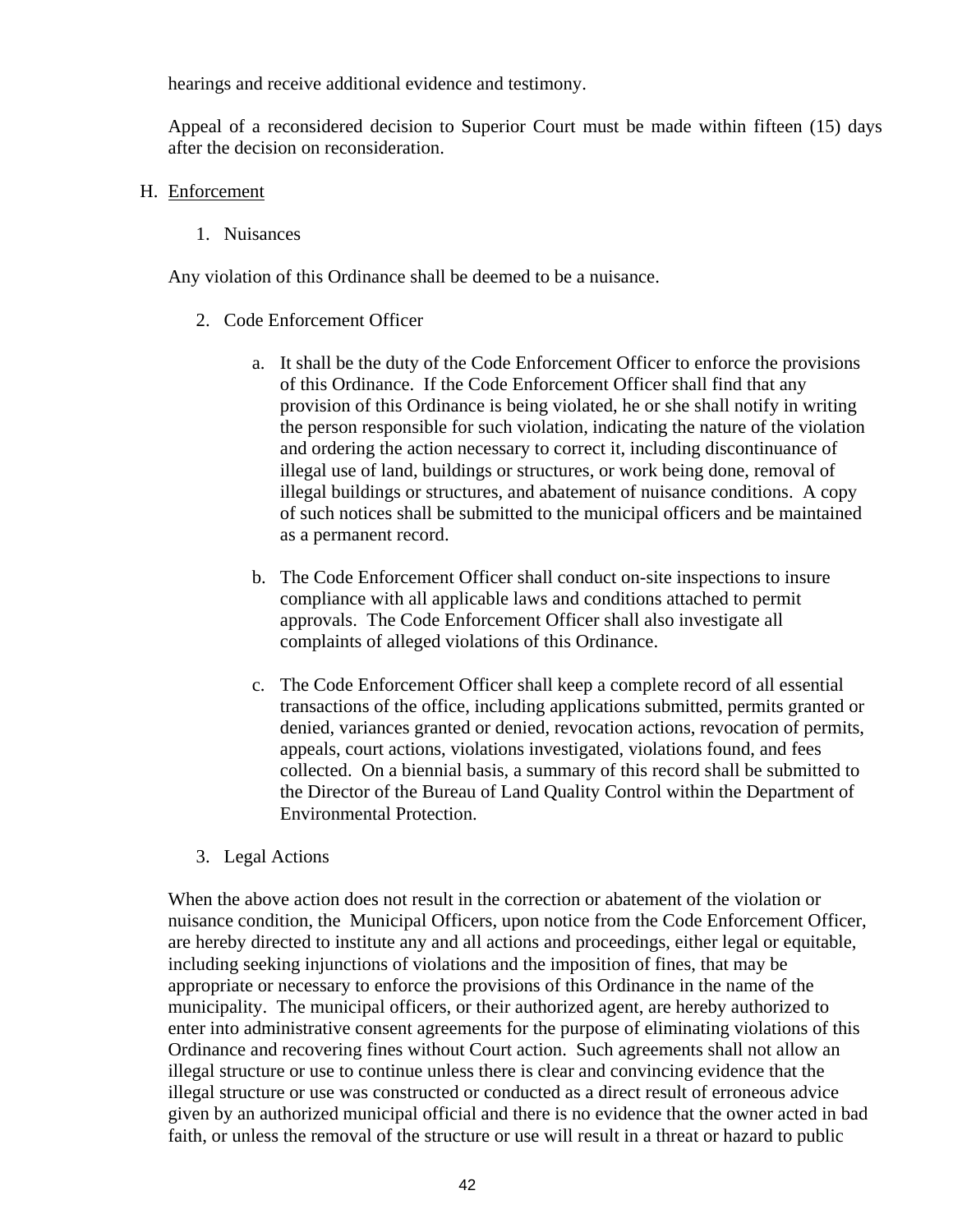health and safety or will result in substantial environmental damage.

4. Fines

 Any person, including but not limited to a landowner, a landowner's agent or a contractor, who violates any provision or requirement of this Ordinance shall be penalized in accordance with 30-A, M. R. S. A., section 4452.

 NOTE: Current penalties include fines of not less than \$100 not more than \$2500 per violation for each day that the violation continues. However, in a resource protection district the maximum penalty is increased to \$5000 (38 M.R.S.A. section 4452)

# **Section 17. Definitions**

**Accessory structure or use** - a use or structure which is incidental and subordinate to the principal use or structure. Accessory uses, when aggregated shall not subordinate the principal use of the lot. A deck or similar extension of the principal structure or a garage attached to the principal structure by a roof or a common wall is considered part of the principal structure.

**Agriculture** - . the production, keeping or maintenance for sale or lease, of plants and/or animals, including but not limited to: forages and sod crops; grains and seed crops; dairy animals and dairy products; poultry and poultry products; livestock; fruits and vegetables; and ornamental and greenhouse products. Agriculture does not include forest management and timber harvesting activities.

**Aggrieved party** - an owner of land whose property is directly or indirectly affected by the granting or denial of a permit or variance under this Ordinance; a person whose land abuts land for which a permit or variance has been granted; or any other person or group of persons who have suffered particularized injury as a result of the granting or denial of such permit or variance.

**Aquaculture** - the growing or propagation of harvestable freshwater, estuarine, or marine plant or animal species.

**Basal Area** - the area of cross-section of a tree stem at 4 1/2 feet above ground level and inclusive of bark.

**Basement** - any portion of a structure with a floor-to-ceiling height of 6 feet or more and having more than 50% of its volume below the existing ground level.

**Boat Launching Facility** - a facility designed primarily for the launching and landing of watercraft, and which may include an access ramp, docking area, and parking spaces for vehicles and trailers.

**Bureau** – State of Maine Department of Conservation's Bureau of Forestry

**Campground** - any area or tract of land to accommodate two (2) or more parties in temporary living quarters, including, but not limited to tents, recreational vehicles or other shelters.

**Canopy** – the more or less continuous cover formed by tree crowns in a wooded area

**Coastal wetland** - all tidal and sub-tidal lands; all lands with vegetation present that is tolerant of salt water and occurs primarily in a salt water or estuarine habitat; and any swamp, marsh, bog, beach, flat or other contiguous low land which is subject to tidal action during the highest tide level as identified in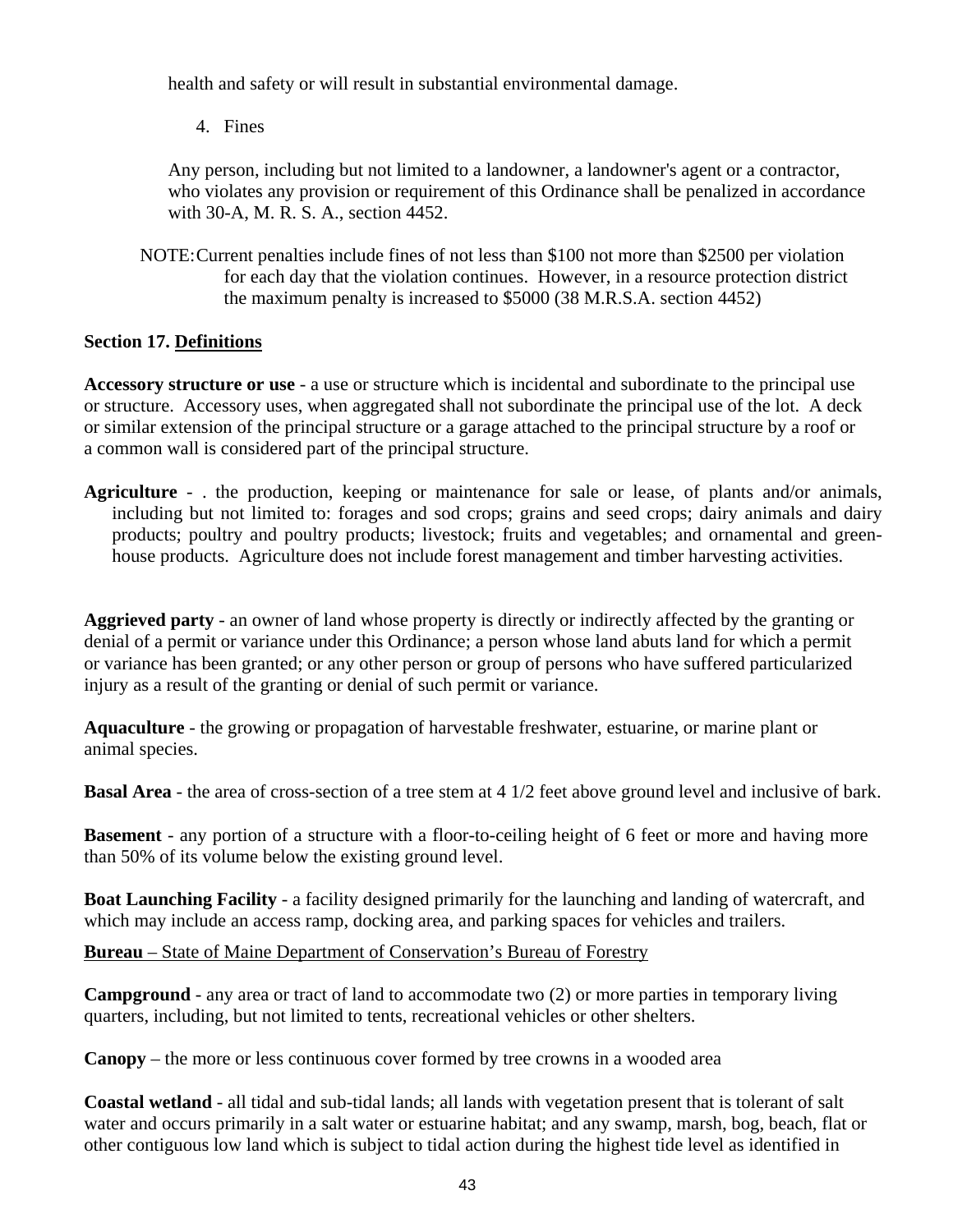tide tables published by the National Ocean Service. Coastal wetlands may include portions of coastal sand dunes.

NOTE: All areas below the maximum spring tide level are coastal wetlands. These areas may consist of rocky ledges, sand and cobble beaches, mud flats, etc., in addition to salt marshes and salt meadows.

**Commercial use** - the use of lands, buildings, or structures, other than a "home occupation," defined below, the intent and result of which activity is the production of income from the buying and selling of goods and/or services, exclusive of rental of residential buildings and/or dwelling units.

<sup>U</sup>**Cross-sectional area** – the cross-sectional area of a stream or tributary stream channel is determined by multiplying the stream or tributary stream channel width by the average stream or tributary stream channel depth. The stream or tributary stream channel width is the straight line distance from the normal high-water line on one side of the channel to the normal high-water line on the opposite side of the channel. The average stream or tributary stream channel depth is the average of the vertical distances from a straight line between the normal high-water lines of the stream or tributary stream channel to the bottom of the channel.

**DBH** – the diameter of a standing tree measured 4.5 feet from ground level.

**Development** – a change in land use involving alteration of the land, water or vegetation, or the addition or alteration of structures or other construction not naturally occurring.

**Dimensional requirements** - numerical standards relating to spatial relationships including but not limited to setback, lot area, shore frontage and height.

**Disability** - any disability, infirmity, malformation, disfigurement, congenital defect or mental condition caused by bodily injury, accident, disease, birth defect, environmental conditions or illness; and also includes the physical or mental condition of a person which constitutes a substantial handicap as determined by a physician or in the case of mental handicap, by a psychiatrist or psychologist, as well as any other health or sensory impairment which requires special education, vocational rehabilitation or related services.

**Disruption of shoreline integrity** - the alteration of the physical shape, properties, or condition of a shoreline at any location by timber harvesting and related activities. A shoreline where shoreline integrity has been disrupted is recognized by compacted, scarified and/or rutted soil, an abnormal channel or shoreline cross-section, and in the case of flowing waters, a profile and character altered from natural conditions.

**Driveway** - a vehicular access-way less than five hundred (500) feet in length serving two single-family dwellings or one two-family dwelling or less.

**Emergency operations** - operations conducted for the public health, safety or general welfare, such as protection of resources from immediate destruction or loss, law enforcement, and operations to rescue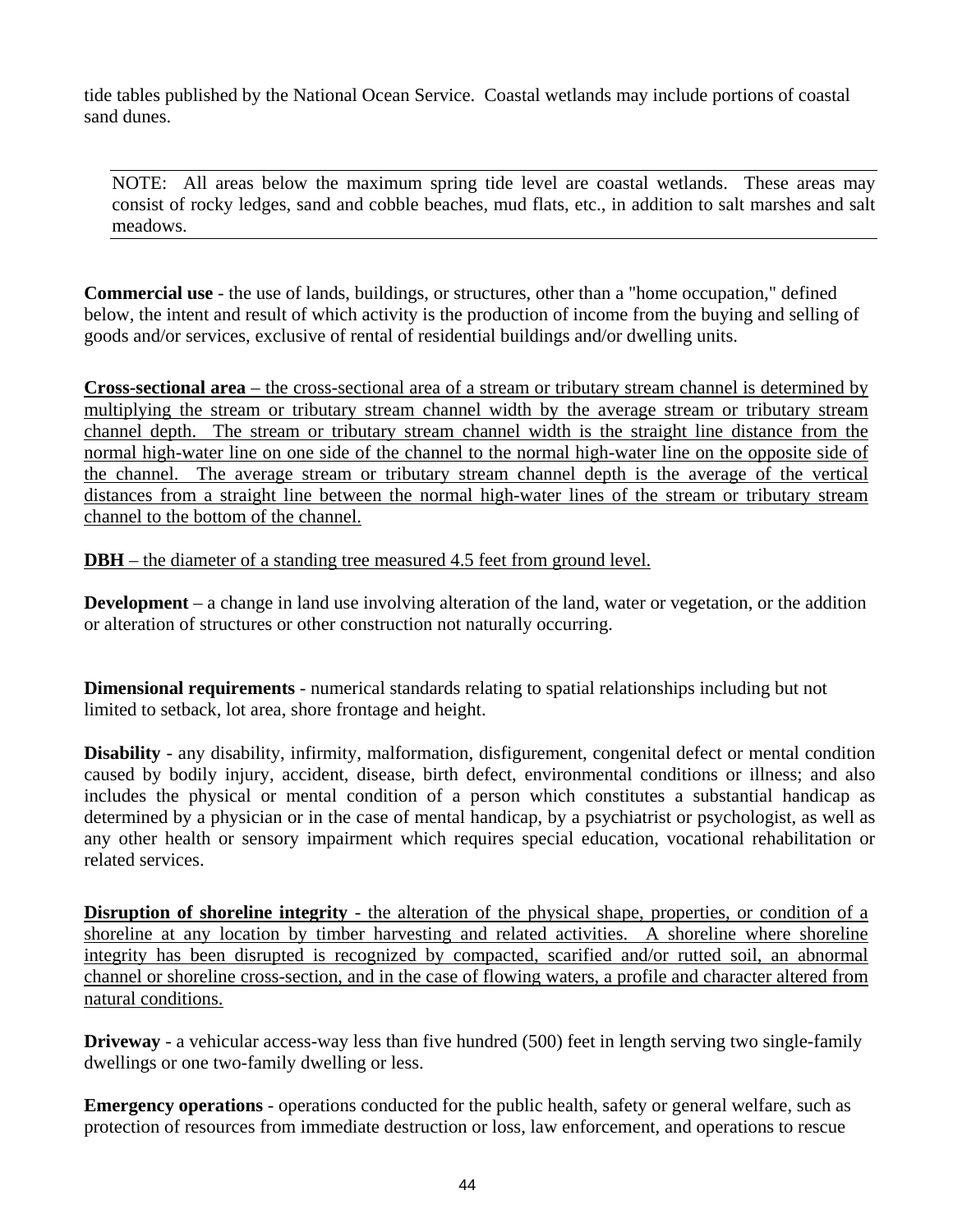human beings, property and livestock from the threat of destruction or injury.

**Essential services** - the construction, alteration or maintenance of gas, electrical or communication facilities; steam, fuel, electric power or water transmission or distribution lines, towers and related equipment; telephone cables or lines, poles and related equipment; gas, oil, water, slurry or other similar pipelines; municipal sewage lines, collection or supply systems; and associated storage tanks. Such systems may include towers, poles, wires, mains, drains, pipes, conduits, cables, fire alarms and police call boxes, traffic signals, hydrants and similar accessories, but shall not include service drops or buildings which are necessary for the furnishing of such services.

**Expansion of a structure** - an increase in the floor area or volume of a structure, including all extensions such as, but not limited to attached: decks, garages, porches and greenhouses.

**Expansion of use** - the addition of weeks or months to a use's operating season; additional hours of operation; or the use of more floor area or ground area devoted to a particular use.

**Family** - one or more persons occupying a premises and living as a single house keeping unit.

**Floor area** - the sum of the horizontal areas of the floor(s) of a structure enclosed by exterior walls, plus the horizontal area of any unenclosed portions of a structure such as porches and decks.

**Forest management activities** - timber cruising and other forest resource evaluation activities, pesticide or fertilizer application, management planning activities, timber stand improvement, pruning, regeneration of forest stands, and other similar or associated activities, exclusive of timber harvesting and the construction, creation or maintenance of roads.

**Forested wetland** - a freshwater wetland dominated by woody vegetation that is six (6) meters tall (approximately twenty (20) feet) or taller.

Forest Stand - a contiguous group of trees sufficiently uniform in age class distribution, composition, and structure, and growing on a site of sufficiently uniform quality, to be a distinguishable unit.

**Foundation** - the supporting substructure of a building or other structure excluding wooden sills and post supports but including, basements, slabs, and frostwalls, or other base consisting of concrete, block, brick or similar material.

**Freshwater wetland** - freshwater swamps, marshes, bogs and similar areas which are:

- 1. of ten or more contiguous acres; or of less than 10 contiguous acres and adjacent to a surface water body, excluding any river, stream or brook such that in a natural state, the combined surface area is in excess of 10 acres; and
- 2. Inundated or saturated by surface or ground water at a frequency and for a duration sufficient to support, and which under normal circumstances do support, a prevalence of wetland vegetation typically adapted for life in saturated soils.

Freshwater wetlands may contain small stream channels or inclusions of land that do not conform to the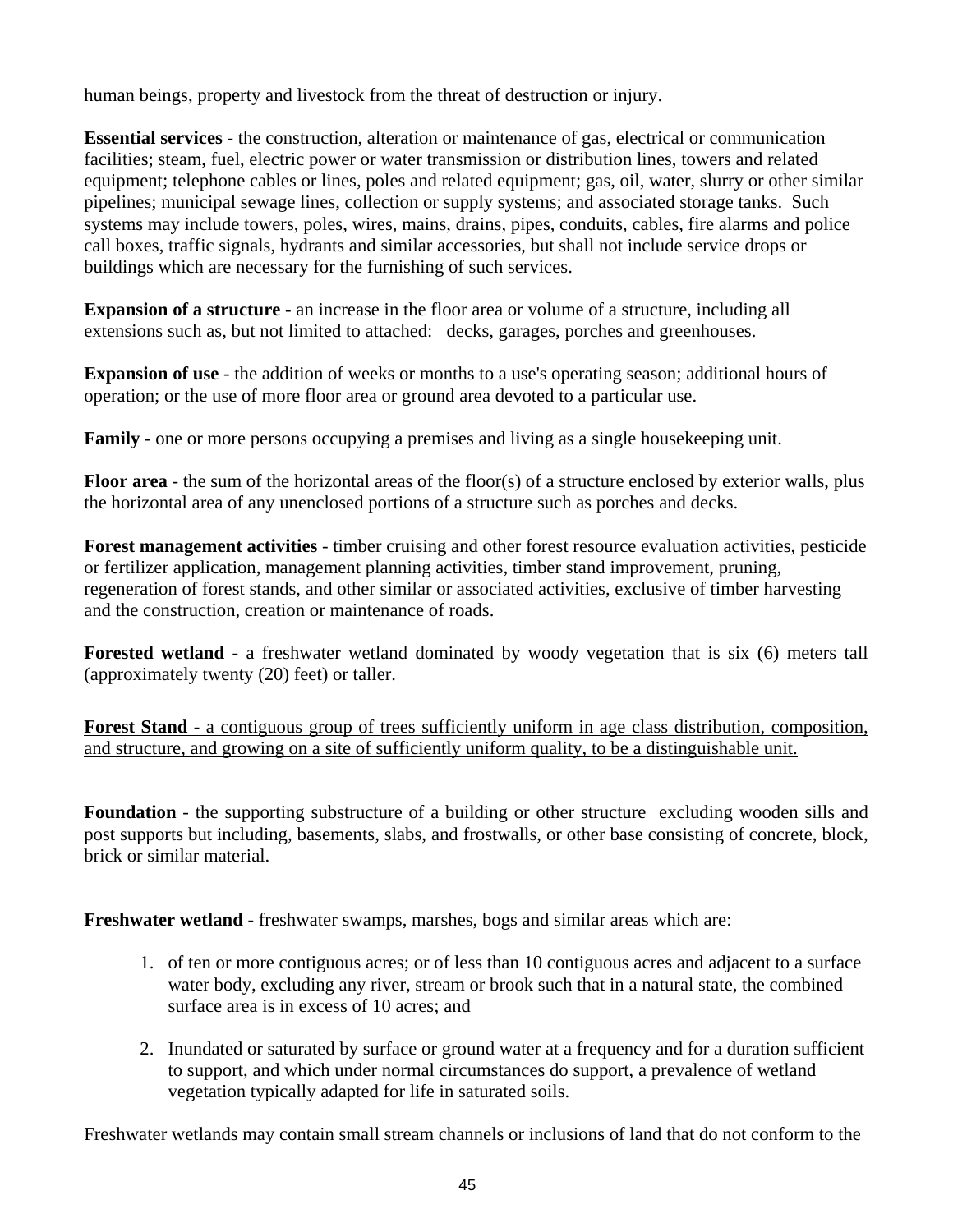criteria of this definition.

**Functionally water-dependent uses** - those uses that require, for their primary purpose, location on submerged lands or that require direct access to, or location in, coastal and inland waters and which cannot be located away from these waters. The uses include, but are not limited to commercial and recreational fishing and boating facilities, excluding recreational boat storage, finfish and shellfish processing, fish storage and retail and wholesale fish marketing facilities, waterfront dock and port facilities, shipyards and boat building facilities, marinas, navigation aides, basins and channels, retaining walls, industrial uses dependent upon water-borne transportation or requiring large volumes of cooling or processing water and which cannot reasonably be located or operated at an inland site, and uses which primarily provide general public access to marine or tidal waters.

**Ground cover** – small plants, fallen leaves, needles and twigs, and the partially decayed organic matter of the forest floor.

Harvest Area - the area where timber harvesting and related activities, including the cutting of trees, skidding, yarding, and associated road construction take place. The area affected by a harvest encompasses the area within the outer boundaries of these activities, excepting unharvested areas greater than 10 acres within the area affected by a harvest.

**Height of a structure** - the vertical distance between the mean original (prior to construction) grade at the downhill side of the structure and the highest point of the structure, excluding chimneys, steeples, antennas, and similar appurtenances that have no floor area.

**Home occupation** - an occupation or profession which is customarily conducted on or in a residential structure or property and which is 1) clearly incidental to and compatible with the residential use of the property and surrounding residential uses; and 2) which employs no more than two (2) persons other than family members residing in the home.

**Increase in nonconformity of a structure -** any change in a structure or property which causes further deviation from the dimensional standard(s) creating the nonconformity such as, but not limited to, reduction in water body, tributary stream or wetland setback distance, increase in lot coverage, or increase in height of a structure. Property changes or structure expansions which either meet the dimensional standard or which cause no further increase in the linear extent of nonconformance of the existing structure shall not be considered to increase nonconformity. For example, there is no increase in nonconformity with the setback requirement for water bodies, wetlands, or tributary streams if the expansion extends no further into the required setback area than does any portion of the existing nonconforming structure. Hence, a structure may be expanded laterally provided that the expansion extends no closer to the water body, tributary stream, or wetland than the closest portion of the existing structure from that water body, tributary stream, or wetland. Included in this allowance are expansions which in-fill irregularly shaped structures.

**Individual private campsite** - an area of land which is not associated with a campground, but which is developed for repeated camping by only one group not to exceed ten (10) individuals and which involves site improvements which may include but not be limited to a gravel pad, parking areas, fire places, or tent platforms.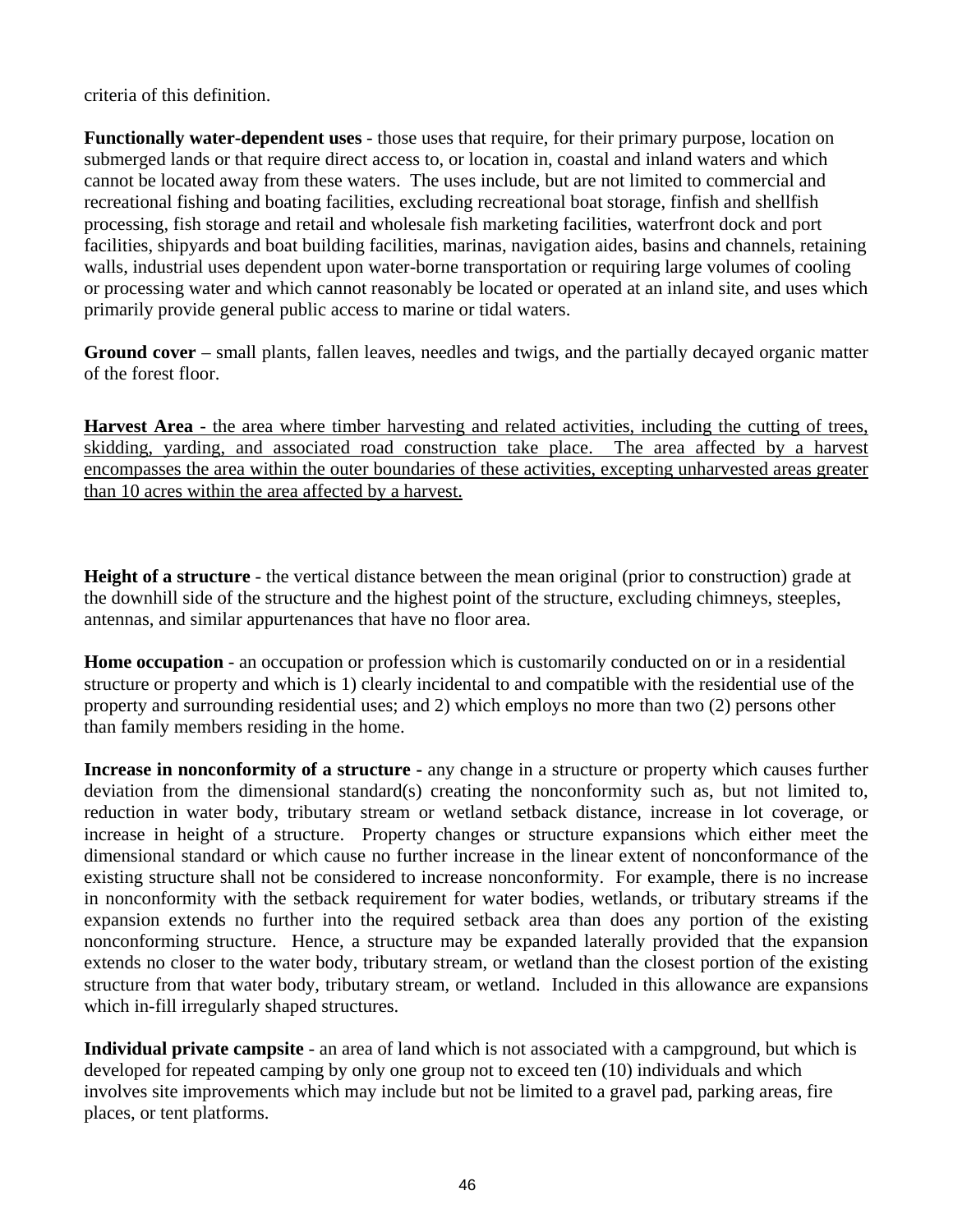**Industrial** - The assembling, fabrication, finishing, manufacturing, packaging or processing of goods, or the extraction of minerals.

**Institutional** – a non-profit or quasi-public use, or institution such as a church, library, public or private school, hospital, or municipally owned or operated building, structure or land used for public purposes.

Land Management Road - a route or track consisting of a bed of exposed mineral soil, gravel, or other surfacing materials constructed for, or created by, the passage of motorized vehicles and used primarily for timber harvesting and related activities, including associated log yards, but not including skid trails or skid roads.

<sup>U</sup>**Licensed Forester** - a forester licensed under 32 M.R.S.A. Chapter 76.

**Lot area** - The area of land enclosed within the boundary lines of a lot, minus land below the normal high-water line of a water body or upland edge of a wetland and areas beneath roads serving more than two lots.

**Marina** - a business establishment having frontage on navigable water and, as its principal use, providing for hire offshore moorings or docking facilities for boats, and which may also provide accessory services such as boat and related sales, boat repair and construction, indoor and outdoor storage of boats and marine equipment, bait and tackle shops and marine fuel service facilities.

**Market value** - the estimated price a property will bring in the open market and under prevailing market conditions in a sale between a willing seller and a willing buyer, both conversant with the property and with prevailing general price levels.

**Minimum lot width** - the closest distance between the side lot lines of a lot. When only two lot lines extend into the shoreland zone, both lot lines shall be considered to be side lot lines.

**Mineral exploration** - hand sampling, test boring, or other methods of determining the nature or extent of mineral resources which create minimal disturbance to the land and which include reasonable measures to restore the land to its original condition.

**Mineral extraction** - any operation within any twelve (12) month period which removes more than one hundred (100) cubic yards of soil, topsoil, loam, sand, gravel, clay, rock, peat, or other like material from its natural location and to transport the product removed, away from the extraction site.

**Multi-unit residential** - a residential structure containing three (3) or more residential dwelling units.

**Native** – indigenous to the local forests.

**Non-conforming condition** – non-conforming lot, structure or use which is allowed solely because it was in lawful existence at the time this Ordinance or subsequent amendment took effect.

**Non-conforming lot** - a single lot of record which, at the effective date of adoption or amendment of this Ordinance, does not meet the area, frontage, or width requirements of the district in which it is located.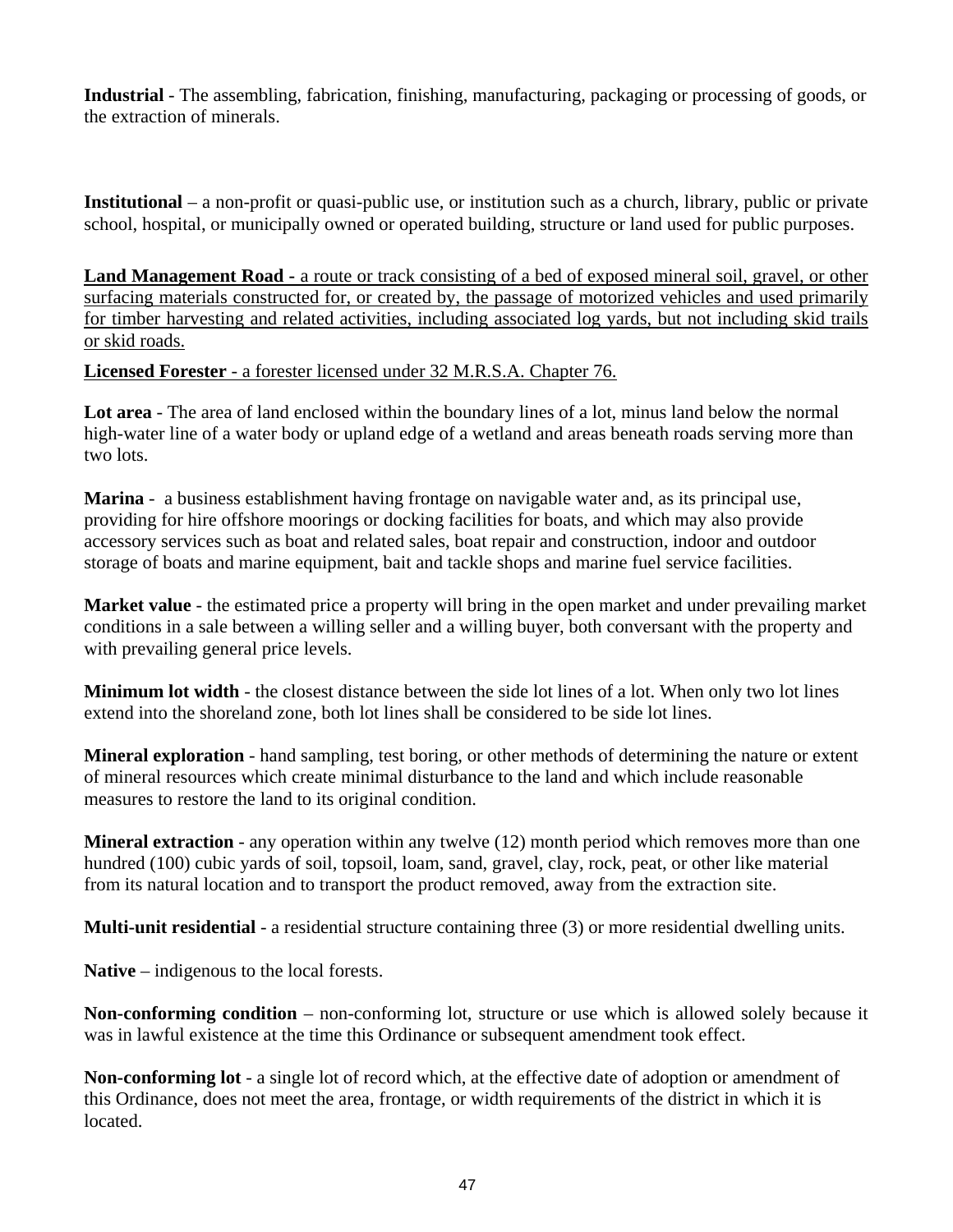**Non-conforming structure** - a structure which does not meet any one or more of the following dimensional requirements; setback, height, or lot coverage, but which is allowed solely because it was in lawful existence at the time this Ordinance or subsequent amendments took effect.

**Non-conforming use** - use of buildings, structures, premises, land or parts thereof which is not alllowed in the district in which it is situated, but which is allowed to remain solely because it was in lawful existence at the time this Ordinance or subsequent amendments took effect.

**Normal high-water line** (non-tidal waters)- that line which is apparent from visible markings, changes in the character of soils due to prolonged action of the water or changes in vegetation, and which distinguishes between predominantly aquatic and predominantly terrestrial land. Areas contiguous with rivers that support non-forested wetland vegetation and hydric soils and that are at the same or lower elevation as the water level of the river during the period of normal high-water are considered part of the river.

NOTE: Adjacent to tidal waters, setbacks are measured from the upland edge of the "coastal wetland."

**Person** - an individual, corporation, governmental agency, municipality, trust, estate, partnership, association, two or more individuals having a joint or common interest, or other legal entity.

# **Piers, docks, wharfs, bridges and other structures and uses extending over or beyond the normal high-water line or within a wetland-**

 Temporary: Structures which remain in or over the water for less than seven (7) months in any period of twelve (12) consecutive months.

 Permanent: Structures which remain in or over the water for seven (7) months or more in any period of twelve (12) consecutive months.

**Principal structure** - a building other than one which is used for purposes wholly incidental or accessory to the use of another building or use on the same premises.

**Principal use** - a use other than one which is wholly incidental or accessory to another use on the same premises.

**Public facility** - any facility, including, but not limited to, buildings, property, recreation areas, and roads, which are owned, leased, or otherwise operated, or funded by a governmental body or public entity.

**Recent flood plain soils** - the following soil series as described and identified by the National Cooperative Soil Survey:

| Alluvial       | Cornish | Charles  |
|----------------|---------|----------|
| Fryeburg       | Hadley  | Limerick |
| Lovewell       | Medomak | Ondawa   |
| Podunk         | Rumney  | Saco     |
| <b>Suncook</b> | Sunday  | Winooski |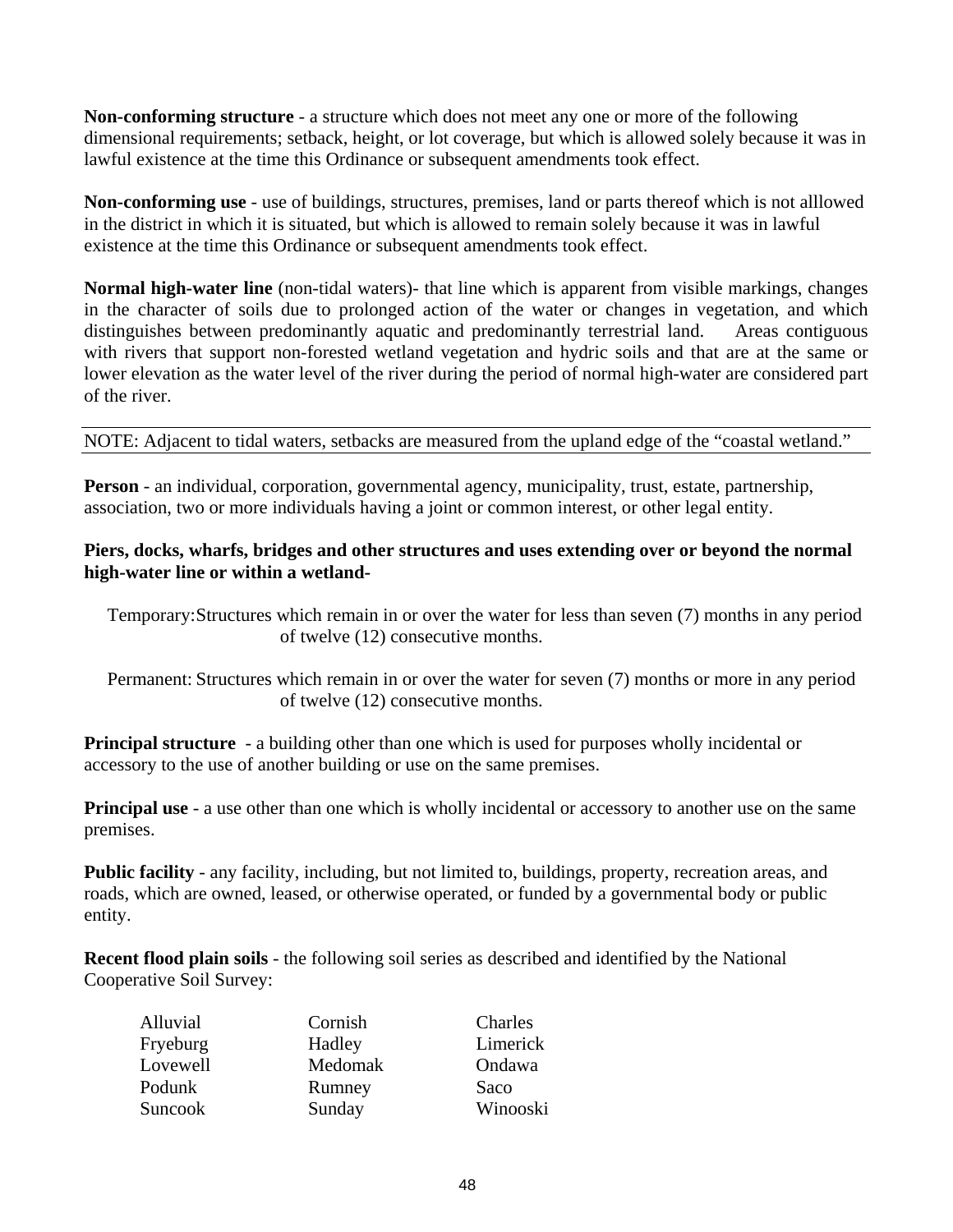**Recreational facility** - a place designed and equipped for the conduct of sports, leisure time activities, and other customary and usual recreational activities, excluding boat launching facilities.

**Recreational vehicle** - a vehicle or an attachment to a vehicle designed to be towed, and designed for temporary sleeping or living quarters for one or more persons, and which may include a pick-up camper, travel trailer, tent trailer, camp trailer, and motor home. In order to be considered as a vehicle and not as a structure, the unit must remain with its tires on the ground, and must be registered with the State Division of Motor Vehicles.

**Replacement system** - a system intended to replace: 1.) an existing system which is either malfunctioning or being upgraded with no significant change of design flow or use of the structure, or 2.) any existing overboard wastewater discharge.

**Residential dwelling unit** - a room or group of rooms designed and equipped exclusively for use as permanent, seasonal, or temporary living quarters for only one family at a time, and containing cooking, sleeping and toilet facilities. The term shall include mobile homes and rental units that contain cooking, sleeping, and toilet facilities regardless of the time-period rented. Recreational vehicles are not residential dwelling units.

**Residual basal area** - the average of the basal area of trees remaining on a harvested site.

**Residual Stand** - a stand of trees remaining in the forest following timber harvesting and related activities

**Riprap** - rocks, irregularly shaped, and at least six (6) inches in diameter, used for erosion control and soil stabilization, typically used on ground slopes of two (2) units horizontal to one (1) unit vertical or less.

**Road** - a route or track consisting of a bed of exposed mineral soil, gravel, asphalt, or other surfacing material constructed for or created by the repeated passage of motorized vehicles, excluding a driveway as defined

**Salt marsh** - Areas of coastal wetlands(most often along coastal bays) that support salt tolerant species, and where at average high tide during the growing season, the soil is iregularly inundated by tidal waters. The predominant species is saltmarsh cordgrass (Spartina alterniflora). More open areas often support widgeon grass, eelgrass, and Sago pondweed.

**Salt meadow** - Areas of a coastal wetland that support salt tolerant plant species bordering the landward side of salt marshes or open coastal water, where the soil is saturated during the growing season but which is rarely inundated by tidal water. Indigenous plant species include salt meadow cordgrass (Spartina patens) and black rush; common threesquare occurs in fresher areas.

**Service drop** - any utility line extension which does not cross or run beneath any portion of a water body provided that:

- 1. in the case of electric service
	- a. the placement of wires and/or the installation of utility poles is located entirely upon the premises of the customer requesting service or upon a roadway right-of-way; and
	- b. the total length of the extension is less than one thousand (1,000) feet.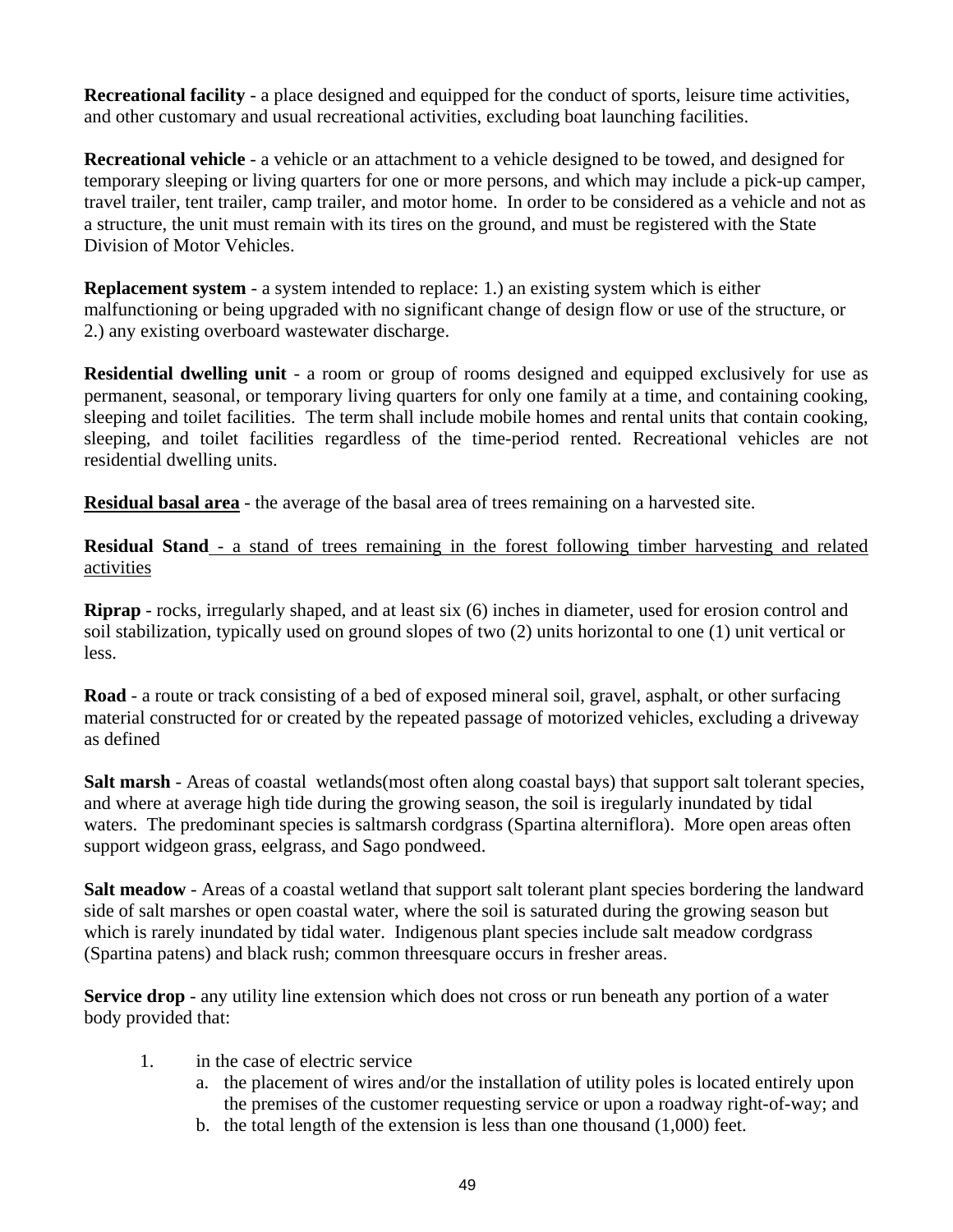- 2. in the case of telephone service
	- a. the extension, regardless of length, will be made by the installation of telephone wires to existing utility poles, or
	- b. the extension requiring the installation of new utility poles or placement underground is less than one thousand (1,000) feet in length.

**Setback** - the nearest horizontal distance from the normal high-water line of a water body or tributary stream, or upland edge of a wetland, to the nearest part of a structure, road, parking space or other regulated object or area.

**Shore frontage** - the length of a lot bordering on a water body or wetland measured in a straight line between the intersections of the lot lines with the shoreline at normal high-water elevation.

**Shoreland zone** - the land area located within two hundred and fifty (250) feet, horizontal distance, of the normal high-water line of any great pond or river, within 250 feet horizontal distance of the upland edge of a coastal wetland, including all areas affected by tidal action; within 250 feet of the upland edge of a or freshwater wetland; or within seventy-five (75) feet, horizontal distance, of the normal highwater line of a stream.

**Shoreline** – the normal high-water line, or upland edge of a freshwater or coastal wetland.

**Skid Road or Skid Trail -** a route repeatedly used by forwarding machinery or animal to haul or drag forest products from the stump to the yard or landing, the construction of which requires minimal excavation.

**Slash** - the residue, e.g., treetops and branches, left on the ground after a timber harvest.

.

**Stream-** a free-flowing body of water from the outlet of a great pond or the confluence of two (2) perennial streams as depicted on the most recent edition of a United States Geological Survey 7.5 minute series topographic map, or if not available, a 15-minute series topographic map, to the point where the body of water becomes a river or flows to another water body or wetland within the shoreland area.

**Structure** - anything built for the support, shelter or enclosure of persons, animals, goods or property of any kind, together with anything constructed or erected with a fixed location on or in the ground, exclusive of fences and poles, wiring and other aerial equipment normally associated with service drops as well as guying and guy anchors.. The term includes structures temporarily or permanently located, such as decks, patios and satellite dishes.

**Substantial start** - completion of thirty (30) percent of a permitted structure or use measured as a percentage of estimated total cost.

**Subsurface sewage disposal system** -- any system designed to dispose of waste or waste water on or beneath the surface of the earth; includes, but is not limited to: septic tanks; disposal fields; grandfathered cesspools; holding tanks; pretreatment filter, piping, or any other fixture, mechanism, or apparatus used for those purposes; does not include any discharge system licensed under 38 M.R.S.A. section 414, any surface waste water disposal system, or any municipal or quasi-municipal sewer or waste water treatment system.a collection of treatment tank(s), disposal area(s), holding tank(s) and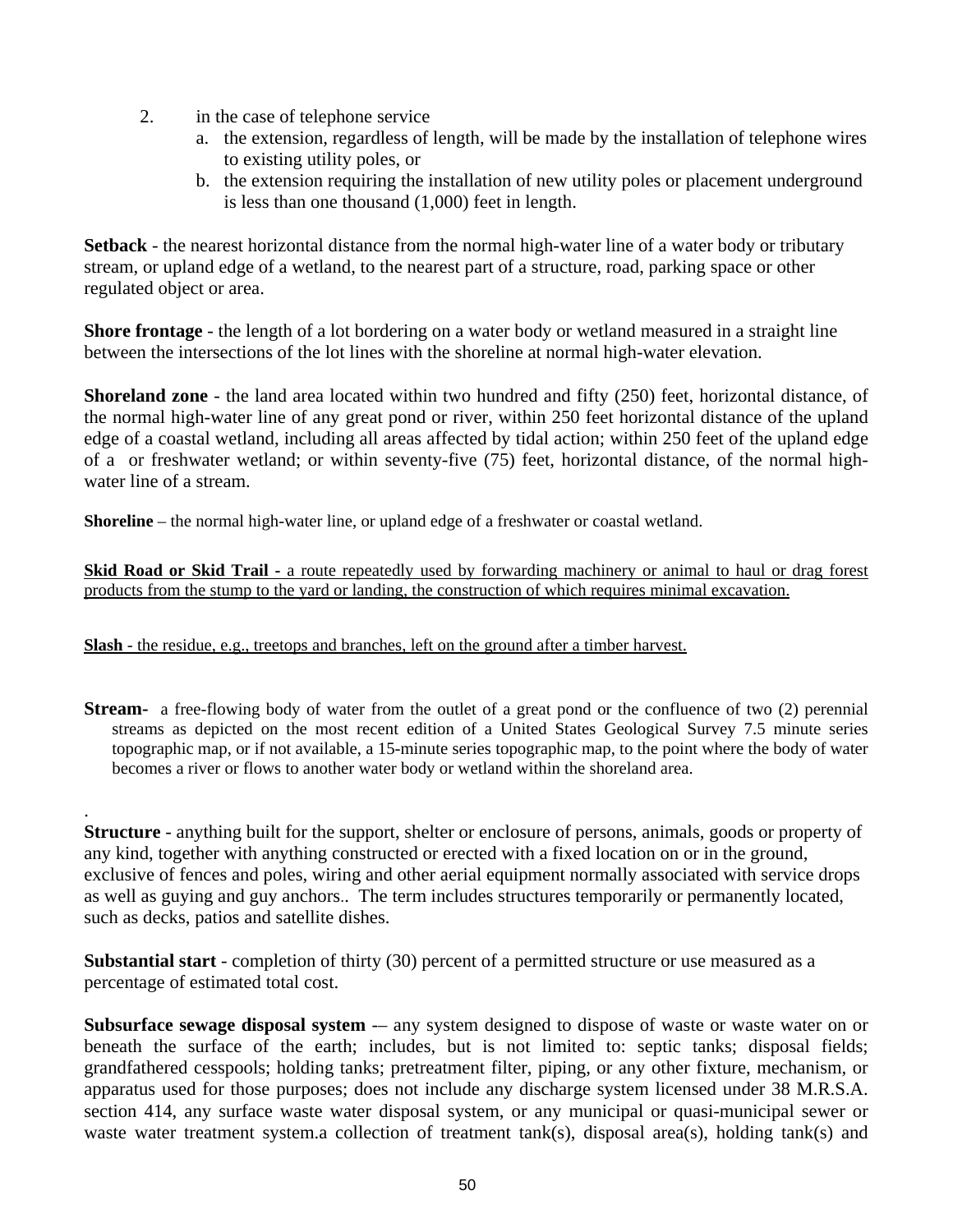pond(s), surface spray system(s), cesspool(s), well(s), surface ditch(es), alternative toilet(s), or other devices and associated piping designed to function as a unit for the purpose of disposing of wastes or wastewater on or beneath the surface of the earth. The term shall not include any wastewater discharge system licensed under 38 MRSA Section 414, any surface wastewater disposal system licensed under 38 MRSA Section 413 Subsection 1-A, or any public sewer. The term shall not include a wastewater disposal system designed to treat wastewater which is in whole or in part hazardous waste as defined in 38 MRSA Chapter 13, subchapter 1.

**Sustained slope** - a change in elevation where the referenced percent grade is substantially maintained or exceeded throughout the measured area.

**Tidal waters** – all waters affected by tidal action during the maximum spring tide.

**Timber harvesting** - the cutting and removal of timber for the primary purpose of selling or processing forest products.trees from their growing site, and the attendant operation of cutting and skidding machinery but not the construction or creation of roads. Timber harvesting does not include the clearing of land for approved construction. The cutting or removal of trees in the shoreland zone on a lot that has less than two (2) acres within the shoreland zone shall not be considered timber harvesting. Such cutting or removal of trees shall be regulated pursuant to Section 15 (O), *Clearing or Removal of Vegetation for Activities Other Than Timber Harvesting*.

**Timber harvesting and related activities** - timber harvesting, the construction and maintenance of roads used primarily for timber harvesting and other activities conducted to facilitate timber harvesting.

**Tributary stream** - means a channel between defined banks created by the action of surface water, which is characterized by the lack of terrestrial vegetation or by the presence of a bed, devoid of topsoil, containing waterborne deposits or exposed soil, parent material or bedrock; and which is connected hydrologically with other water bodies. "Tributary stream" does not include rills or gullies forming because of accelerated erosion in disturbed soils where the natural vegetation cover has been removed by human activity. This definition does not include the term "stream" as defined elsewhere in this Ordinance, and only applies to that portion of the tributary stream located within the shoreland zone of the receiving water body or wetland.

**Upland edge** of a wetland - the boundary between upland and wetland. For purposes of a coastal wetland, this boundary is the line formed by the landward limits of the salt tolerant vegetation and/or the maximum spring tide level, including all areas affected by tidal action. For purposes of a freshwater wetland, the upland edge is formed where the soils are not saturated for a duration sufficient to support wetland vegetation; or where the soils support the growth of wetland vegetation, but such vegetation is dominated by woody stems that are six (6) meters (approximately twenty (20) foot) tall or taller.

**Vegetation** - all live trees, shrubs, and other plants including without limitation, trees both over and under 4 inches in diameter, measured at 4 1/2 feet above ground level.

**Volume of a structure** - the volume of all portions of a structure enclosed by roof and fixed exterior walls as measured from the exterior faces of these walls and roof.

**Water body** - any river or stream